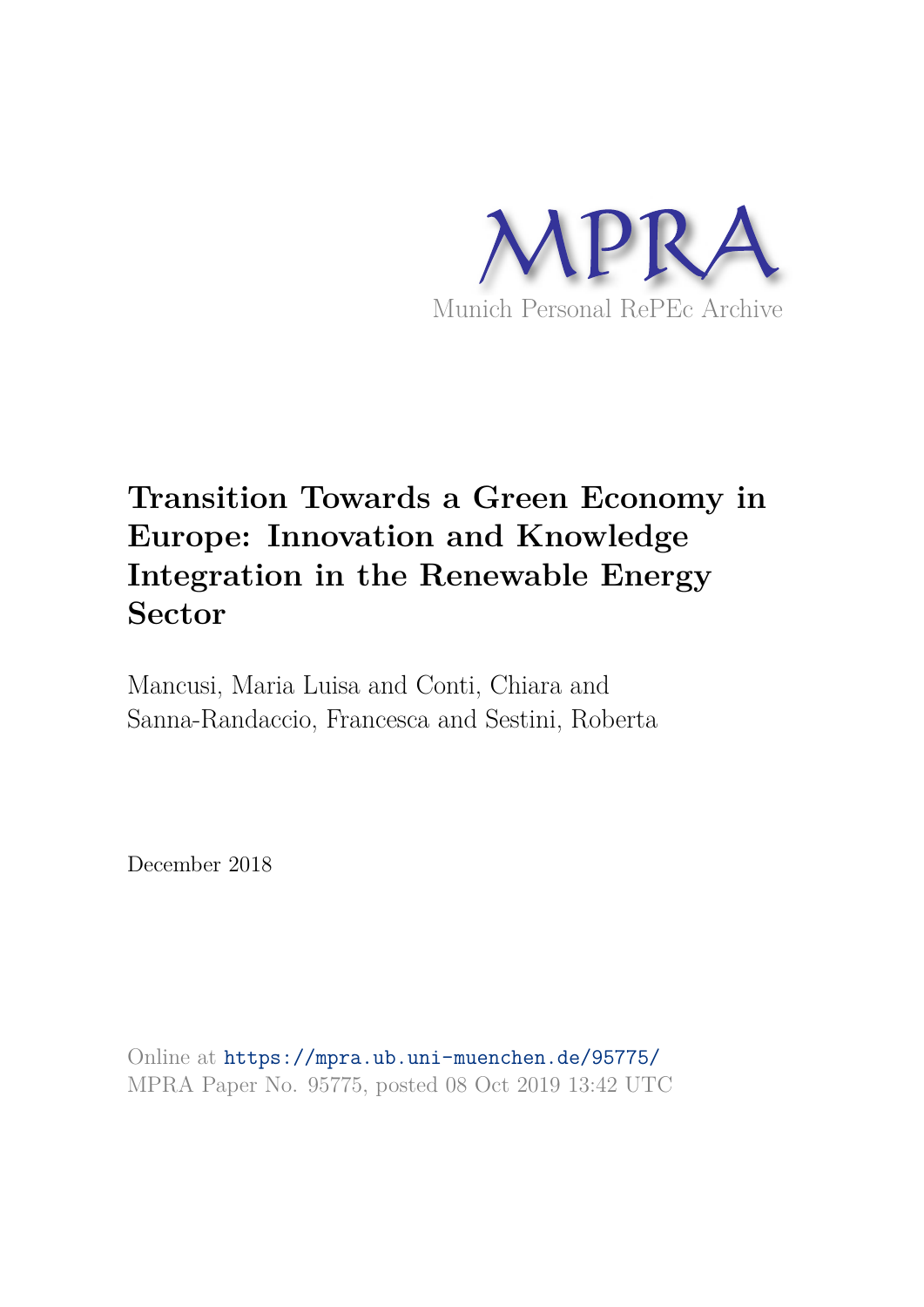# Transition Towards a Green Economy in Europe: Innovation and Knowledge Integration in the Renewable Energy Sector

*C. Conti,1 M. L. Mancusi,2\* F. Sanna-Randaccio,1 R. Sestini,1 E. Verdolini<sup>3</sup>*

*<sup>1</sup> Department of Computer, Control and Management Engineering "Antonio Ruberti" (DIAG), Sapienza University of Rome* 

*<sup>2</sup> Department of Economics and Finance, Catholic University (Milan) and CRIOS, Bocconi University (Milan)* 

*<sup>3</sup> Fondazione CMCC and Fondazione Eni Enrico Mattei (Milan), Corso Magenta 63, 20123 Milano, Italy* 

*\* Corresponding author. E-mail address:* [marialuisa.mancusi@unicatt.it](mailto:marialuisa.mancusi@unicatt.it)

#### **Abstract**

This paper investigates the fragmentation of the EU innovation system in the field of renewable energy sources (RES) by estimating the intensity and direction of knowledge spillovers over the years 1985-2010. We modify the original double exponential knowledge diffusion model proposed by Caballero and Jaffe (1993) to provide information on the degree of integration of EU countries' RES knowledge bases and to assess how citation patterns changed over time. We show that EU RES inventors have increasingly built "on the shoulders of the other EU giants", intensifying their citations to other member countries and decreasing those to domestic inventors. Furthermore, the EU strengthened its position as source of RES knowledge for the US. Finally, we show that this pattern is peculiar to RES, with other traditional (i.e. fossil-based) energy technologies and other radically new technologies behaving differently. We provide suggestive, but convincing evidence that such decrease in fragmentation around the turn of the century emerged as a result of the EU increased support for RES taking mainly the form of demand-pull policies.

**Keywords**: EU integration; renewable energy technologies; knowledge flows.

**JEL: Q55, Q58, Q42, O31** 

#### **Acknowledgements**

Earlier versions of this paper were presented at the Paris Environmental and Energy Economics Seminar, at the GRI Conference on Innovation and Growth, at the EAERE Conference, at the IPSDM Conference and at CONCORDi 2017, 4<sup>th</sup> Geography of Innovation Conference. The authors would like to thank Laura Diaz Anadón, Matthieu Glachant, Mariagrazia Squicciarini, David Popp, and Francesco Vona as well as all the participants to seminars and conferences for insightful comments.

Funding: This work was supported by MIUR (Italian Ministry for Education, University and Research) under the research programme "Climate Change in the Mediterranean Region: Evolutionary Scenarios, Economic Impacts, Mitigation Policies and Technological Innovation" (PRIN project 2010-2011) and by the Horizon 2020 research and innovation programme [grant agreement n° 642147 (CD-LINKS) and grant agreement n° 730403 (INNOPATHS)].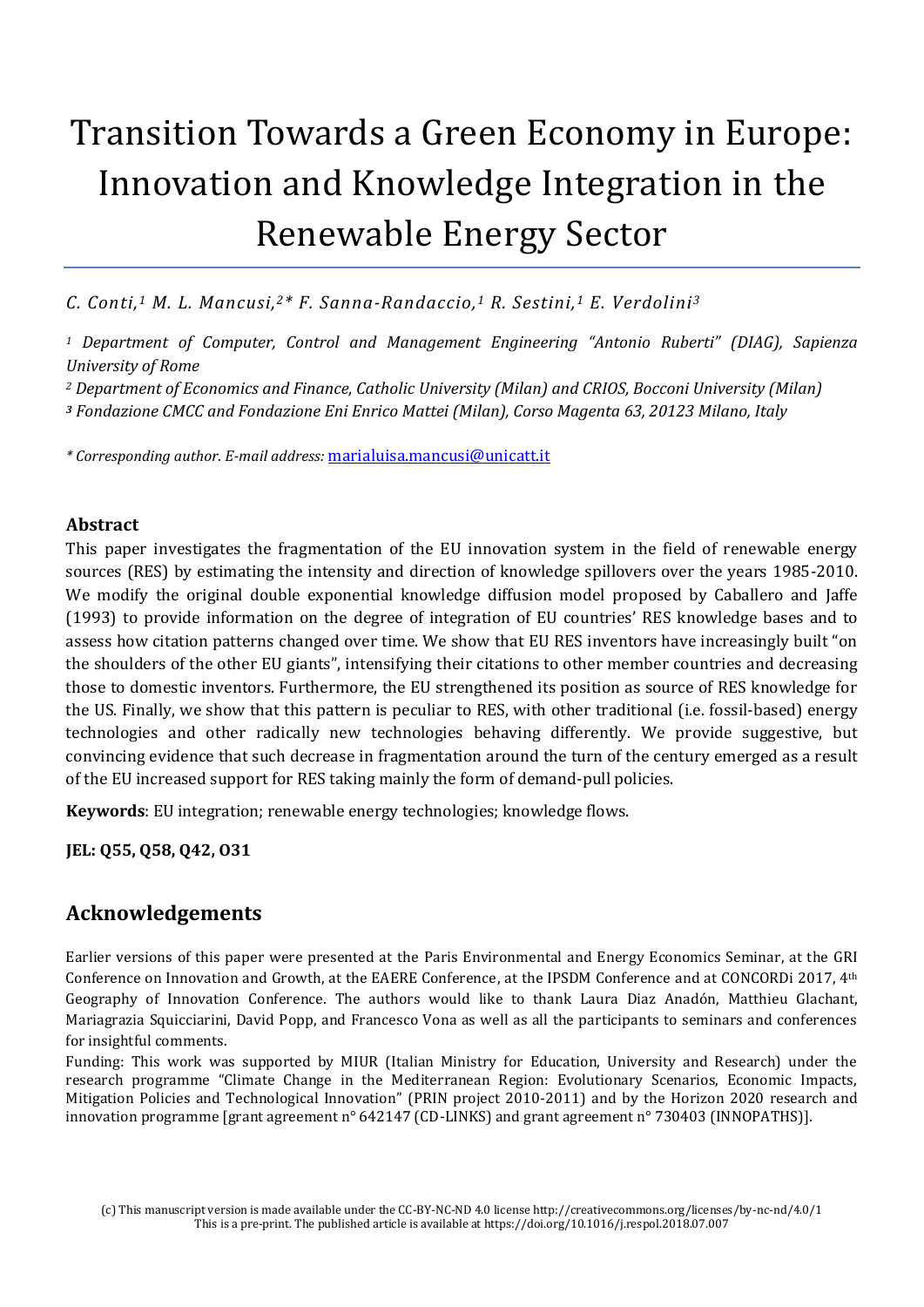#### **1. Introduction**

Renewable energy technologies (RES) have been at the top of EU and member states agendas since at least the end of the 1980s for compelling economic and environmental reasons. Over the years, they have been promoted as a way to diversify energy supply and lower dependence from fossil fuel imports (The Council of the European Communities, 1986; EC, 2000), to reduce environmental and health pressure (HEAL, 2013) and to create new jobs and skills in progressive sectors with high growth potential (EC, 1997; EC, 2006a). Recently, member countries committed to the transition towards a resilient Energy Union with a forward‑looking, stringent climate policy, capable of delivering long-term climate and energy targets. In the EU, promoting renewable energy is seen as a way to support sustainable development while boosting Europe's competitiveness and export potential, obtaining a comparative advantage vis-à-vis other top innovators such as the US and Japan and fostering the EU role in international relations (EEA, 2012; EC, 2014; EC, 2015a).<sup>1</sup>

At the end of the 1990s, a boost to RES came from the 1997 White Paper on renewable sources (EC, 1997). The EC specifically called for a Strategy and Action Plan to support renewable energy sources in light of the strategic importance of the energy sector, of the implementation of the Kyoto Protocol, of increased commitments to greenhouse gas emission reductions, and of the heterogeneous level of development and deployment in the member countries.2 According to the Commission, a coordinated and comprehensive approach was necessary to bring value added to national initiatives, $3$  increasing the overall impact both in the development and deployment of RES. In the following years, the EU implemented several demand-pull interventions aimed at creating a large and strong internal market for RES technologies.4 Among the key legislative and regulatory frameworks were the Directives establishing national targets for renewable energy production from individual member states,<sup>5</sup> and the 2005 EU Emission Trading System to curb carbon emissions. These demand-pull policies marked a significant shift in the promotion of renewable energy technologies, with member states acting in a much more coordinated way and with the EU steering the development of a community policy (EC, 2006b). Yet, in 2013, fossil fuels still accounted for more than 80 percent of the EU's GIEC (EEA, 2016). Indeed, much remains to be done to further support the energy transition, especially in the development of frontier carbon-free technologies (IEA, 2015b).

A major concern in this respect is the fragmentation of the EU innovation system (EC, 2010; Fisher et al., 2009; LeSage et al., 2007). Similarly to the arguments supporting the creation of a single market, an integrated EU innovation system was promoted as a way for EU countries to benefit from their neighbors. Specifically, more integrated research efforts would give rise to a virtuous circle, reducing the duplication of research efforts and allowing each country to learn and benefit from the knowledge of other members. Conversely, as noted in the EC Green Paper on Innovation (EC, 2006), a disparate and fragmented research and development effort translates into an "insufficient capacity to innovate, to launch new products and

 $\overline{a}$ 

<sup>1</sup> This is testified also by the signing and ratification of the Treaty of Paris in 2017.

<sup>2</sup> The share of renewable energies in gross inland energy consumption varied between less than 1% in the UK to over 25% in Sweden (see Table 1, EC 1997).

<sup>3</sup> See IEA (2015c) for a list of policies at the national level.

<sup>4</sup> As explained in Cantner et al. (2016), technology push policy measures are those measures which directly affect inventive and innovative activities in renewable energy sources. These include for instance direct public R&D investments, as well as subsidies to research. Conversely, demand-pull instruments affect innovative activities indirectly by creating demand for cleaner technologies. These include for instance feed-in tariffs (FIT), or taxes on emissions. Finally, systemic policies are those specifically meant to provide support for collaboration and knowledge transfer, such as cooperative R&D programs, clusters or infrastructure provisions. <sup>5</sup> Indicative targets were adopted under Directive 2001/77/EC. Although the EU was not meant to strictly enforce these targets, the [European Commission](https://en.wikipedia.org/wiki/European_Commission) monitored the progress of the member states and could, if necessary, propose mandatory targets for those who missed their goals. Later, Directive 2009/28/EC set mandatory targets for member states. See also IEA (2015c) for a list of other policies at the EU level.

<sup>(</sup>c) This manuscript version is made available under the CC-BY-NC-ND 4.0 license http://creativecommons.org/licenses/by-nc-nd/4.0/2 This is a pre-print. The published article is available at https://doi.org/10.1016/j.respol.2018.07.007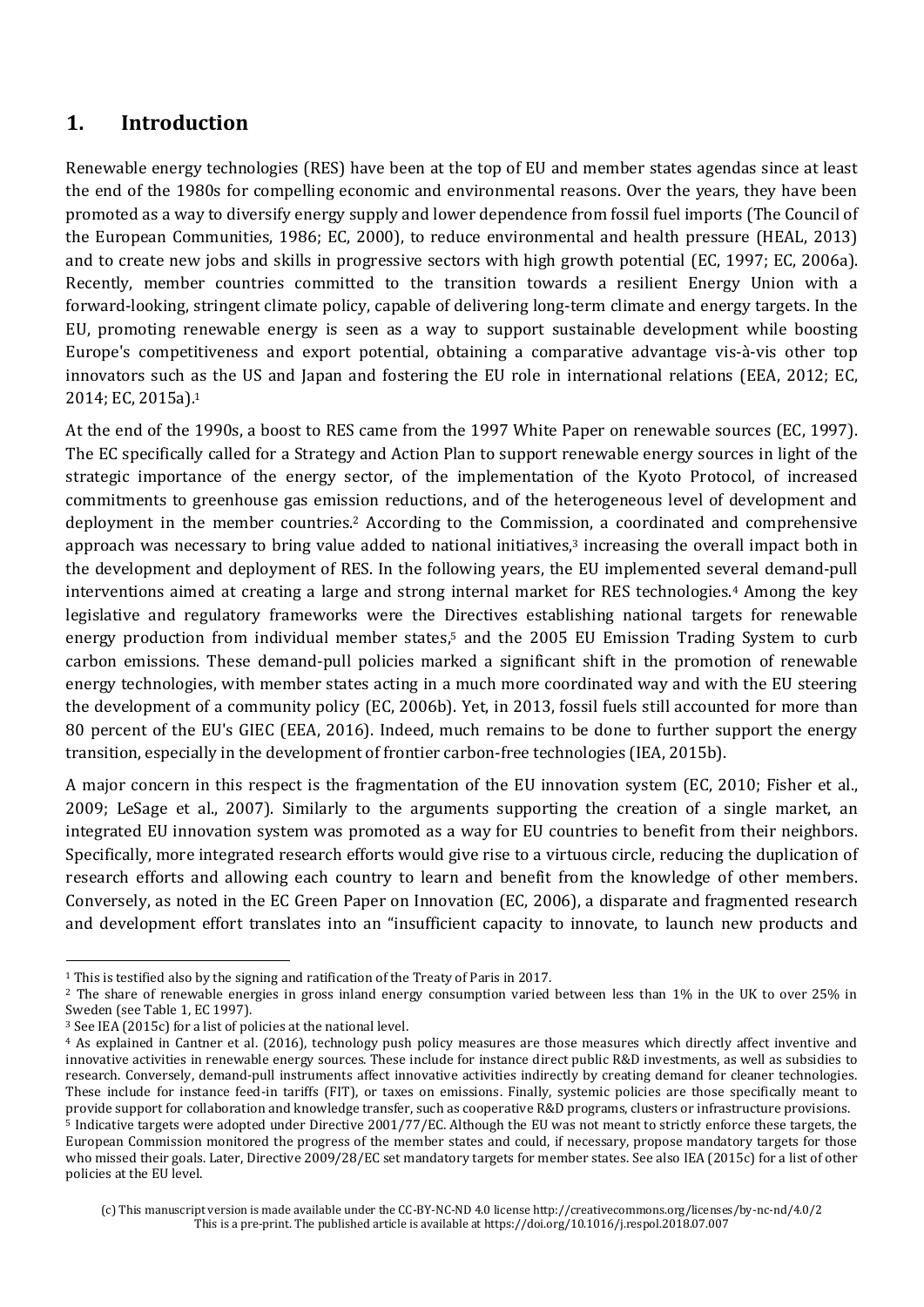services, to market them rapidly on world markets and, finally, to react rapidly to changes in demand" (EC, 1997).

In the specific case of renewable energy technologies, several analyses demonstrate that the introduction of demand-pull measures provided incentives to RES innovation and deployment (Corsatea, 2014; Borghesi et al., 2015; Cantner et al., 2016; Nicolli and Vona, 2016; Noailly and Shestalova, 2017). However, fragmentation remains one of the most crucial concerns, potentially delaying (or, in the worst scenario, impeding) the achievement of the ambitious EU climate targets (EC, 2007; EC, 2015b). For instance, in 2006 the EC called for the establishment of a EU Strategic Energy Technology Plan, recognizing past efforts in RES research and development, but still painting a picture of a "scattered, fragmented and sub-critical" RES innovation space, which needed to focus on integrating and coordinating Community and national research and innovation programmes and budgets under the aegis of agreed EU-level goals (EC, 2006b). Thus, a less fragmented EU RES innovation system is believed to be instrumental to exploiting the federating role that the European Union can play in the field of energy and to meet the challenge of developing a world-class portfolio of affordable, competitive, clean, efficient and low-carbon technologies while creating stable and predictable conditions for industry (EC, 2006b). Along similar lines, in a later communication the European Commission argues that "the fragmentation, multiple non-aligned research strategies and sub-critical capacities that remain a prevailing characteristic of the EU research base" are critical factors constraining EU firms' innovative capability (EC 2007).

The concern of European policy makers is in line with the view of several theoretical (e.g. De Bondt et al., 1992; De Bondt, 1996; Levin and Reiss, 1988) and empirical (e.g. Cassiman and Veugelers, 2006; Mancusi, 2008; Peri, 2005; Verdolini e Galeotti, 2011) studies supporting the argument that a fragmented knowledge space hinders knowledge flows and, consequently, spillovers in the geographical space, thus suppressing opportunities for further innovations and hindering the movement towards the technological frontier. A central tenet of this approach is that firms' and countries' innovative output is driven not only by own R&D efforts, but also by the assimilation of external knowledge, which in turn crucially depends on the absorptive capacity of the recipient. Since this is determined by the recipient's own research efforts (Cohen and Levinthal, 1989), a higher intensity of knowledge flows translates into higher benefits when coupled with own research efforts. Contrary to this well-accepted view, some contributions rise the concern that increased cross-country knowledge flows might lead to some countries free-riding on foreign research, with a negative impact on innovation (see e.g. Garrone and Grilli, 2010; Grafstrom, 2017). Such line of reasoning emphasizes the disincentive effect of imperfect appropriability, but is supported by relatively little empirical evidence.6 Although our paper focuses on knowledge flows and not directly on knowledge spillovers, which are the (positive or negative) effects of knowledge flows on innovation output, our evidence, coupled with the innovation performance of the EU in RES technologies, is in line with the prevailing view, and hence with policy concerns, on the detrimental role of fragmentation.

This paper thus contributes to the literature by investigating the fragmentation of the EU innovation system in the field of renewable energy sources. This crucial aspect of renewable energy innovation dynamics has not received attention to date. Understanding how knowledge flows among EU countries and between the EU and other top innovators have evolved over time is important because it can shed light on the effectiveness of past actions and policy support to promote RES development and the integration of the RES innovation space in the EU as well as drive future policies in this respect.

l

<sup>6</sup> This approach has found little support also on the theory side. For example, Park (1998) investigates whether in the presence of international spillovers governments would free-ride on foreign research and thus conduct less R&D. His model interestingly accounts for absorptive capacity and finds that governments will not follow this path.

<sup>(</sup>c) This manuscript version is made available under the CC-BY-NC-ND 4.0 license http://creativecommons.org/licenses/by-nc-nd/4.0/3 This is a pre-print. The published article is available at https://doi.org/10.1016/j.respol.2018.07.007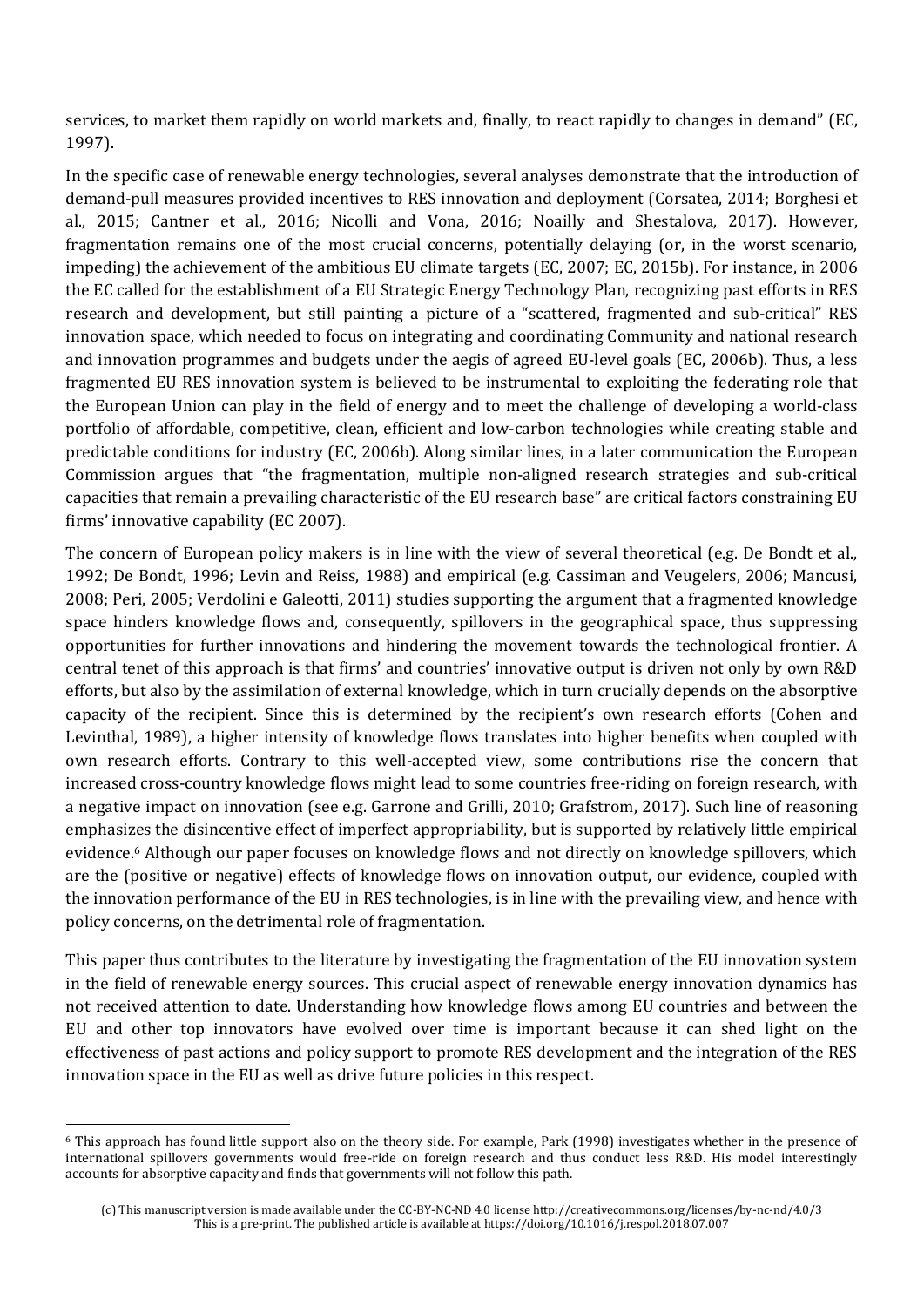We analyse the intensity and direction of intangible knowledge flows over the years 1985-2010 using information on patent applications and citations at the European Patent Office (EPO). Our focus is on the three main innovating regions of the world: the US, Japan and the EU15, which together account for roughly 87 percent of innovation in this field in our sample. In line with a rich literature on similar subjects, we follow the paper trail left by within-country and cross-country patent citations, using citation frequencies to explore the patterns of knowledge flows within the EU and between the EU and other top innovators. We modify the original double exponential knowledge diffusion model of Caballero and Jaffe (1993) and Jaffe and Trajtenberg (1999) to provide information on the degree of integration of EU countries' innovation efforts and to assess how citation patterns changed over time.

We show that indeed EU RES inventors have increasingly built "on the shoulders of the other EU giants", intensifying their citations to other member countries and decreasing those to domestic inventors. We show that these effects are not driven by Germany, the EU top innovator, nor are they simply the result of increased collaboration in patenting or of an increase in patent quality. Furthermore, we find that the EU strengthened its position as source of RES knowledge for the US. We also compare RES with other relevant technologies in order to gain evidence on whether the observed patterns are shared by other technology fields. We start by considering fossil-based energy technologies. Only a few contributions in the literature study both RES and other types of energy generation (Dechezleprêtre et al., 2013; Dechezleprêtre et al. 2014; Verdolini and Bosetti, 2017; Verdolini et al., 2018), but they address research questions that are different from the one we focus on. We then compare RES with a set of emerging technologies (3D, IT, Biotechnologies and Robot technologies), as in Dechezleprêtre et al. (2014), to assess if our results are specific to RES or common to booming technologies at an early stage of development. We show that the pattern of knowledge flows and its evolution in time is peculiar to RES, with traditional (i.e. fossil-based) energy technologies and other new technologies behaving in a completely different way.

Our result support the claim that the EU reduced the fragmentation of the innovation space specifically in the field of RES over the sample period. Our analysis thus presents suggestive, but convincing evidence that the reduction in fragmentation was brought about by the strong support of the EU to climate mitigation and renewable energy technology development *vis-à-vis* the laxer effort put forward by the US and Japan in this respect. We conclude by highlighting any scope for further integration.

The rest of the paper is organized as follows. Section 2 presents our proxy for knowledge spillovers along with a brief literature review on the topic. Section 3 describes our sample and provides descriptive evidence of the recent surge in renewable energy innovation in the EU and of changes in the patterns of knowledge flows. Section 4 describes in detail the empirical model we use to corroborate such evidence and the empirical hypotheses we test. Section 5 presents main results and Section 6 focuses on robustness checks. Finally, Section 7 concludes and presents some policy implications.

## **2. Knowledge flows and integration**

l

Knowledge flows may occur through different channels. They may be embodied into goods or people, or rather they can be disembodied. Indeed, most of the literature on knowledge flows has focused on the latter.<sup>7</sup> Our analysis also focuses on disembodied knowledge transfer and employs patent citations as indicators of knowledge flows in RES technologies. This approach has a long tradition in the literature and itself relies on

<sup>7</sup> External accessible disembodied knowledge has been found to have a significant positive effect on TFP (Lee, 2006) and on local innovation production (Mancusi, 2008) and there is evidence that such effect might be even stronger than that of embodied knowledge (Drivas et al., 2016).

<sup>(</sup>c) This manuscript version is made available under the CC-BY-NC-ND 4.0 license http://creativecommons.org/licenses/by-nc-nd/4.0/4 This is a pre-print. The published article is available at https://doi.org/10.1016/j.respol.2018.07.007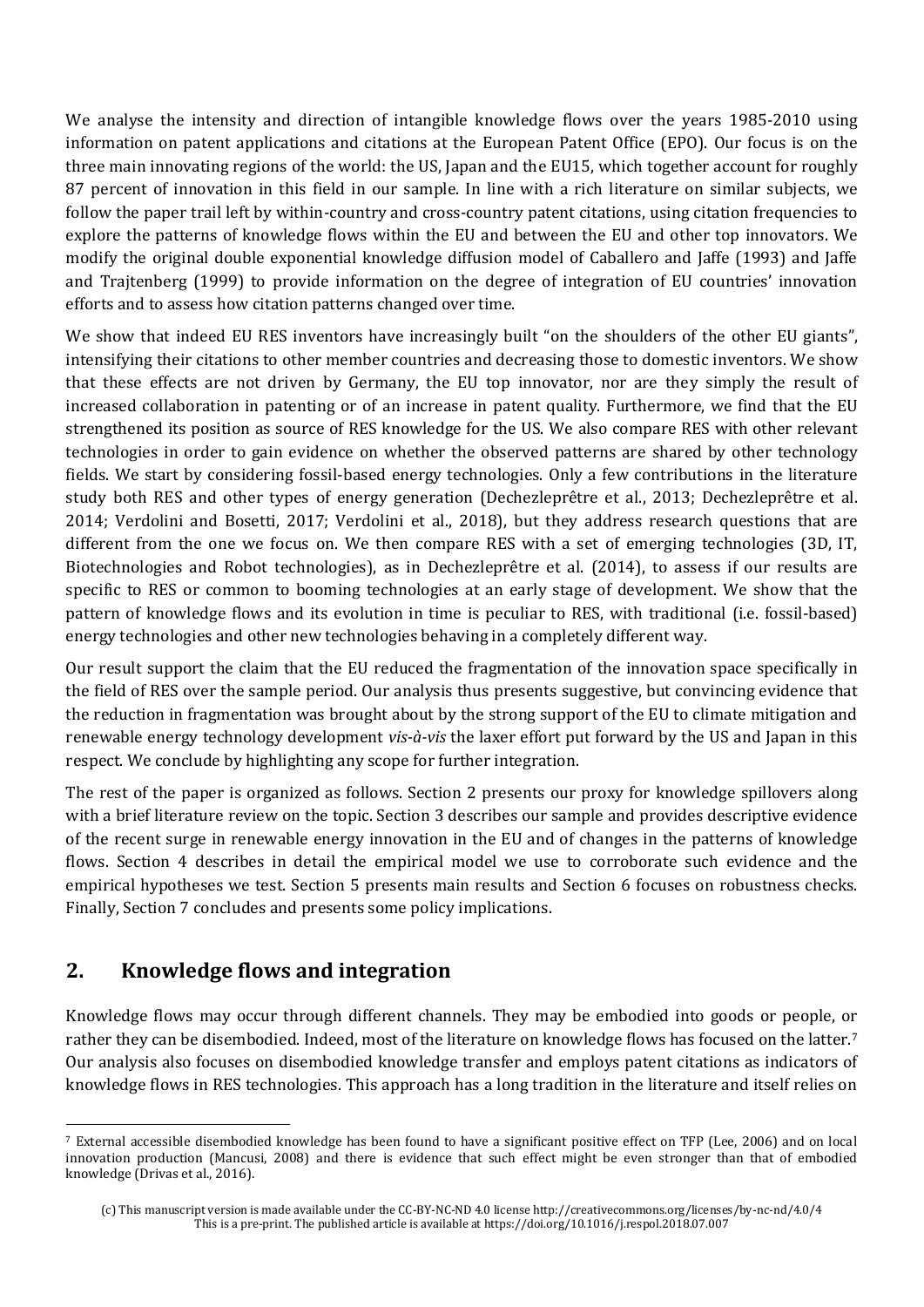the use of patent data to assess the innovative effort of firms, sectors and countries. Patents are indeed the only available indirect evidence of innovative activity offering a detailed breakdown by technology for a large number of countries and for long time series. Furthermore, patent documents include references to previous patents (citations), providing information on the sources of knowledge that were relevant for the conception of the new invention. Although citations are widely employed in the literature, it should be mentioned that there are alternative indicators of disembodied knowledge flows. For instance, knowledge transfer can be traced also by considering the size and structure of co-inventor networks (e.g. Cantner et al., 2016) or university-industry research collaborations (e.g. Balconi et al., 2004).

Relying on patent and citation data to proxy for innovation and knowledge flows, respectively, has some shortcomings, but also significant advantages.8 In particular, Jaffe et al. (1993) argue that patent citations can be interpreted as "bits" of previous knowledge that were important for developing the new knowledge contained in the citing patent. Although citations can at best capture flows of codifiable (vs. tacit) knowledge, they still provide insights on how knowledge may diffuse within and across geographical regions and technological fields (see e.g. Mancusi, 2008), and how the resulting patterns may change over time. This has been confirmed using data from the US Patent Office (USPTO) in Jaffe et al. (1998), but also (and importantly for our analysis) using data from the European Patent Office (EPO) in Duguet and MacGarvie (2005) and Bacchiocchi and Montobbio (2010).

Early econometric studies used patent citations to study the factors enhancing or hindering knowledge flows, with special attention to the role of geographical distance and boundaries, and to compare local (national) with international knowledge diffusion. These studies conclude that geographical distance, national borders, language and institutional distance reduce the intensity of knowledge flows (Bottazzi and Peri 2003; Peri, 2005; Maurseth and Verspagen, 2002). Furthermore, knowledge flows are more intense and effective when occurring within rather than across technological fields (Jaffe and Trajtenberg, 1999; Hu and Jaffe, 2003; Mancusi, 2008; Hu, 2009).

Some other studies focused instead on the direction of cross-country knowledge diffusion. Among these, in particular, Hu and Jaffe (2003) examine North-South patterns of knowledge diffusion from the US and Japan, on the one side, to Korea and Taiwan, on the other side. Hu (2009) estimates the citation intensity between East Asian countries, Japan and the US. His findings of a tight net of cross-country flows within East Asia are interpreted as a measure of integration of the innovation systems within that area and thus support the hypothesis of an increasing regionalization of knowledge diffusion within East Asia.<sup>9</sup>

Most of the studies cited above were largely motivated by the growth and convergence effects associated with knowledge flows and their spillover effects. Indeed, a wide literature has maintained that the diffusion of knowledge generates positive externalities because knowledge flows increase the productivity of R&D. The positive externality arises due to complementarities in R&D efforts by firms and countries, which is associated with the notion of absorptive capacity (Cohen and Levinthal, 1989; Aghion and Jaravel, 2015), namely the idea that knowledge created by competitors can be exploited only through own R&D. Thus, knowledge spillovers may increase equilibrium R&D investment.10 An alternative and somewhat more traditional view attaches little importance to absorptive capacity and emphasizes that knowledge spillovers reduce incentives to invest in R&D due to the inability to fully appropriate its returns, thus leading to underinvestment in own R&D.

l

<sup>8</sup> See Griliches (1990) and Jaffe et al. (1993) for an extensive discussion on this point.

<sup>9</sup> Another interesting paper is that by Wu and Mathews (2012), who investigate knowledge flows from advanced countries (US, Japan and Europe) to follower countries (Taiwan, Korea and China) in the solar photovoltaic industry.

<sup>10</sup> See Antonelli and Colombelli (2017) on this point.

<sup>(</sup>c) This manuscript version is made available under the CC-BY-NC-ND 4.0 license http://creativecommons.org/licenses/by-nc-nd/4.0/5 This is a pre-print. The published article is available at https://doi.org/10.1016/j.respol.2018.07.007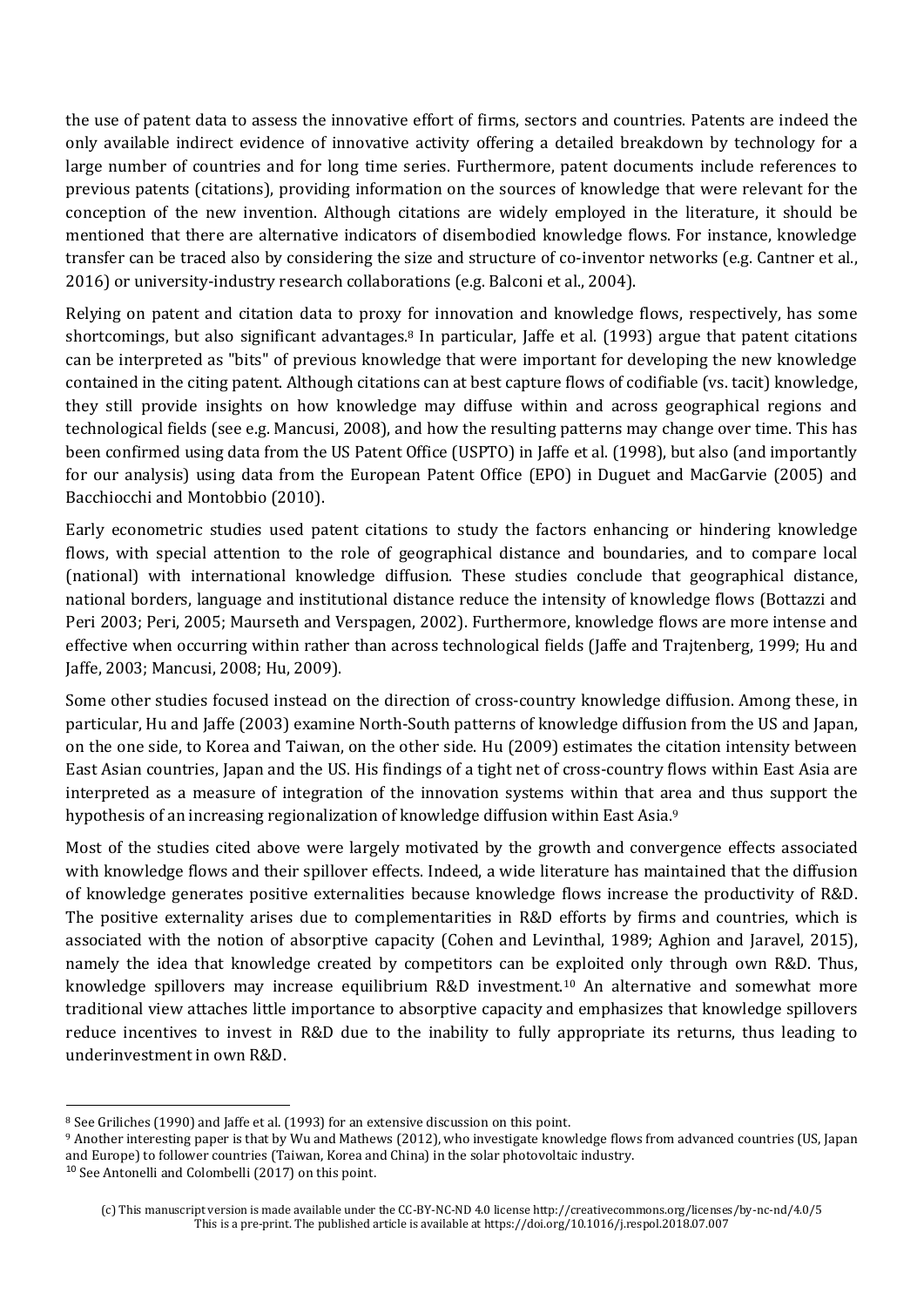This second view has been of particular concern in recent studies on the renewable energy sector (Jaffe et al. 2005; Popp, 2005; Grafstrom, 2017), where underinvestment would hamper the ability to achieve the necessary carbon emissions reductions needed to address climate change. In particular, with reference to the European Union, the paper by Grafstrom (2017) rises the concern that increased cross-country knowledge flows might induce some countries to free-ride on foreign research, with a negative impact on innovation, but finds limited empirical support to this hypothesis. By contrast, the view of a positive impact of spillovers on innovative output discussed above finds support in a large number of studies associating knowledge flows with higher innovation output in a broad variety of sectors, including RES technologies.<sup>11</sup>

Given the existing empirical evidence, the concerns about the high degree of fragmentation of the EU innovation system (Fisher et al., 2009, LeSage et al., 2007) and the call for a higher integration in the RES knowledge bases of EU countries clearly reside on the widely-shared view that increasing the intensity of knowledge flows across EU states can broaden and deepen their technological base, leading to opportunities for further innovations and possibly to a movement towards the technological frontier. However, to our knowledge, there are no studies dealing directly with the fragmentation of the EU renewable energy innovation system and its changes over time.<sup>12</sup>

To fill this gap in the literature, we look for evidence on the degree of integration of national knowledge bases across the EU, while still accounting for knowledge flows between the EU and other technological leaders (Japan and the US). We estimate the probability of citation within and between EU15 countries, US and Japan in the clean energy sector as a measure of the intensity of knowledge flows across countries. Similarly to Hu (2009), we design the model so that we can interpret the results for the EU as providing information on the degree of integration of EU countries' innovation efforts. Also, following Popp (2006), we modify the original double exponential model to assess how citation patterns changed over time.

## **3. Data and descriptive evidence**

 $\overline{a}$ 

We use data on patent applications from the PATSTAT-CRIOS database.<sup>13</sup> In particular, we focus on patent applications at the European Patent Office (EPO) in RES technologies (hydro, solar, wind, biomass, geothermal, ocean, and waste), which we identify using IPC codes, as proposed by Johnstone et al. (2010).<sup>14</sup> We consider applications by inventors<sup>15</sup> residing in the EU15,<sup>16</sup> US and Japan over the years 1985 to 2010. Each patent is assigned to a year depending on its priority date, i.e. the date closest to the innovation.

<sup>11</sup> Verdolini and Galeotti (2011), for example, provide evidence that spillovers between countries have a significant positive impact on subsequent innovation in this field.

<sup>12</sup> Cantner et al. (2016) studies the effect of different policy instruments on the size and structure of co-inventor networks based on patent data, but does not distinguish between foreign and domestic inventors.

<sup>&</sup>lt;sup>13</sup> CRIOS is a research center at Bocconi University where a large database on European patents has been created and is constantly maintained. This database, known as PATSTAT-CRIOS, contains information on patents applied for at the European Patent Office (EPO), from 1977 to 2012. Within this data base one may find: 1) patent data, such as the patent's publication number, its priority/application date, and main/secondary technological class, i.e. the IPC (International Patent Classification) code; 2) applicant (most often a firm or an institution) name and address, 3) inventor name and address, and, for each patent document, 4) all citations made to all prior EPO patents cited by the document itself.

<sup>&</sup>lt;sup>14</sup> The correspondence between RES technologies and IPC codes is reported in Appendix A1.

<sup>15</sup> Patents are assigned to the inventor's country rather than the assignee's country as customarily done in the patent literature, in order to attribute the patent to the location where the innovation has indeed been developed. Nevertheless note that, since our countries are all well developed countries, this has no implications for our analysis as patent counts by inventor country and by assignee country are almost identical (see also Sung et al., 2014).

<sup>&</sup>lt;sup>16</sup> The choice to focus on EU15 countries is mainly driven by the very low count of RES patents in other EU countries. Note, however, that this does not represent a limitation of our analysis because EU15 RES patents represent 99 percent of EU27 RES patents over our sample period: should we include the additional 1 percent of patents in our regression analysis, they would contribute extremely little to the identification of parameters of interest. Therefore, we decided to focus on the largest set of European countries where

<sup>(</sup>c) This manuscript version is made available under the CC-BY-NC-ND 4.0 license http://creativecommons.org/licenses/by-nc-nd/4.0/6 This is a pre-print. The published article is available at https://doi.org/10.1016/j.respol.2018.07.007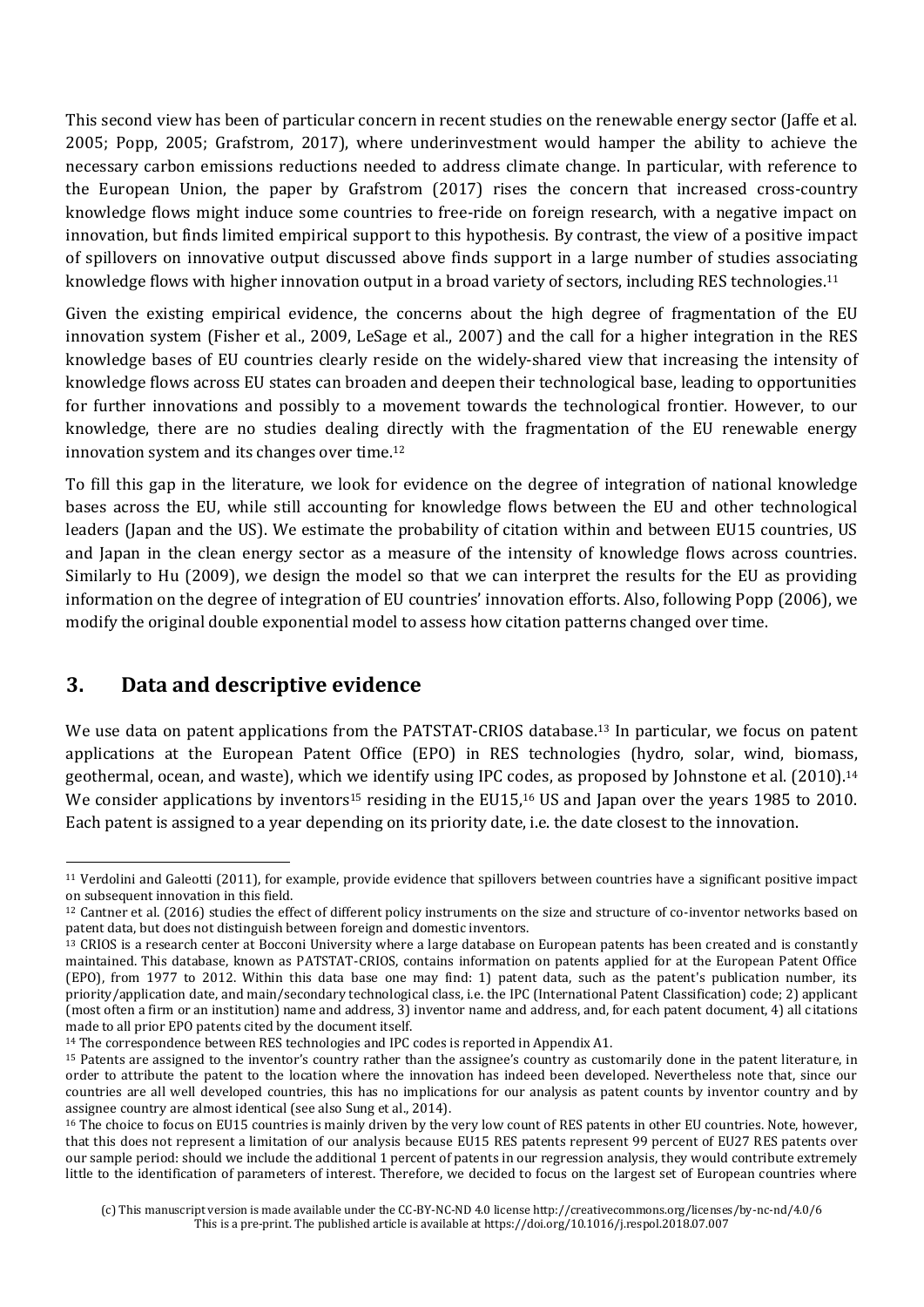|                | <b>Patents</b> |          |             |                      | <b>Forward Citations/patent</b> |           | <b>Backward Citations/patent</b> |          |           |
|----------------|----------------|----------|-------------|----------------------|---------------------------------|-----------|----------------------------------|----------|-----------|
| <b>Country</b> | 1985-2010      | pre-2000 | $post-2000$ | 1985-2010   pre-2000 |                                 | post-2000 | 1985-2010                        | pre-2000 | post-2000 |
| EU15           | 14,263         | 2,888    | 11,375      | 0.76                 | 0.78                            | 0.76      | 0.82                             | 0.43     | 0.92      |
| JP             | 4.169          | 980      | 3.189       | 0.97                 | 1.39                            | 0.85      | 0.90                             | 0.71     | 0.96      |
| <b>US</b>      | 4,730          | 1,464    | 3,266       | 1.24                 | 1.18                            | 1.27      | 1.14                             | 0.63     | 1.37      |
| Total          | 23,162         | 5,332    | 17,830      | 0.90                 | 1.00                            | 0.87      | 0.90                             | 0.54     | 1.01      |

**Table 1: Descriptive Statistics** 

l

Overall, our sample includes 23,162 patent applications, 62 percent of which belong to EU15 inventors while the US and Japan account for 20 and 18 percent, respectively (see Table 1). The particularly high number of EU15 patents relative to US and Japanese patents in our sample is due to two main reasons. First, since we are using EPO patent data, our statistics reflect a home bias effect in favor of European countries at the EPO.17 This problem, which has to be kept in mind when looking at the descriptive statistics shown in Table 1 and Figure 1, will be fully addressed and controlled for in our empirical estimation.18 Second, around 50 percent of EU15 innovation in RES over the whole sample period is accounted for by Germany, which has historically been a top innovator. We return on this last point in Section 4.

RES EPO patents by the US, Japan and EU15 are characterized by an upward trend, the turn of the century was marked by a considerable increase in the growth rate of patent applications in all three geographical areas (see Figure 1). However, EU15 RES patents increased at a particularly high rate: while they accounted for 53% in 1985, their share was up to 67% by 2010. In absolute terms, EU15 innovation at the end of our sample period is roughly four times that of the US and that of Japan (see Table 1). This acceleration in EU15 RES innovation came about close after 1997, the year of the adoption of the Kyoto Protocol<sup>19</sup> and of the release of the European Commission White Paper on renewable sources. As discussed in the introduction, the turn of the century marked a period of increased commitment of the EU to decarbonize its energy sector, providing a strong stimulus for renewable energy generation and calling for significant investment in RES electricity production. In addition to promoting the deployment of RES, the strong EU commitment also resulted in significant incentives to innovation, which increased in the member countries.

most of the innovation effort and results actually occur. Furthermore, this is also the set of EU member countries as of 1995 and until 2004. Given our aim to find suggestive evidence of the role of EU environmental policy commitment on knowledge integration after 2000, limiting the analysis to EU15 countries also seems appropriate.

<sup>17</sup> A similar pattern also emerges in Johnstone et al. (2010) where Germany, followed by US and Japan, exhibits the highest number of patents and a surge in patenting activity after 1997 (see Figure 2, p. 141). This is admittedly due to some extent to the presence of home bias when using EPO applications. The same effect is highlighted in OECD (2012) pp. 23-24.

<sup>&</sup>lt;sup>18</sup> Note that the issue of home country bias is common in studies which rely on patent as a proxy of innovation. For instance, many studies use statistics on the USPTO, which also represent patents by US inventors much more frequently than patents from inventors from other countries.

<sup>&</sup>lt;sup>19</sup> The Kyoto Protocol was adopted in 1997 (although it subsequently entered into force only on February 16, 2005).

<sup>(</sup>c) This manuscript version is made available under the CC-BY-NC-ND 4.0 license http://creativecommons.org/licenses/by-nc-nd/4.0/7 This is a pre-print. The published article is available at https://doi.org/10.1016/j.respol.2018.07.007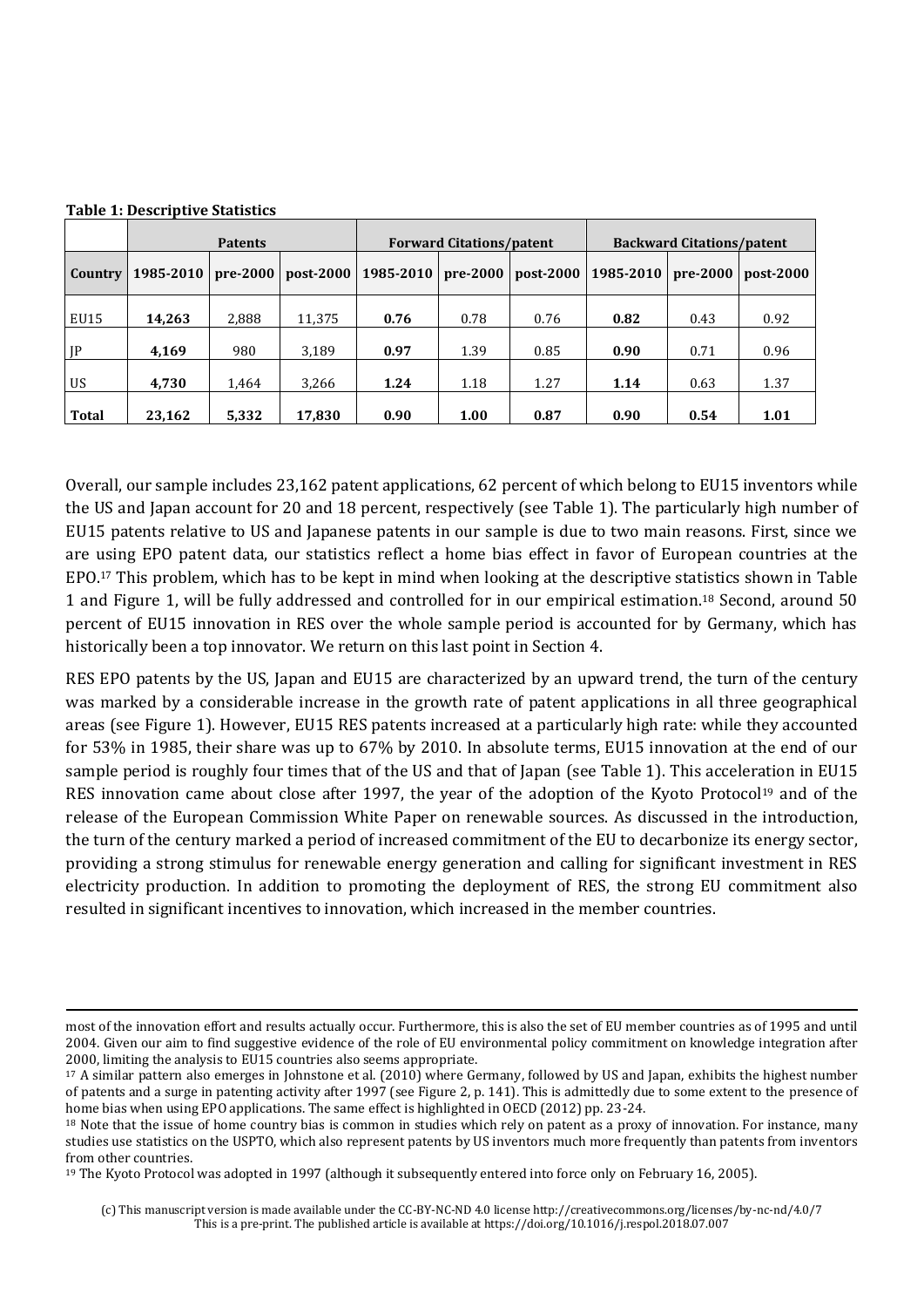

**Fig. 1.** Index of RES technologies patenting, EU15, US and Japan, 2000=100.

Focusing on pure patent counts only provides partial insights into innovation dynamics. For example, the higher growth rate of European applications in RES technologies with respect to the two most technologically advanced countries does not necessarily imply a movement of the EU towards the technological frontier. As pointed out in a rich literature (see for instance Griliches, 1990), patent statistics are only an imperfect proxy of innovation, and do not necessarily inform on the quality of inventions. Indeed, further insights on patent quality can be gained by looking at the average number of patent citations a RES patent receives from subsequent RES patents (so-called *forward* citations), which is reported in Table 1.<sup>20</sup> Forward citations are often taken as an indicator of patent quality/relevance.21 In this respect, note that US RES patents receive more citations than patents from the EU15 and Japan, on average, which is indeed not surprising, as the US is historically the frontier innovator. Furthermore, note that while the average number of forward citations received by US and EU15 patents before 2000 is very similar to those received after 2000, the average number of forward citations received by Japan decreases in the second sub-period, possibly indicating an overall worsening of the quality of Japanese RES innovation.

We then focus on citations made by RES patents to previous RES patents (the so-called *backward* citations). As discussed in Section 2, backward citations are a widely used indicator of knowledge flows between a source (the cited patent) and a destination (the citing patent). We therefore use information on backward citations to trace knowledge flows across our three geographical areas of interest. Furthermore, as we are interested in exploring the extent to which EU countries source knowledge from themselves or from other EU members, we consider separately national citations (citing and cited patent belonging to the same EU15 country) and citations to other EU15 countries (citing and cited patent belonging to distinct EU15 countries).

l

<sup>&</sup>lt;sup>20</sup> To provide comparison between citations received by older as opposed to younger patents, we calculate the statistics on forward citation per patent limiting our attention to citations received within 4 years from first application, which captures the majority of citations received by each patent (Jaffe and Trajtenberg, 1999). Note that in our econometric model controls for the citation lag, as discussed in Section 4.

<sup>&</sup>lt;sup>21</sup> While measuring the quality of the innovation output is certainly a complicated matter, forward patent citations have been often used in the literature to this end. Indeed, forward citations (i.e. the citation that a patent receives from following patents) provide an indication that subsequent innovation was building on the knowledge embodied in the original patent. Hence, the higher the number of forward citations a patent receives, the more its knowledge content has spurred further knowledge developments, which implicitly suggests the original patent represents a significant inventive step with respect to existing knowledge (Harhoff et al., 2003). Note that we exclude self-citations (i.e. citations to previous patents held by the same applicant firm) from counts of forward citations, as they might reflect a deepening of firms' innovation along their current technological trajectories rather than quality.

<sup>(</sup>c) This manuscript version is made available under the CC-BY-NC-ND 4.0 license http://creativecommons.org/licenses/by-nc-nd/4.0/8 This is a pre-print. The published article is available at https://doi.org/10.1016/j.respol.2018.07.007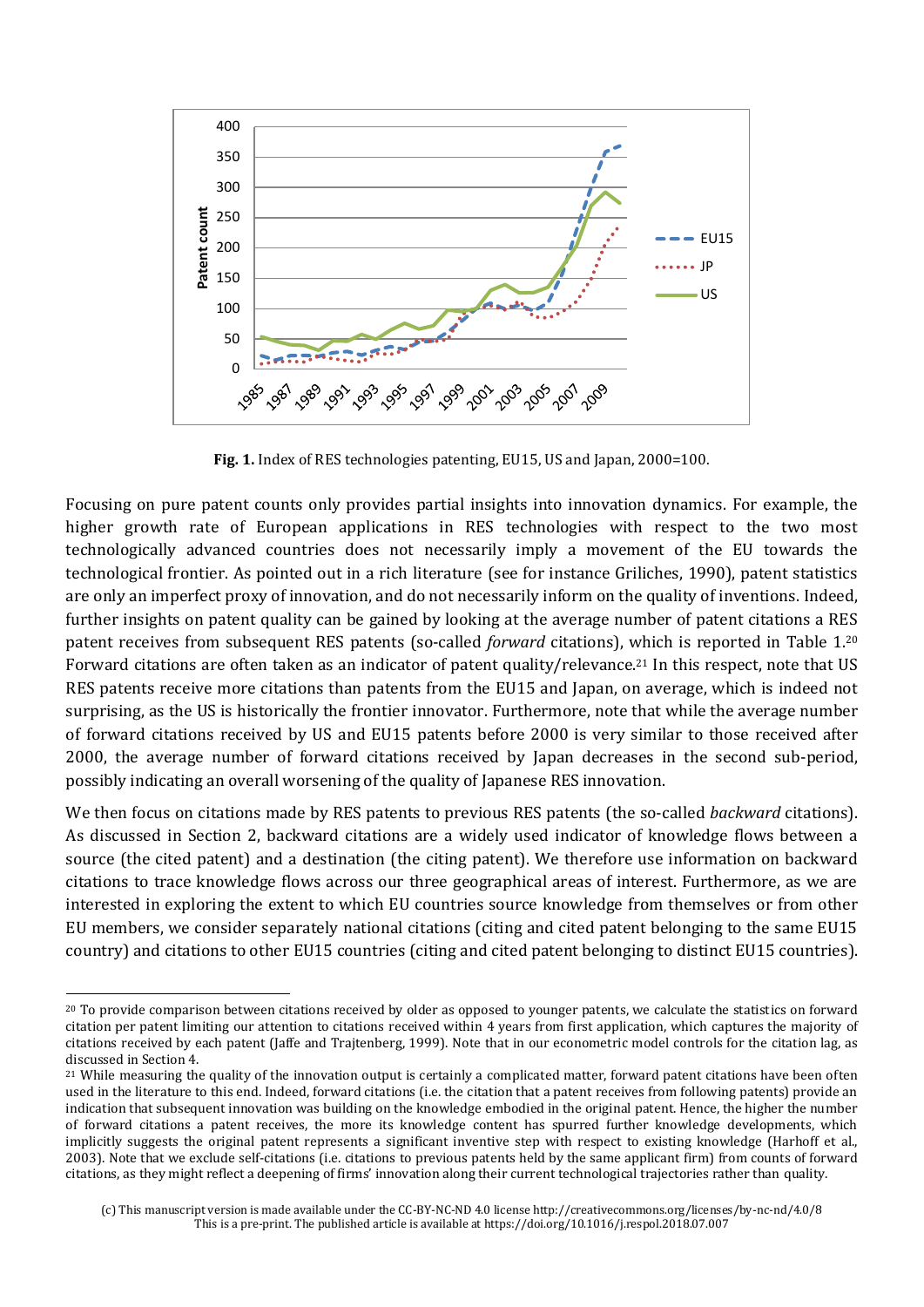As customary in this type of studies, self-citations (i.e. citations to previous patents held by the same applicant firm) are excluded from the dataset in order to capture only true knowledge flows.<sup>22</sup>

Table 1 shows that, over the whole sample period, US inventors seem to be those relying more on previous knowledge: average backward citation per patent for the US is 1.14, which is roughly 39 percent (27 percent) more than EU15 (Japanese) patents. Table 2 also presents the percentage distribution of backward citations across the different citing and cited geographical areas in the pre-2000 and post-2000 periods.<sup>23</sup> These raw citations shares offer a preliminary indication that the direction of RES knowledge flows changed between the two periods, pointing to a strengthening of the EU as a source of knowledge both for domestic and foreign innovators. Specifically, three distinct patterns emerge. First, over the two periods the percentage of citations across distinct EU15 countries (otherEU) increased considerably. Second, the percentage of US national citations decreased, while the percentage of citations from the US to EU15 countries increased. Third, Japan seems to rely more on its own knowledge during the second period, but the share of citations to EU15 patents did not decrease significantly.

All in all, the descriptive evidence presented in this Section points to a more prominent role of EU countries as source of knowledge for other EU member states, and thus to a strengthening of knowledge flows within the EU space. This could suggest a reduction in the fragmentation of the EU RES innovation system. However, any conclusion drawn from simply comparing raw citation shares may be misleading because these shares suffer from theoretical and actual biases. First, citations shares are determined by both the citation frequency (i.e. the probability of a patent from the citing country citing a patent from the cited country) and the overall level of patenting. Second, citations are always subject to truncation bias. As Brahmbahatt and Hu (2009) emphasize, raw citation shares inform on the gross flow of knowledge between two countries, but say little about the intensity of knowledge relationships. In order to examine that, citation frequencies need to be properly modeled. In the next section we detail our empirical strategy, which is designed to specifically address this concern and control for the confounding factors cited above.

|                          | <b>RENEWABLE TECHNOLOGIES</b> |            |          |      |      |                          |      |      |           |           |      |
|--------------------------|-------------------------------|------------|----------|------|------|--------------------------|------|------|-----------|-----------|------|
|                          |                               |            | pre-2000 |      |      |                          |      |      | post-2000 |           |      |
| <b>Cited</b><br>country  |                               |            | EU15     | IP   | US   | <b>Cited</b><br>country  |      |      | EU15      | <b>IP</b> | US   |
|                          |                               | <b>Nat</b> | otherEU  |      |      |                          |      | Nat  | otherEU   |           |      |
| <b>Citing</b><br>country | EU15                          | 0.33       | 0.25     | 0.10 | 0.32 | <b>Citing</b><br>country | EU15 | 0.32 | 0.44      | 0.10      | 0.14 |
|                          | JP                            |            | 0.27     | 0.29 | 0.44 |                          | JP   |      | 0.26      | 0.61      | 0.13 |
|                          | US                            |            | 0.34     | 0.12 | 0.54 |                          | US   |      | 0.41      | 0.17      | 0.42 |

**Table 2** Percentage distribution of citations, pre-2000 and post-2000.

l

*Note: the percentages in the table refer to the share of citations from citing country patents to cited countries patents (row sums are equal to 1). See footnote 22.* 

Finally, a small fraction of patents in our sample (about 8%) are assigned to inventors from more than one country. Since we are interested in citation frequencies as a measure of the link between country pairs, we

<sup>&</sup>lt;sup>22</sup> As discussed by Jaffe et al. (1993), self-citations cannot be regarded as a trail of knowledge flows.

<sup>&</sup>lt;sup>23</sup> The shares compare the backward citations of patents filed before 2000 with the backward citations of patents filed after 2000 in the following way: the numerator is the count of citations made by patents filed by inventors in region *i=US, JP, EU15* between 1987 and 1997 (resp., 2000 and 2010) to patents of region *j=US, JP, EU15, EUnat*, *EUotherEU* filed between the years 1987 and 1990 (resp., 2000 and 2003). The denominator is the total number of citations made by region *i* over the same period (resp., 1987-1997 and 2000-2010). We fix the citing patent window and the cited patent window while computing the statistics as a way to provide comparable statistics across the two periods.

<sup>(</sup>c) This manuscript version is made available under the CC-BY-NC-ND 4.0 license http://creativecommons.org/licenses/by-nc-nd/4.0/9 This is a pre-print. The published article is available at https://doi.org/10.1016/j.respol.2018.07.007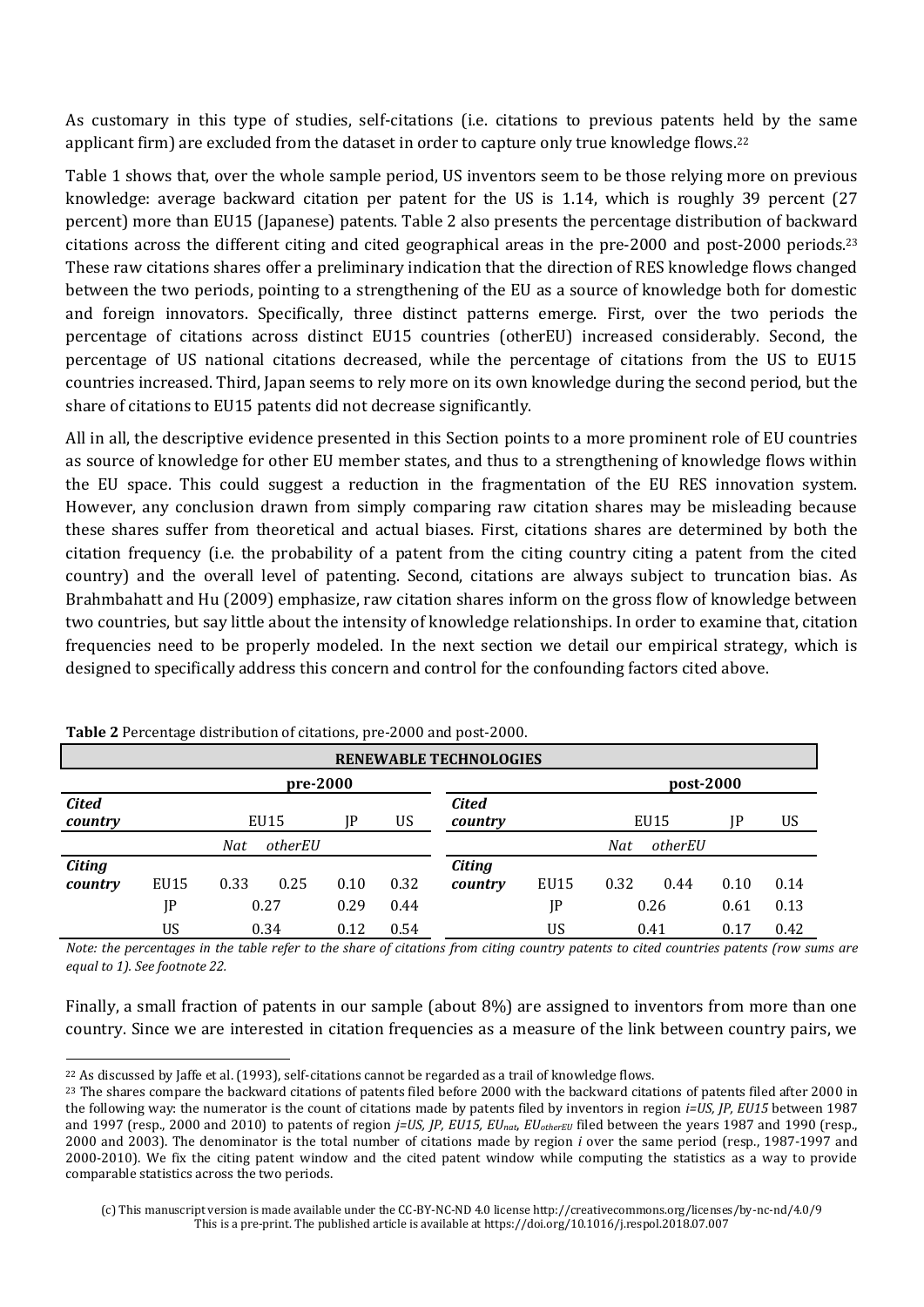retain such patents in our sample to account for every possible connection between countries. However, note that the number of patents with inventors from different EU countries increase from 4 to 8 percent of EU patents in our sample (Table 3). This indeed raises doubts on whether the strengthening of knowledge flows between EU15 countries since 2000 may be due to "multiple-country" patenting. By contrast, note that the share of patents invented jointly by one or more US residents and one or more EU15 residents decreased from 20 percent of the total US patents before 2000 to 17 percent since 2000. This seems to suggest that the higher intensity of citation from US patents to EU15 patents cannot be explained by changes in "multiplecountry" patents of the two regions. If anything, this last piece of evidence may indicate that the US sources more knowledge from the EU15 notwithstanding a corresponding decrease in cross-country patenting in our sample.

| <b>RES TECHNOLOGIES</b>                      |          |             |  |  |  |  |
|----------------------------------------------|----------|-------------|--|--|--|--|
|                                              | pre-2000 | $post-2000$ |  |  |  |  |
| co-patenting EU15-EU15 on total EU15 patents | 0.04     | 0.08        |  |  |  |  |
| co-patenting EU15-US on total US patents     | 0.20     | 0.17        |  |  |  |  |
| co-patenting EU15-JP on total JP patents     | 0.00     | 0.03        |  |  |  |  |

*Note: the values in the first row are computed as the mean, over each period, of the shares of RES patents with more than one inventor from different EU15 countries on total EU15 RES patenting. In the second (third) row there are the means, over each period, of the shares of RES patents with at least one inventor from US (JP) and one from EU15 countries on total US (JP) RES patenting.* 

## **4. Empirical framework and hypotheses**

As discussed in the previous sections, our aim is to assess if the degree of fragmentation in the knowledge base of the European RES innovation system is high and whether a decrease in such fragmentation can be detected contextually with the increased EU support for RES in the form of demand-pull policies around the turn of the century. We do that by studying changes in the intensity of RES knowledge flows across the countries of interest through a double exponential knowledge diffusion model, proposed by Caballero and Jaffe (1993) and further developed by Jaffe and Trajtenberg (1996 and 1999).

The model describes the random process underlying the generation of citations and allows estimating parameters of the diffusion process while controlling for variations over time in the propensity to cite. The model is thus designed to address truncation bias, a key feature of patent citations, which originates from the lower likelihood of citation of recent cohorts of patents with respect to older ones. More precisely, the knowledge diffusion process is modelled as follows:

$$
p_{iTjt} = \alpha(i, T, j, t) \exp[-\beta_1(T - t)] (1 - \exp[-\beta_2(T - t)])
$$
 (1)

The dependent variable  $p_{i\tau i t}$  is the expected frequency of citations, i.e. the likelihood that a patent from country *i* first applied in year *T* cites a patent from country *j* first applied in year *t*. It is calculated in the sample as the following ratio:

$$
p_{iTjt} = \frac{C_{iTjt}}{(N_{iT})(N_{jt})}
$$

<sup>(</sup>c) This manuscript version is made available under the CC-BY-NC-ND 4.0 license http://creativecommons.org/licenses/by-nc-nd/4.0/10 This is a pre-print. The published article is available at https://doi.org/10.1016/j.respol.2018.07.007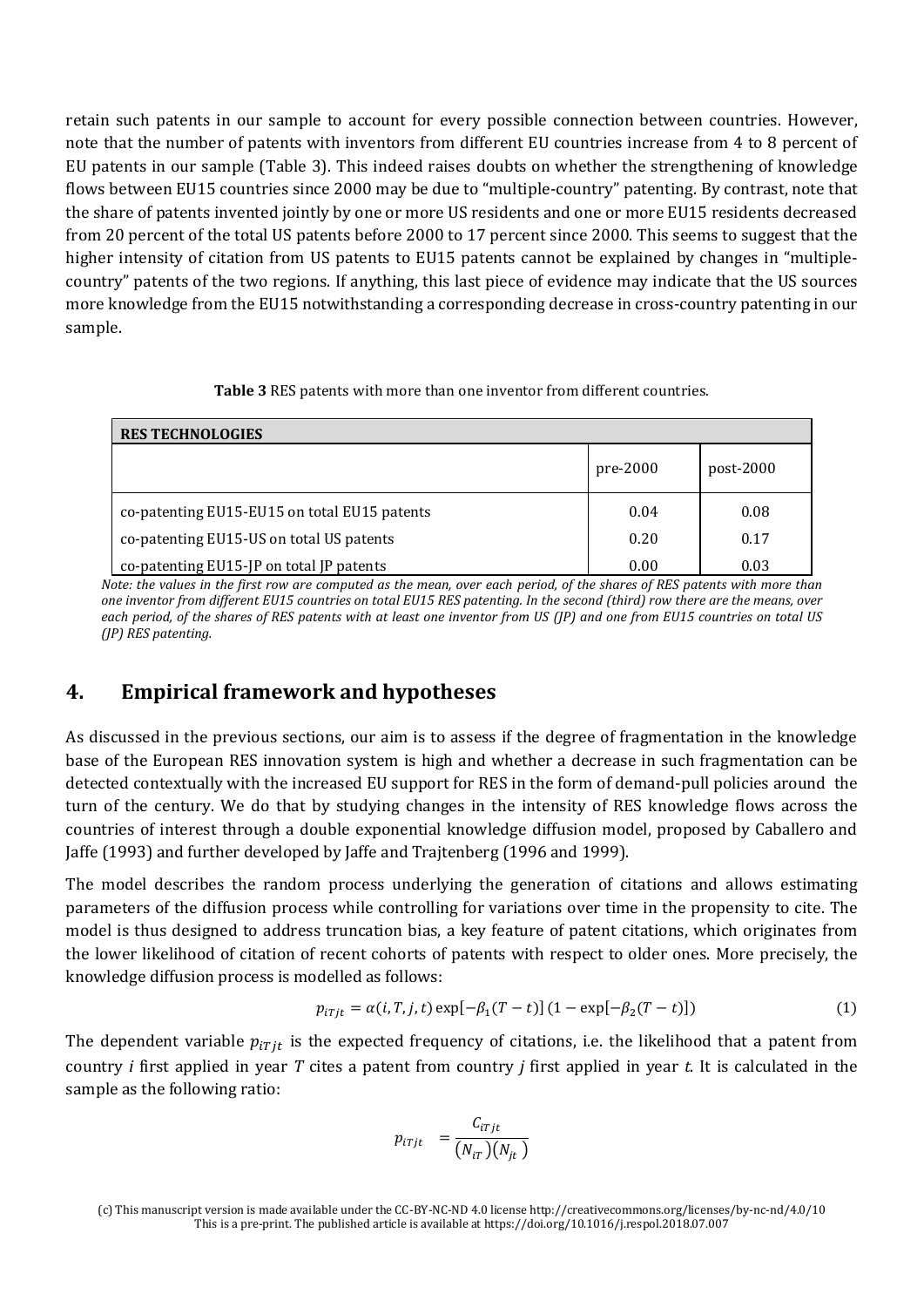where  $C_{iTjt}$  is the count of citations by country i's patents with priority date T to country j's patents with priority date t, and  $(N_{iT})$  and  $(N_{jt})$  are respectively the number of potentially citing patents from *i* at time *T* and potentially cited patents from *j* at time *t*. <sup>24</sup> Citation frequencies are interpreted as an estimate of the probability that a randomly drawn patent in the citing group will cite a randomly drawn patent in the cited group.<sup>25</sup>

The expected frequency of citations is modelled as a combination of two exponential processes, one for the diffusion of knowledge and the other one for its obsolescence. Parameters  $\beta_1$  and  $\beta_2$  represent the rate of obsolescence and diffusion, respectively, and both exponential processes depend on the citation lag  $(T - t)$ .

In this framework, each  $\alpha$  is a shift parameter that depends on the attributes of both citing and cited patents: a higher  $\alpha$  means a higher probability of citation at all lags. We allow this proportionality factor to vary with the following attributes: citing year, cited year, and all possible combinations of citing and cited country pairs, i.e.  $\alpha(i, T, j, t) = \alpha_T \alpha_t \alpha_{ij}$ . Our main interest lies on  $\alpha_{ij}$ : a higher  $\alpha_{ij}$  means a higher probability of citation from *i* to *j* at all lags. Hence our estimated equation is:

$$
p_{iTjt} = \alpha_T \alpha_t \alpha_{ij} \exp[-\beta_1 (T-t)] (1 - \exp[-\beta_2 (T-t)]) , \qquad i, j = EU15, US, JP
$$
 (2)

In this type of models, the null hypothesis of no fixed effect corresponds to parameter values of unity rather than zero for  $\alpha_{ij}$  (as well as for  $\alpha_T$  and  $\alpha_t$ ). For each fixed effect, a group is omitted from estimation, i.e. its multiplicative parameter is constrained to unity. Thus the parameter values have to be interpreted relative to the base group. In our regressions, the base group for country pairs fixed effects  $(\alpha_{ij})$  is "*US citing US*",<sup>26</sup> that is  $\alpha_{US,US} = 1$ . This means that if, for example,  $\alpha_{EU15,US} = 0.8$ , then a random EU15 patent is 20 percent less likely to cite a US patent than is a random US patent.

When focusing on citations within the EU15, we can distinguish between national citations (i.e. citations from any EU15 patent to patents from the same country) vs. international citations (i.e. citations from any EU15 patent to patents from a different EU15 country). Our parameter  $\alpha_{EII15,EII15}$ , which indicates the *ceteris paribus* propensity of EU15 patents to cite other EU15 patents, can then be split into two parameters:  $\alpha_{EU15, nat}$ , which captures the average intensity of national citations within the EU15, and  $\alpha_{EU15,otherEU}$ , which captures the average citation intensity between any EU15 country and all other EU15 members.

If fragmentation in the knowledge base of the European RES innovation system is indeed high, we should then observe a lower average propensity of European patents to source from local (European) knowledge compared to the US (i.e. the technological leader), coupled with an average higher propensity of each European country, itself off the technological frontier, to source from its own knowledge rather than from the knowledge base of its neighbors. This leads to our first hypothesis:

#### **Hypothesis 1**:

l

*Fragmentation of knowledge bases within EU is high compared to the technological leader:* 

 $\alpha_{EII15,EII15} < \alpha_{IIS,II5} = 1$  and  $\alpha_{EII,nat} \ge \alpha_{EII,otherEII}$ 

<sup>&</sup>lt;sup>24</sup> The set of all RES patents, with or without citations, assigned to each country group in a given year alternatively represents the set of "potentially citing" patents or the set of "potentially cited" patents, according to the placement of the country (citing or cited) in the unit of observation.

<sup>25</sup> Citation frequencies clearly abstract from the total number of applications by country *i* and country *j*, thus the relatively high number of patent applications from European countries that we have in our sample, and that is a common feature of studies based on patents from a unique patent office, does not affect our estimates.

<sup>&</sup>lt;sup>26</sup> The base group for citing year fixed effects ( $\alpha_T$ ) is 1985-1986 and for cited year fixed effects ( $\alpha_t$ ) is 1985-1989.

<sup>(</sup>c) This manuscript version is made available under the CC-BY-NC-ND 4.0 license http://creativecommons.org/licenses/by-nc-nd/4.0/11 This is a pre-print. The published article is available at https://doi.org/10.1016/j.respol.2018.07.007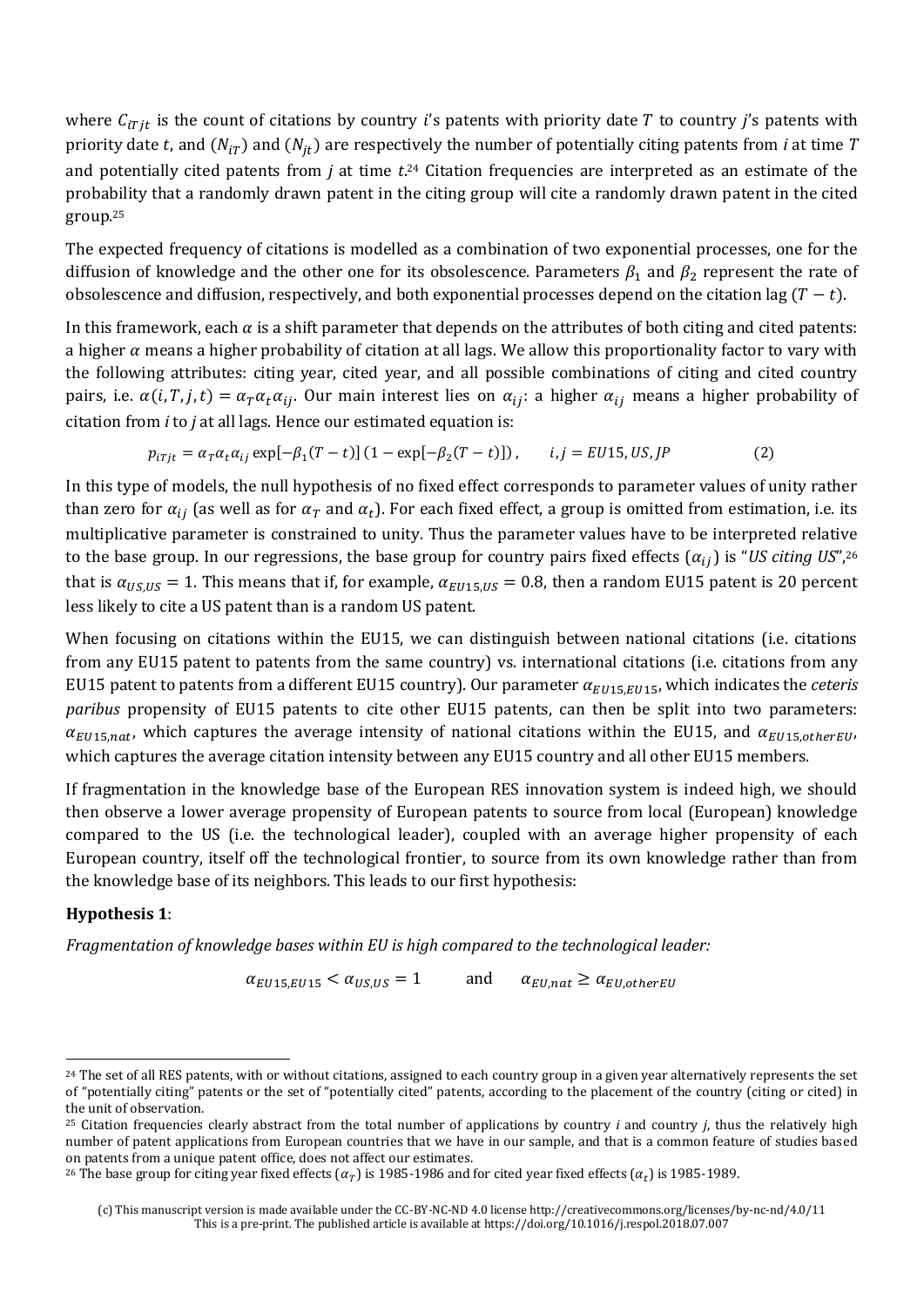In order to verify if fragmentation decreases after year 2000, we modify model (2) to take into account changes in citation patterns over the sample period by allowing our shift parameters to change starting from 2000. We thus estimate the following equation:

$$
p_{iTjt} = \alpha_T \alpha_t \alpha_{ij} \left[ 1 + \phi_{ij} * D_{2000}^{citing} \right] \exp[-\beta_1 (T - t)] \left( 1 - \exp[-\beta_2 (T - t)] \right) + \varepsilon_{iTjt} \tag{3}
$$

where  $D_{2000}^{cuting}$  is a dummy variable that takes the value of 1 when the citing patent's priority date is 2000 or later and *i, j* = US, JP, EU15. This approach follows the one proposed in Popp (2006).

Our parameters of interest are now both  $\alpha_{ij}$  and  $\phi_{ij}$ . The fixed effect  $\alpha_{ij}$  indicates the *relative* likelihood that the average patent from country *i* cites a patent from country *j*, while  $\phi_{ij}$  captures the additional likelihood of citation between a pair of countries for citing patents with priority date 2000 or later. Note that, similarly to what discussed above for the  $\alpha_{ij}$ , also in the case of the  $\phi_{ij}$  parameter one group is omitted from estimation, i.e. its multiplicative parameter is constrained, in this case, to zero. Thus  $\phi_{ij}$  parameter values have to be interpreted relative to the base group, which is again "US citing US" ( $\phi_{US,US}=0$ ).

If country *i* is increasingly taking advantage of technologies developed in country *j* we should observe higher citation rates from *i* to *j* and interpret it as greater flow of knowledge from country *j* to country *i* in the second period. Hence, we can formulate our second hypothesis:

#### **Hypothesis 2**:

*Reliance of each European country on the knowledge base of other European countries increases after 2000:* 

 $\phi_{EU15, nat} \leq 0$  and  $\phi_{Ell15,otherEll} > 0$ 

Note that, if confirmed, hypothesis 2 does not yet necessarily suggest higher integration in the European RES innovation system. A first reason for this is that any changes in the post-2000 propensity to cite other EU countries may be driven solely by Germany, which, as explained in Section 3, accounts for 50 percent of the RES innovation in the EU15. Any aggregate trends such as the ones discussed so far could indeed be the result of Germany being a technological leader and thus a relevant source and an intensive user of foreign knowledge. Integration across the European RES technology space would instead imply an increasing intensity of knowledge flows across the remaining EU15 countries. We thus formulate the following

#### **Hypothesis 3**:

*Reliance of each European country other than Germany on the knowledge base of other European countries (again excluding Germany) increases after 2000:* 

$$
\phi_{EU14,nat} \leq 0 \,, \phi_{EU14,otherEU} > 0
$$

where EU14 refers to the group of EU15 countries, but Germany. We obtain such coefficients from equation (3) where *i, j* = US, JP, DE, EU14.

A second reason why hypothesis 2 may not necessarily indicate higher integration of the European RES innovation system is that the result on increased intensity of knowledge flows may simply mirror an increase in collaborative patenting between any two EU15 countries, which would increase the number of cross-border citations merely due to increased collaboration. As already mentioned in Section 3, roughly 8% of RES patents in our sample are "multiple-country" patents as a consequence of having inventors from different countries. This could be the case because each inventor innovates by building on previous knowledge, which is largely domestic. An increase in "multiple-country" patents over time could then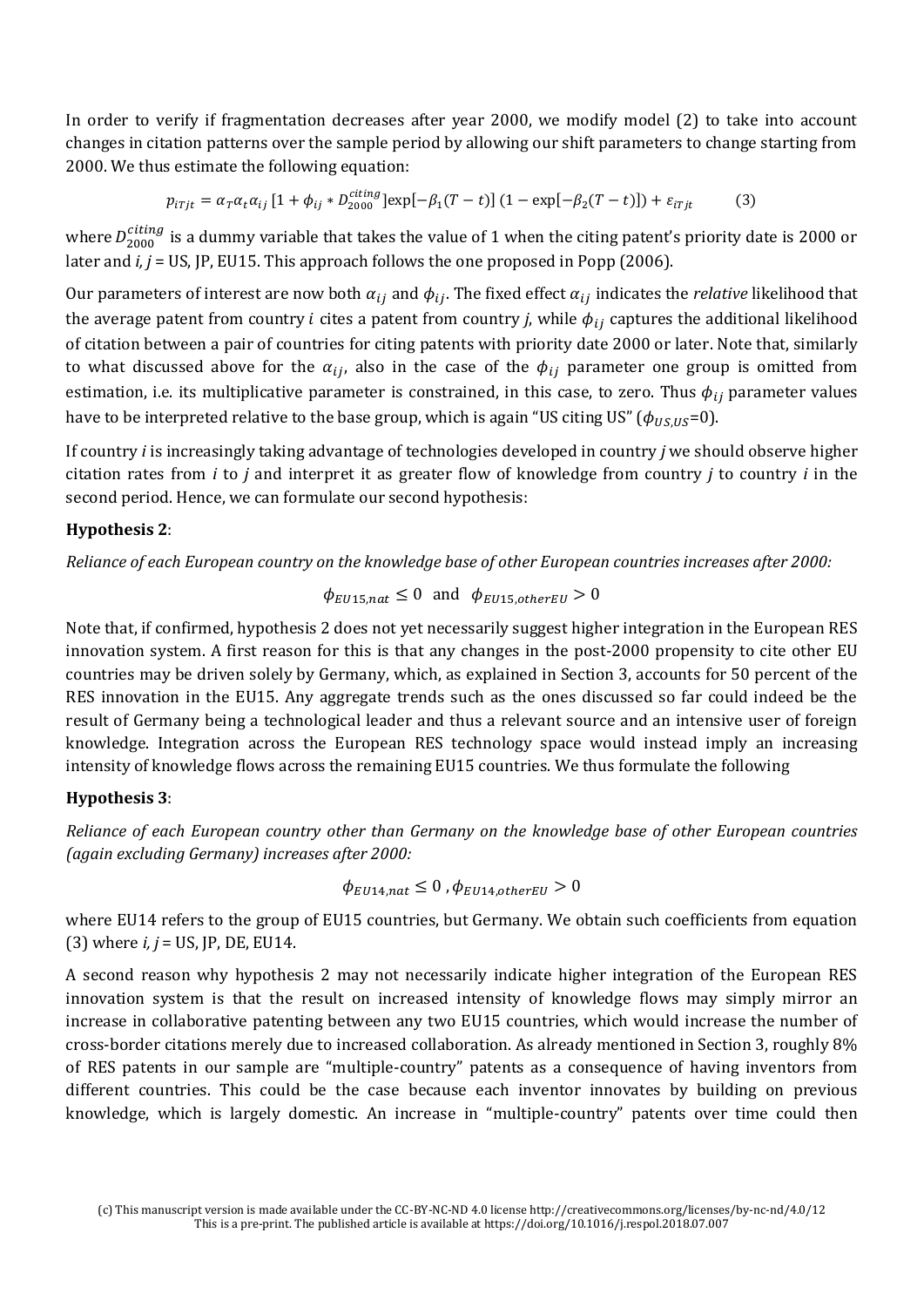naturally give rise to more cross-country citations, as the cooperating inventors cite each other's previous knowledge.<sup>27</sup>

Integration across the European RES technology space would imply an increasing intensity of cross-country citations beyond what would simply originate from increasing cross-country co-patenting. We thus formulate the following

#### **Hypothesis 4**:

*Reliance of each European country on the knowledge base of other European countries increases after 2000 beyond what results from direct cross-country collaborations:* 

$$
\phi_{EU15, nat}^{no\_coll} \le 0
$$
 and 
$$
\phi_{EU15,otherEU}^{no\_coll} > 0
$$

where coefficients are estimated from equation (3) after dropping from our sample all patents which are the results of cooperation between two or more countries.

Lastly, a third reason why hypothesis 2 may not necessarily indicate higher integration of the European RES innovation system is that a greater propensity to source from the neighbors' knowledge in Europe after 2000 could just originate from an increase in the quality of European research output rather than a reduced fragmentation of the RES knowledge base in the EU. Put it differently, our bilateral coefficients  $(\alpha_{ij})$  and shifters ( $\phi_{ii}$ ) result from attributes of both the citing and cited patents: the propensity of the citing patent to cite (use) external knowledge and the quality of the knowledge embedded in the cited patent. Quite likely, the two effects operate together. We then further modify our model to account for this and estimate:

$$
p_{iTjt} = \alpha_T \alpha_t \alpha_{ij} \left[ 1 + \phi_{ij}^{cited} * D_{2000}^{cited} \right] \left[ 1 + \phi_{ij}^{citing} * D_{2000}^{citing} \right] \exp\left[ -\beta_1 (T-t) \right] (1 - \exp\left[ -\beta_2 (T-t) \right]) + \epsilon_{iTjt} \tag{4}
$$

where D<sub>2000</sub> is a dummy variable equal to 1 if the cited patent has priority date after 2000. The implicit assumption in model (3) was that  $\phi_{ij}^{cited} = 0$ ,  $\forall i, j$ , that is model (3) abstracts from changes in the propensity to being cited (which is a function of the quality of the knowledge embedded in the cited patents).

If a positive shift in the propensity of a random EU15 patent to cite a random patent from a different EU15 country ( $\phi_{EU15,otherEU} > 0$ ) in model (3) just results from an increase in the quality of EU patents after 2000, then it should be that  $\phi_{EU,otherEU}^{cited} > 0$  and  $\phi_{EU,otherEU}^{ctting} = 0$ . If instead after 2000 there is an increase in the propensity of EU patents to cite other EU patents beyond any hypothetical increase in their quality, then the positive and significant sign of  $\phi_{EU,otherEU}^{cuting}$  should survive in the model. We can then formulate:

#### **Hypothesis 5:**

l

*After 2000, integration of knowledge bases within EU increases, ceteris paribus:* 

$$
\varphi_{EU,otherEU}^{citing} > 0
$$

As customary in this type of models, the citing year fixed effects ( $\alpha_T$ ) and the cited year fixed effects ( $\alpha_t$ ) are grouped into 2-year and 5-year intervals, respectively (see Jaffe and Trajtenberg, 1999; Popp, 2006; Bacchiocchi and Montobbio, 2010). We estimate equations (2), (3) and (4) by non-linear least squares. Since the model is heteroskedastic (the dependent variable is an empirical frequency), we weight each

<sup>&</sup>lt;sup>27</sup> This does not include self-citations, rather citations to other domestic patents which are part of each inventor's knowledge stock. As already mentioned, self-citations are excluded from this analysis, as customary in the literature.

<sup>(</sup>c) This manuscript version is made available under the CC-BY-NC-ND 4.0 license http://creativecommons.org/licenses/by-nc-nd/4.0/13 This is a pre-print. The published article is available at https://doi.org/10.1016/j.respol.2018.07.007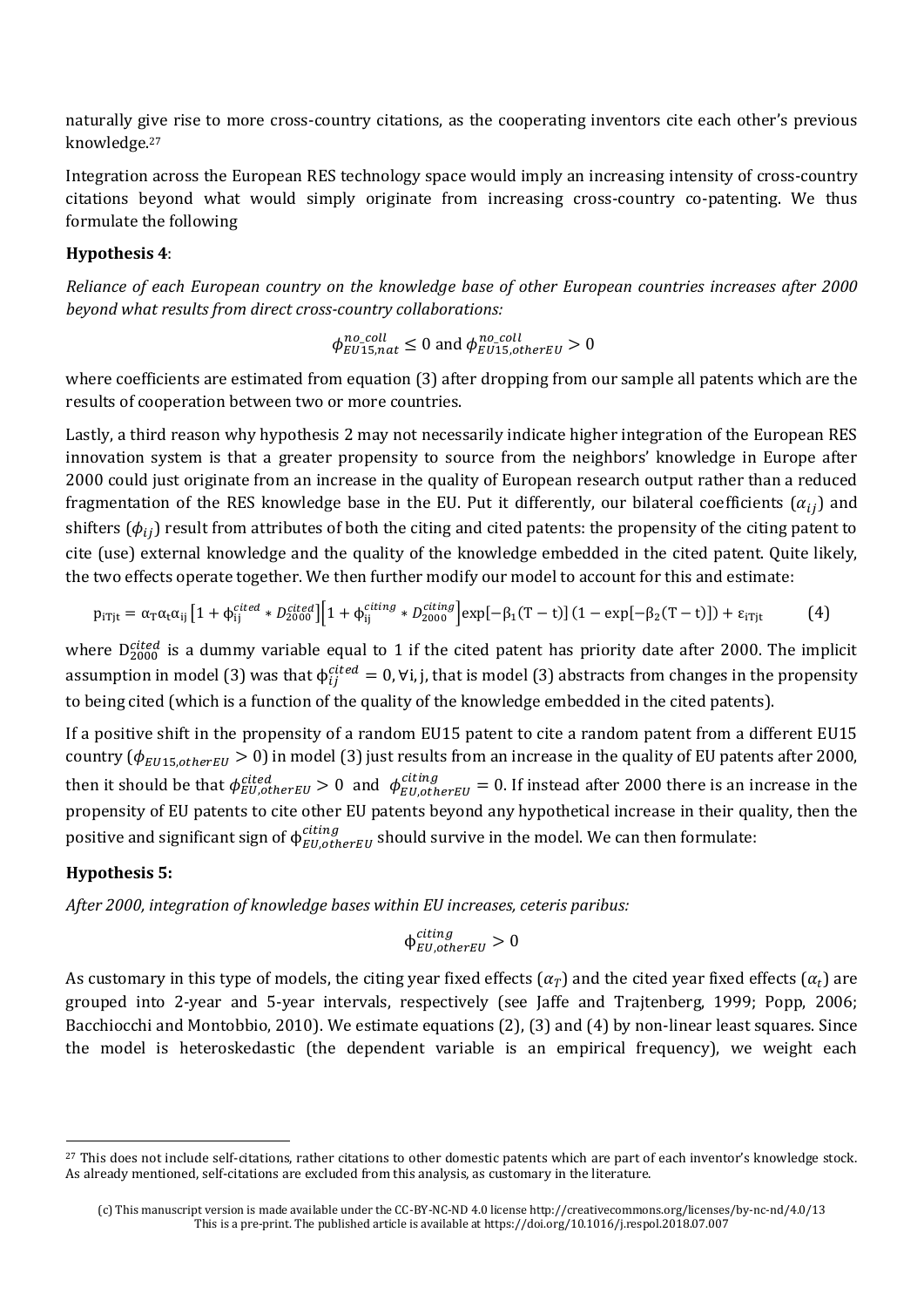observation by the reciprocal of the estimated variance  $\sqrt{(N_{iT})(N_{jt})}$  (Jaffe and Trajtenberg, 1999; Popp, 2006; Bacchiocchi and Montobbio, 2010).

### **5. Results**

The full set of results relative to the estimation of Equations (2), (3) and (4) on our sample of RES patents are reported in Appendix B. The tables therein show the parameters  $\alpha_{ij}$  and  $\phi_{ij}$ , as well as estimates of  $\beta_1$ and  $\beta_2$  for comparison with the existing literature.<sup>28</sup> In all specifications, estimates for  $\beta_1$  are in line with previous works, while those for  $\beta_2$  are larger than those obtained in other studies using USPTO data, but consistent with the results in Pillu and Koleda (2011), who use EPO data.

Henceforth we focus our attention on presenting the estimates of  $\alpha_{ij}$  and  $\phi_{ij}$  which are more directly linked to each of the hypotheses stated in Section 4. Importantly, recall from the previous Section that each  $\alpha_{ij}$  has to be interpreted as the relative probability of citation between country *i* and country *j*, as compared to the probability that a US inventor cites a US inventor ( $\alpha_{US,US} = 1$ ), while  $\phi_{ij}$  indicates if the probability of citation between any couple of countries has changed starting from 2000, as compared with that of the USA  $(\phi_{\text{US,US}} = 0).$ 

Table 4 presents estimates of the likelihood of citation between any couple of countries  $(\alpha_{ij})$  over the full sample period, i.e. assuming  $\phi_{ij} = 0$ , as in Equation (2).<sup>29</sup> Model (1) does not distinguish between EU citations to national patents and citations made to patents from other members of the EU, while model (2) estimates separate effects for national ( $\alpha_{EU15,nat}$ ) vs. international ( $\alpha_{EU15,otherEU}$ ) citations. As stated in Hypothesis 1, comparing these coefficients provides insights on the geographical localization of EU RES knowledge flows over the whole period and thus allows to characterize the degree of fragmentation of the EU15 RES innovation space.

These first two models provide support for Hypothesis 1, namely that the fragmentation of the European RES innovation system is indeed high. On the one hand, knowledge flows within the EU15 are weaker than in the US and Japan. Specifically, inventors from any of the EU15 countries are 38 percent as likely to cite another inventor from a EU15 country as compared to a US inventor citing another domestic patent  $(\alpha_{EU15,EU15} = 0.38)$ . The corresponding likelihood for domestic citations of a Japanese inventor is 81 percent  $(\alpha_{IP,IP} = 0.81)$ .<sup>30</sup> Second, any EU15 member is almost twice as likely to cite itself as opposed to citing any other EU member or the US. Indeed, in model (2)  $\alpha_{EU15, nat} = 0.58$ , while  $\alpha_{EU15,otherEU} = 0.3$  and  $\alpha_{EU15,US} =$ 0.28, the last two coefficients suggesting that EU15 inventors are basically as likely to benefit from spillovers from the US as they are to benefit from spillovers from other EU countries. By contrast, the US relies more on domestic knowledge as compared to the other countries in the sample, but it also builds more on the shoulders of the foreign giants.

In addition, to suggesting a high fragmentation of the EU RES innovation system, our results also show that the likelihood of a EU15 patent to be a source of knowledge for a foreign inventor is lower than that of a US or Japanese patent. In particular, the US seems to benefit relatively more from knowledge produced in Japan

<sup>29</sup> Thes results are presented in Table B.1, columns 1 and 2.

 $\overline{a}$ 

<sup>&</sup>lt;sup>28</sup> Since the set of  $\alpha$ ,  $\phi$  and  $\beta$  parameters is quite large, the tables do not report estimates for the coefficients of the cited and citing time dummies. Complete regression results are available upon request.

<sup>&</sup>lt;sup>30</sup> The high values of the bilateral coefficients  $\alpha_{ij}$  when  $i=j=U$ S or  $i=j=|P|$  are in line with previous findings (see e.g. Jaffe and Trajtenberg, 1999; Bacchiocchi and Montobbio, 2010).

<sup>(</sup>c) This manuscript version is made available under the CC-BY-NC-ND 4.0 license http://creativecommons.org/licenses/by-nc-nd/4.0/14 This is a pre-print. The published article is available at https://doi.org/10.1016/j.respol.2018.07.007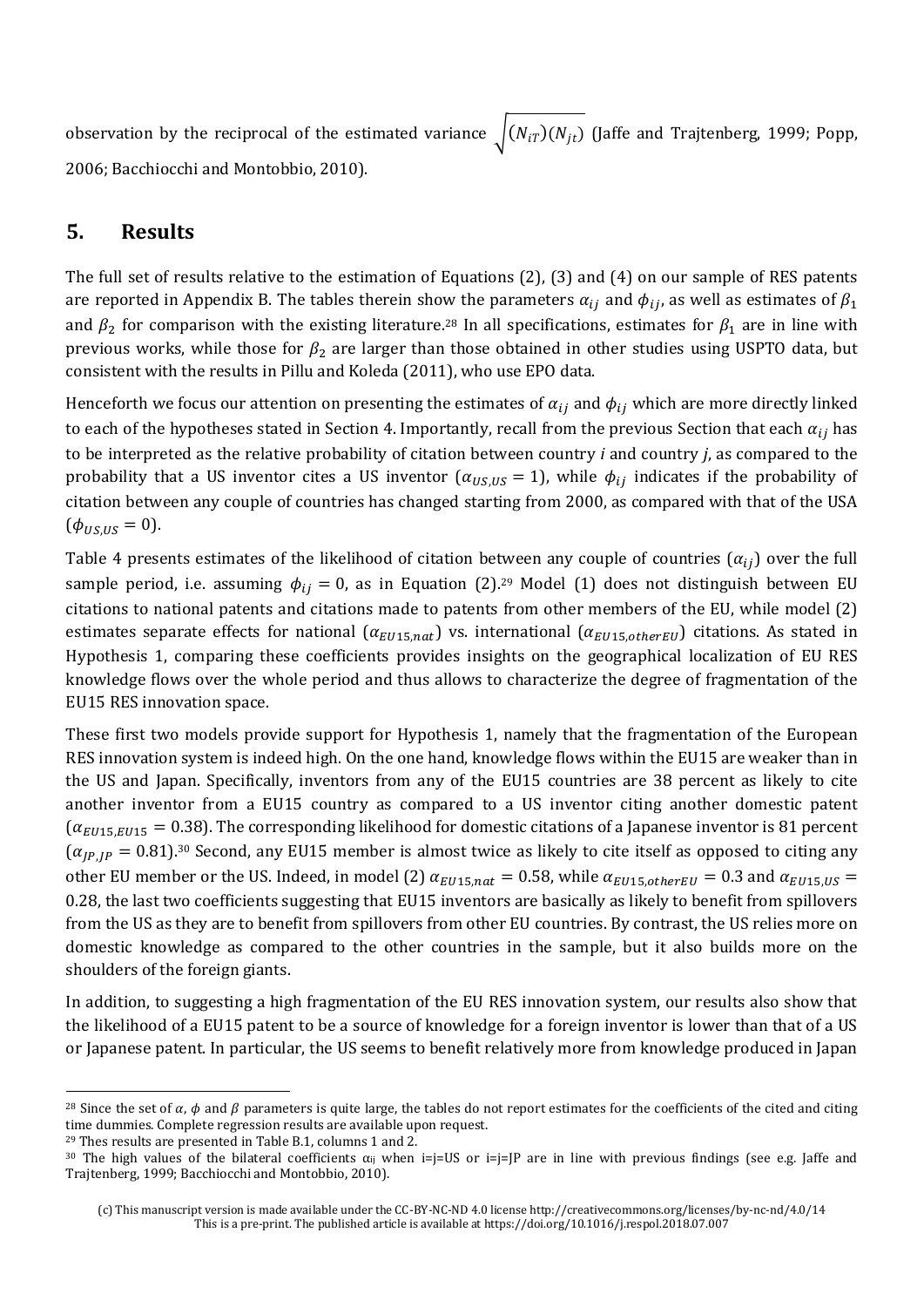than in the EU: the likelihood of a US patent citing a Japanese one is 47 percent, while that of citing a EU patent is 31 percent. Along the same lines, a Japanese patent is 26 percent as likely to cite a US patent, but only 14 percent as likely to cite a EU15 patent.

Finally, note that the Japanese RES innovation space emerges as extremely self-referenced. The likelihood of a Japanese patent citing previous domestic innovation is almost as high as that of the US. In addition, we find a very low likelihood of Japanese patents citing previous patents by either US or EU15 inventors.

|                      |            | <b>MODEL 1</b>        |            |
|----------------------|------------|-----------------------|------------|
|                      |            | <b>Citing country</b> |            |
| <b>Cited country</b> | <b>US</b>  | <b>EU15</b>           | IP         |
| <b>US</b>            | 1          | $0.279***$            | $0.262***$ |
|                      |            | (0.013)               | (0.014)    |
|                      | $0.315***$ | $0.384***$            | $0.140***$ |
| EU15                 | (0.013)    | (0.013)               | (0.007)    |
|                      |            |                       |            |
|                      | $0.470***$ | $0.170***$            | $0.814***$ |
| JP                   | (0.027)    | (0.008)               | (0.038)    |

**Table 4** Regression Results, Hypothesis 1.

|                        |            | <b>MODEL 2</b>        |            |
|------------------------|------------|-----------------------|------------|
|                        |            | <b>Citing country</b> |            |
| <b>Cited country</b>   | <b>US</b>  | EU15                  | IP         |
| <b>US</b>              | 1          | $0.280***$            | $0.264***$ |
|                        |            | (0.013)               | (0.014)    |
|                        | $0.314***$ |                       | $0.140***$ |
| EU15                   | (0.013)    |                       | (0.007)    |
|                        |            | $0.582***$            |            |
| <b>EU15</b> (national) |            | (0.022)               |            |
|                        |            | $0.299***$            |            |
| EU15 (other EU)        |            | (0.011)               |            |
|                        | $0.469***$ | $0.170***$            | $0.817***$ |
| JP                     | (0.027)    | (0.008)               | (0.038)    |

*Notes: see Models 1 and 2, Table B1, Appendix B for the full set of model results. \*\*\*Significant at 1% level; \*\*Significant at 5% level;*   $*$ Significant at 10% level. Recall that  $H_0$  on the parameter  $\alpha_{ij}$  is  $\alpha_{ij} = 1$ , while  $H_0$  on the parameter  $\phi_{ij}$  is  $\phi_{ij} = 1$ .

(c) This manuscript version is made available under the CC-BY-NC-ND 4.0 license http://creativecommons.org/licenses/by-nc-nd/4.0/15 This is a pre-print. The published article is available at https://doi.org/10.1016/j.respol.2018.07.007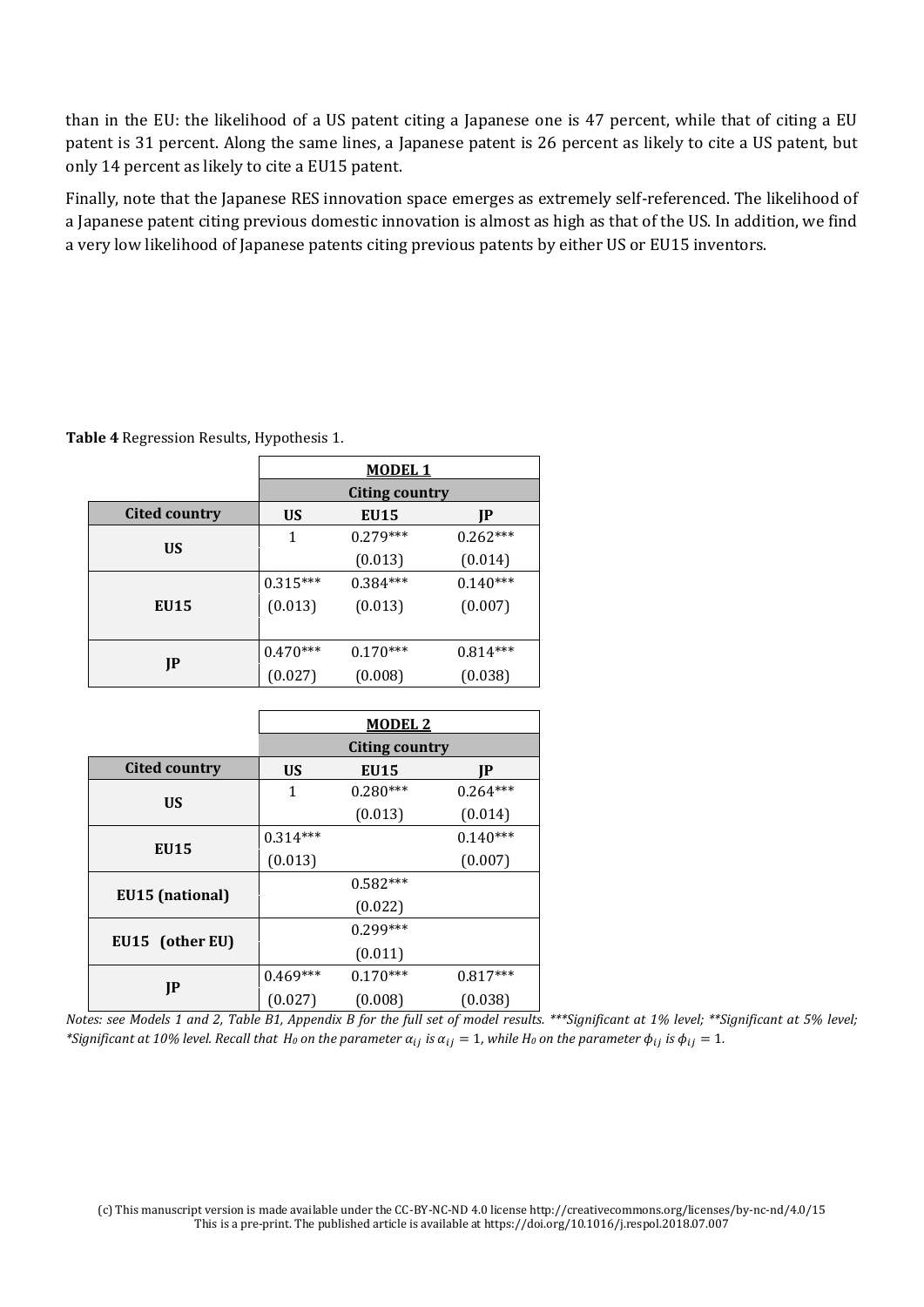Table 5 presents estimation results for Equation (3), where we allow the likelihood of citation to differ for patents applied for after 2000 ( $\phi$  coefficients).<sup>31</sup> Table 5 confirms the results reported in Table 4 for the pre-2000 period and highlights two notable changes since 2000, which support our Hypothesis 2. First, as regards the EU, the likelihood of domestic citation, which is 65 percent  $(\alpha_{EUI5, nat})$  before 2000, drops to 57 percent after 2000 ( $\alpha_{EU15, nat}$  \* (1 +  $\phi_{EU15, nat}$ )). Second, the likelihood of citing other EU15 inventors increases from 25 percent  $(\alpha_{EUI5,otherEU})$  to 31 percent  $(\alpha_{EUI5,other EU} * (1 + \phi_{EUI5,otherEU}))$ . In growth terms, the percentage decrease in the probability of domestic citation was more than compensated by the increase in the probability of citation to other EU15 countries ( $\phi_{EUI5, nat} = -0.13$ ;  $\phi_{EUI5, other EU} = 0.25$ ).

Overall, Table 5 supports our hypothesis that the reliance of each European country on the knowledge base of other European countries increased after 2000. Also in this case, further insights can be gained. First, knowledge flows to EU15 from the US and Japan further decreases since 2000. Specifically, the probability of a EU15 inventor citing a US patent drops from 31 percent to less than 27 percent, and the probability of citing a Japanese patent goes from 21 percent to a mere 16 percent. Second, the likelihood that EU15 inventors are a source of knowledge for US inventors goes from 26 percent before 2000 to 33 percent since 2000. This represents a 25 percent increase since the turn of the century.

|                      |            | <b>Citing country</b> |            |                  |             |             |  |  |  |
|----------------------|------------|-----------------------|------------|------------------|-------------|-------------|--|--|--|
|                      |            | $\alpha_{ij}$         |            | $\Phi$ ij        |             |             |  |  |  |
| <b>Cited country</b> | <b>US</b>  | <b>EU15</b>           | IP         | <b>US</b>        | <b>EU15</b> | JP          |  |  |  |
|                      | 1          | $0.314***$            | $0.264***$ | $\boldsymbol{0}$ | $-0.135*$   |             |  |  |  |
| <b>US</b>            |            | (0.025)               | (0.014)    |                  | (0.078)     |             |  |  |  |
| <b>EU15</b>          | $0.264***$ |                       | $0.170***$ | $0.245**$        |             | $-0.220***$ |  |  |  |
|                      | (0.020)    |                       | (0.015)    | (0.104)          |             | (0.079)     |  |  |  |
|                      |            | $0.655***$            |            |                  | $-0.133**$  |             |  |  |  |
| EU15 (national)      |            | (0.044)               |            |                  | (0.065)     |             |  |  |  |
| <b>EU15</b>          |            | $0.246***$            |            |                  | $0.251**$   |             |  |  |  |
| (other EU)           |            | (0.019)               |            |                  | (0.101)     |             |  |  |  |
|                      | $0.468***$ | $0.213***$            | $0.816***$ |                  | $-0.233***$ |             |  |  |  |
| JP                   | (0.027)    | (0.022)               | (0.039)    |                  | (0.086)     |             |  |  |  |

**Table 5** Regression Results, Hypothesis 2.

*Notes: see Model 5, Table B1, Appendix B for the full set of model results. \*\*\*Significant at 1% level; \*\*Significant at 5% level; \*Significant at 10% level. Recall that H<sub>0</sub>* on the parameter  $\alpha_{ij}$  is  $\alpha_{ij} = 1$ , while H<sub>0</sub> on the parameter  $\phi_{ij}$  is  $\phi_{ij} = 1$ .

Table 6 presents the result of the estimation of Model (3) when considering Germany separately from other EU14 countries (see also Appendix B, Table B.2). We find that, before 2000, an inventor from any EU14 country was about 2.5 times more likely to cite a national patent compared to US inventors. The corresponding likelihood of domestic citation for Germany is 44 percent. This stark difference between Germany and other EU14 countries indicates that inventors in most national RES innovation systems in Europe predominantly build on local knowledge. Since EU14 countries were less innovative than the US, Germany or Japan over this period, the high coefficient associated with national citations for EU14 countries  $\overline{a}$ 

<sup>&</sup>lt;sup>31</sup> Table B1 in Appendix B shows the  $\phi_{ij}$  coefficients estimated considering the EU only as citing country, or only as cited country, or as both the citing or the cited country. The different models are estimated to show the robustness of results to changes in the specification. Since all results are strongly consistent across specifications, here we report and comment only the full model (column 5).

<sup>(</sup>c) This manuscript version is made available under the CC-BY-NC-ND 4.0 license http://creativecommons.org/licenses/by-nc-nd/4.0/16 This is a pre-print. The published article is available at https://doi.org/10.1016/j.respol.2018.07.007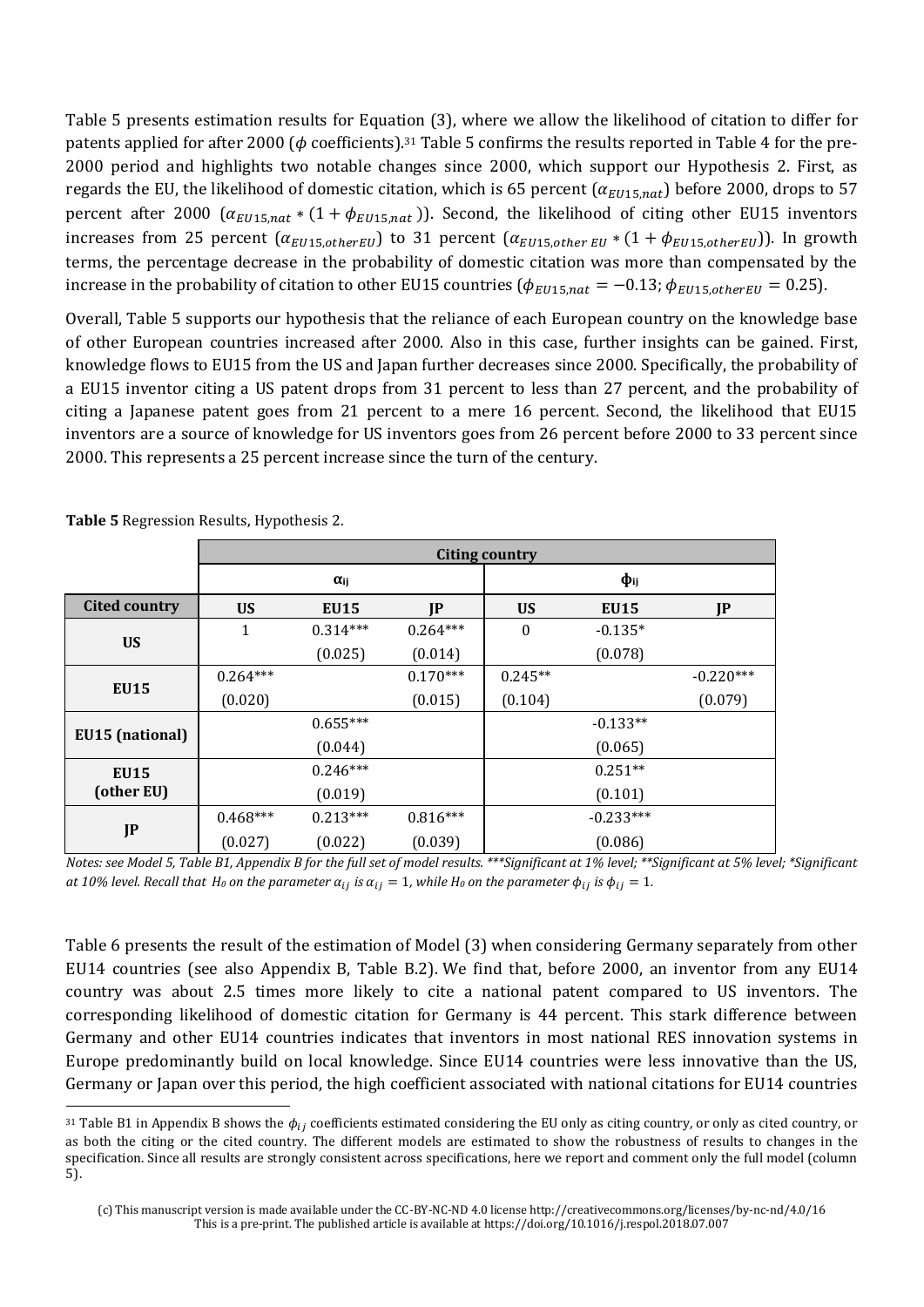suggests that overall Europe was far away from the technological frontier. Furthermore, in the first part of the sample period, EU14 countries sourced relatively little from abroad, especially from other EU14 countries. Indeed, the probability that any EU14 inventor cites an innovation from another EU14 country or from Germany is lower than that of citing a US inventor (27 and 22 percent as opposed to 46 percent). This, taken together with the high coefficient for national citations within the EU14 noted above, is again a strong indication that the EU14 innovation system was highly fragmented.

Since 2000, EU14 countries display trends similar to those highlighted in the EU15 aggregate regressions. On the one hand, they show a significant reduction in the probability of domestic citation (as well as that of citation to US inventions, the latter being larger than the former). On the other hand, the probability of crosscountry/within EU14 citation increases, as does the probability that a German inventor cites a EU14 patents, and the magnitude of these effects are comparable. Furthermore, note that the US appears to be more likely to cite EU14 countries but not Germany. All in all, Table 6 confirms that the increasing intensity of knowledge flows across European countries in RES technologies after 2000 is not driven by Germany.

|                      |              |               |             |            | <b>Citing country</b> |             |             |             |  |
|----------------------|--------------|---------------|-------------|------------|-----------------------|-------------|-------------|-------------|--|
|                      |              | $\alpha_{ij}$ |             |            |                       | $\Phi$ ij   |             |             |  |
| <b>Cited country</b> | <b>US</b>    | DE            | <b>EU14</b> | IP         | <b>US</b>             | DE          | <b>EU14</b> | JP          |  |
| <b>US</b>            | $\mathbf{1}$ | $0.193***$    | $0.462***$  | $0.264***$ |                       | $0.201*$    | $-0.324***$ |             |  |
|                      |              | (0.017)       | (0.044)     | (0.014)    |                       | (0.122)     | (0.074)     |             |  |
| DE                   | $0.220***$   | $0.435***$    | $0.221***$  | $0.199***$ | 0,221                 | $-0,008$    | 0,247       | $-0.307***$ |  |
|                      | (0.022)      | (0.032)       | (0.027)     | (0.024)    | (0.136)               | (0.081)     | (0.162)     | (0.093)     |  |
|                      | $0.307***$   | $0.247***$    |             | $0.133***$ | $0.312**$             | $0.281**$   |             | $-0,032$    |  |
| <b>EU14</b>          | (0.031)      | (0.024)       |             | (0.017)    | (0.146)               | (0.138)     |             | (0.142)     |  |
| <b>EU14</b>          |              |               | $2.449***$  |            |                       |             | $-0.222***$ |             |  |
| (national)           |              |               | (0.207)     |            |                       |             | (0.074)     |             |  |
| <b>EU14</b>          |              |               | $0.273***$  |            |                       |             | $0.287**$   |             |  |
| (other EU)           |              |               | (0.028)     |            |                       |             | (0.142)     |             |  |
|                      | $0.466***$   | $0.231***$    | $0.189***$  | $0.816***$ |                       | $-0.265***$ | $-0,166$    |             |  |
| JP                   | (0.027)      | (0.027)       | (0.027)     | (0.039)    |                       | (0.092)     | (0.126)     |             |  |

**Table 6** Regression results, Hypothesis 3.

*Notes: see Model 5, Table B2, Appendix B for the full set of model results. \*\*\*Significant at 1% level; \*\*Significant at 5% level; \*Significant at 10% level. Recall that H<sub>0</sub></sub> on the parameter*  $\alpha_{ij}$  *is*  $\alpha_{ij} = 1$ *, while H<sub>0</sub> on the parameter*  $\phi_{ij}$  *is*  $\phi_{ij} = 1$ *.* 

We now move to considering if our results are simply driven by an increase in multi-country patenting. To do this, we drop all patents with "multiple-country" inventors and re-estimate Equation (3) on the sample of patents with "single-country" inventors. Results are presented in Table 7 and show that Hypothesis 4 is confirmed.

**Table 7** Regression results, Hypothesis 4.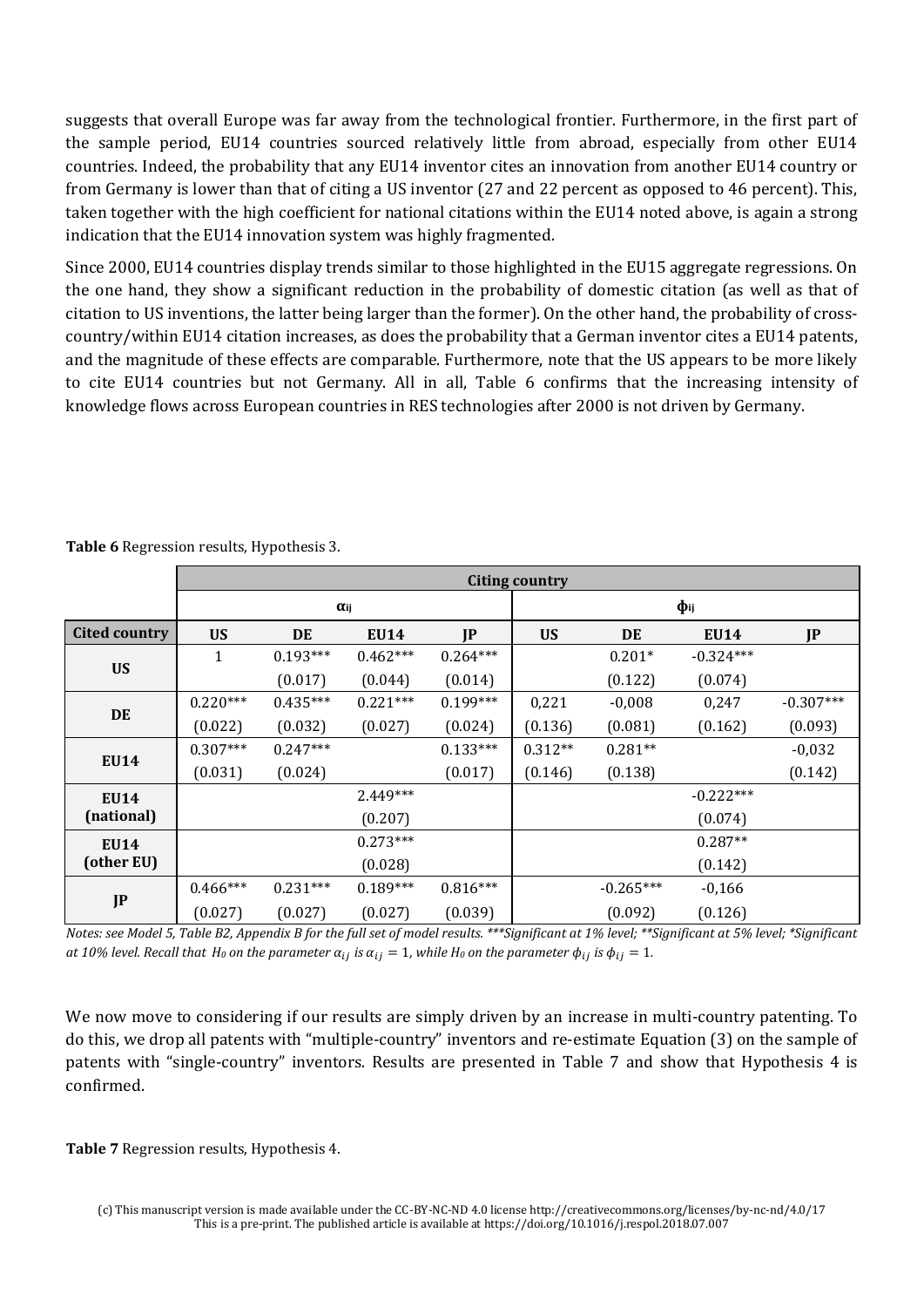|                      |            | Citing country |            |           |             |             |  |  |
|----------------------|------------|----------------|------------|-----------|-------------|-------------|--|--|
|                      |            | $\alpha_{ij}$  |            | $\Phi$ ij |             |             |  |  |
| <b>Cited country</b> | <b>US</b>  | <b>EU15</b>    | IP         | <b>US</b> | <b>EU15</b> | JP          |  |  |
| <b>US</b>            | 1          | $0.253***$     | $0.247***$ | $\bf{0}$  | $-0,107$    |             |  |  |
|                      |            | (0.021)        | (0.014)    |           | (0.085)     |             |  |  |
| <b>EU15</b>          | $0.237***$ |                | $0.163***$ | $0.227**$ |             | $-0.297***$ |  |  |
|                      | (0.019)    |                | (0.016)    | (0.110)   |             | (0.077)     |  |  |
| <b>EU15</b>          |            | $0.565***$     |            |           | (0,040)     |             |  |  |
| (national)           |            | (0.040)        |            |           | (0.076)     |             |  |  |
| <b>EU15</b>          |            | $0.202***$     |            |           | $0.379***$  |             |  |  |
| (other EU)           | (0.013)    |                |            | (0.099)   |             |             |  |  |
|                      | $0.449***$ | $0.199***$     | $0.786***$ |           | $-0.310***$ |             |  |  |
| JP                   | (0.026)    | (0.021)        | (0.038)    |           | (0.079)     |             |  |  |

*Notes: see Model 5, Table B3, Appendix B for the full set of model results. \*\*\*Significant at 1% level; \*\*Significant at 5% level; \*Significant at 10% level. Recall that H<sub>0</sub>* on the parameter  $\alpha_{ij}$  is  $\alpha_{ij} = 1$ , while H<sub>0</sub> on the parameter  $\phi_{ij}$  is  $\phi_{ij} = 1$ .

Finally, Table 8 presents the result of the estimation of Model (4), which includes the additional term  $[1+\phi_{ij}^{cited}*D_{2000}^{cited}]$  controlling for changes in the quality of post-2000 patents, i.e. in their propensity to be cited. Once again, the estimates for the  $\alpha_{ij}$  parameters are in line with those presented above. The inclusion of the terms  $[1 + \phi_{ij}^{\text{cited}} * D_{2000}^{\text{cited}}]$  slightly changes the magnitude of the previous estimates for  $\phi_{ij}$ , which have to be compared here to  $\phi_{ij}^{ctting}$ . Most importantly for our analysis, the estimated change in the term  $\phi_{EU15,otherEU}$  slightly decreases, but maintains its sign and significance ( $\phi_{EU,otherEU}^{cuting}$ =0.19). This suggests that, in line with Hypothesis 5, the increase of knowledge flows to EU patents after 2000 is partly due to an increase in the quality of EU inventions ( $\phi_{other\, U}^{\text{ctted}}$ >0), but also effectively captures a lowering of the fragmentation in the EU RES knowledge space.

|                      |               | <b>Citing country</b> |            |           |                   |             |                  |             |          |
|----------------------|---------------|-----------------------|------------|-----------|-------------------|-------------|------------------|-------------|----------|
|                      | $\alpha_{ij}$ |                       |            |           | $\Phi$ ij, citing |             | $\Phi$ ij, cited |             |          |
| <b>Cited country</b> | <b>US</b>     | <b>EU15</b>           | IP         | <b>US</b> | <b>EU15</b>       | JP          | <b>US</b>        | <b>EU15</b> | JP       |
| <b>US</b>            | 1             | $0.311***$            | $0.262***$ | $\bf{0}$  | $-0.276***$       |             | $\boldsymbol{0}$ |             |          |
|                      |               | (0.025)               | (0.014)    |           | (0.072)           |             |                  |             |          |
|                      | $0.262***$    |                       | $0.169***$ | $0.254**$ |                   | $-0.288***$ | 0.014            |             | $0.203*$ |
| <b>EU15</b>          | (0.020)       |                       | (0.015)    | (0.111)   |                   | (0.080)     | (0.077)          |             | (0.121)  |
|                      |               | $0.649***$            |            |           | $-0.243***$       |             |                  | $0.272***$  |          |
| EU15 (national)      |               | (0.044)               |            |           | (0.061)           |             |                  | (0.088)     |          |
| <b>EU15</b>          |               | $0.244***$            |            |           | $0.185*$          |             |                  | $0.122*$    |          |
| (other EU)           |               | (0.019)               |            |           | (0.101)           |             |                  | (0.074)     |          |
|                      | $0.476***$    | $0.211***$            | $0.816***$ |           | $-0.138$          |             |                  |             |          |
| JP                   | (0.027)       | (0.022)               | (0.039)    |           | (0.109)           |             |                  |             |          |

**Table 8** Regression results, Hypothesis 5.

*Notes:* \*\*\*Significant at 1% level; \*\*Significant at 5% level; \*Significant at 10% level. Recall that H<sub>0</sub> on the parameter  $\alpha_{ij}$  is  $\alpha_{ij} = 1$ , *while H<sub>0</sub>* on the parameter  $\phi_{ij}$  is  $\phi_{ij} = 1$ .

(c) This manuscript version is made available under the CC-BY-NC-ND 4.0 license http://creativecommons.org/licenses/by-nc-nd/4.0/18 This is a pre-print. The published article is available at https://doi.org/10.1016/j.respol.2018.07.007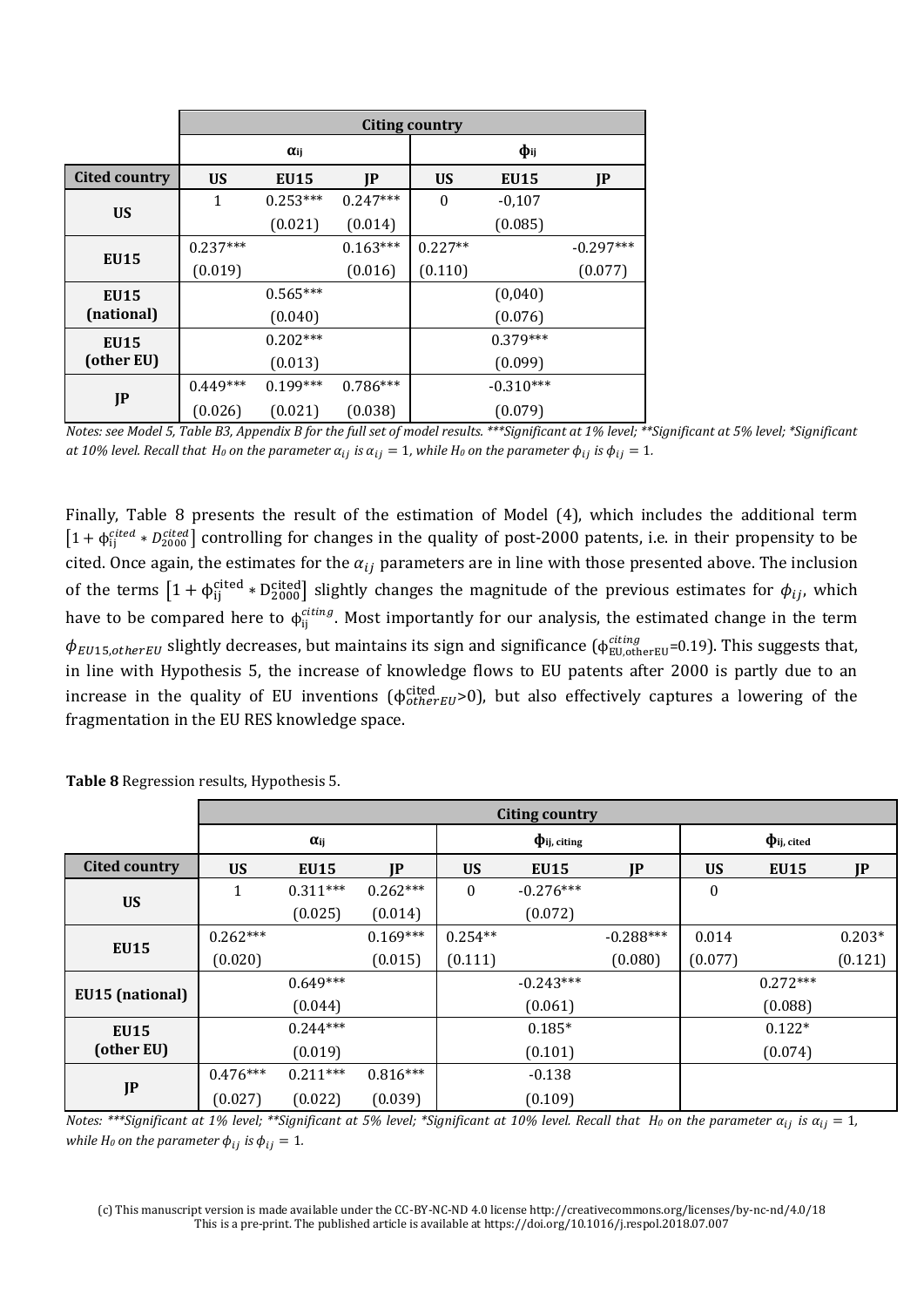Note that in this last model, the estimated  $\phi_{EU15, nat}^{cuting}$  is higher (i.e. less negative) than in the results previously presented. This, combined with the positive and significant estimate of  $\phi_{EU15, nat}^{cited}$ , suggests a peculiar pattern in EU domestic inventions. Specifically, post-2000 EU patents are relatively less likely to cite domestic pre-2000 patents, but relatively more likely to cite post-2000 national patents. This indicates that for domestic inventors, post-2000 domestic patents are more useful than pre-2000 national patents. Overall, however, the former effect does not offset the latter.

The patterns of RES knowledge flows and localization discussed so far give rise to the important insight that the EU RES innovation space is becoming more integrated, with international citations between EU countries becoming more important, and national citations less relevant. This effect is not driven by Germany, nor by the increase in multi-country patenting, and is not solely the result of an increase in the quality of EU patents. Furthermore, we show that the EU has increased its role as source of knowledge for the US. Nevertheless, even accounting for the post-2000 decrease in fragmentation, they also indicate that the RES innovation base at the EU level is still considerably more fragmented with respect to the US and Japanese systems. Indeed, after 2000 a citation between EU inventors and their fellow national is 49 percent as likely as the one between two US nationals, while a citation between an EU inventor and any other non-national EU inventor is roughly 29 percent.

One last concern regarding our results is that these trends in the fragmentation of the EU innovation space may not be specific to RES, but rather common to other energy or radically new technologies. If so, this would weaken the conjecture of increasing integration being the likely result of intense and consistent environmental and energy policy efforts in the EU over the recent past. We address these questions in turn in the next section. <sup>32</sup>

#### **6. Robustness**

 $\overline{a}$ 

We now move to testing whether the results presented for RES technologies are peculiar to this strategic field or are common to other radically new technologies. To this end, we re-estimate equation (3) for fossilbased technologies as well as for other radically-new technologies.

#### **6.1 Knowledge spillovers in highly efficient fossil-based technologies**

In a first robustness test, we consider the highly efficient fossil energy technologies studied in Lanzi et al. (2011). Fossil-based technologies allow producing energy by burning oil, coal or gas in stationary plants.<sup>33</sup> These technologies represent the back-bone of the world energy system: the share of fossil fuel in the global energy mix amounted to 81% in 2013 (IEA, 2015a). The use of fossil fuels as main sources of energy is indeed the main reason behind rising carbon emissions worldwide. In an effort to reduce both energy dependency from fossil-exporting countries (and in particular gas and oil exporters) and anthropogenic emissions, countries have promoted two complementary strategies. On the one hand, governments promoted the development and deployment of RES, as previously mentioned. On the other hand, they strove to increase the efficiency of fossil-based technologies, which also results in lower carbon intensity.

<sup>32</sup> As a final robustness check, we also tested the sensitivity of our results to the choice of the cut-off point. We show that all our key findings still hold when the end of the first period changes from 1999 to 1997, i.e. the year of the Kyoto Protocol and the Commission White Paper on renewable sources. Furthermore, our results hold when considering the EU27 countries as opposed to EU15 countries. All these regressions are available upon request.

<sup>&</sup>lt;sup>33</sup> Note therefore that transport technologies are excluded from this sample.

<sup>(</sup>c) This manuscript version is made available under the CC-BY-NC-ND 4.0 license http://creativecommons.org/licenses/by-nc-nd/4.0/19 This is a pre-print. The published article is available at https://doi.org/10.1016/j.respol.2018.07.007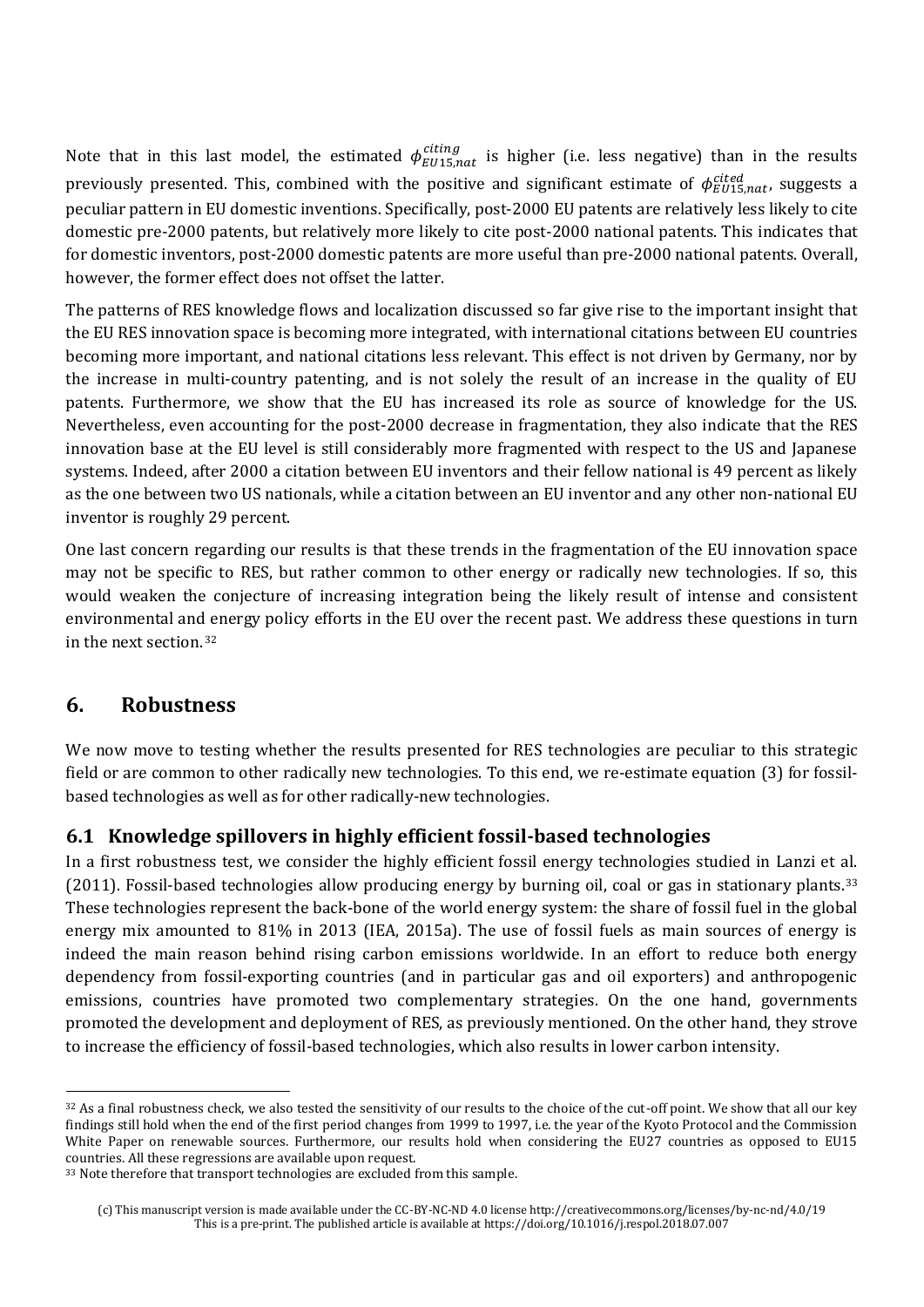While RES represent a long-term and carbon-free strategy but entail drastic changes in the system of energy production , highly efficient fossil technologies are a cheap medium-term option to address climate and energy security concerns. They significantly reduce emissions per unit of energy in the short-to-medium term and, contrary to the case of RES, they do not imply a significant shift in the energy system.34 Their short-to-medium-term potential makes them very attractive, and many countries provided significant support to their development. This, for instance, was true for the US, partly due to the strength of the fossil fuels lobby. This has also been the strategy of Japan since 1973, leading this country to have the lowest rate of energy use per unit of produced GDP as compared with other industrialized nations of the world (Takase and Suzuki, 2011).

Hence, in our specific case these technologies represent an interesting comparison to test if the developments we described in the previous section are peculiar to RES or, rather, common to other energy generation technologies. As in Lanzi et al. (2011),35 the efficient fossil technologies we consider here include all the technologies which have significantly improved the efficiency of fossil fuel burning for energy production, namely Integrated Gasification Combined Cycle, Improved Burners, Combined Heat and Power, and such. For a thorough description of these technologies, please refer to Lanzi et al. (2011). Altogether, our sample includes 9,577 patents in fossil-based technologies: 5,641 from EU15, 2,564 from the US and 1,372 from Japan. Figure C1 in Appendix C shows that patent applications in fossil-fuel technologies have grown at a lower pace compared to RES and Table C1 does not display any sign of increasing cross-country citations within EU.

The full set of results of the estimation for efficient fossil technologies are presented in Appendix C, Table C2. As shown in columns 1 and 2 of that Table, over the whole sample period, knowledge flows in fossil energy technologies within the EU appear weaker than those within the US and within Japan, similarly to what found in RES.36 By contrast, international knowledge flows to the EU from US and Japan are higher than in the case of RES, and comparable to those received by other inventors. Specifically, overall EU15 countries are as likely to cite a US patent as a Japanese inventor, and roughly as likely to cite a Japanese patent as a US inventor.

|              |            | <b>Citing country</b> |            |                  |             |            |  |  |
|--------------|------------|-----------------------|------------|------------------|-------------|------------|--|--|
|              |            | $\alpha_{ij}$         |            | $\Phi$ ij        |             |            |  |  |
| <b>Cited</b> |            |                       |            |                  |             |            |  |  |
| country      | <b>US</b>  | EU15                  | IP         | <b>US</b>        | <b>EU15</b> | IP         |  |  |
| <b>US</b>    |            | $0.334***$            | $0.358***$ | $\boldsymbol{0}$ | 0.081       |            |  |  |
|              |            | (0.025)               | (0.033)    |                  | (0.109)     |            |  |  |
| <b>EU15</b>  | $0.345***$ |                       | $0.242***$ | $-0.212***$      |             | $-0.242**$ |  |  |
|              | (0.028)    |                       | (0.022)    | (0.082)          |             | (0.114)    |  |  |
| <b>EU15</b>  |            | $0.715***$            |            |                  | $-0.155**$  |            |  |  |

**Table 9** Regression Results: Efficient Fossil-based Technologies.

l

<sup>&</sup>lt;sup>34</sup> In particular, grid integration of RES is complicated by their variability and by the fact that production is dispersed rather than centralized. Building a carbon-free energy system based on RES thus requires significant investment in upgrading the electricity grid, as well as in complementary technologies that can compensate for the variability of RES. For a thorough discussion of this issues, see Carrara and Marangoni (2016) and Verdolini et al. (2018).

<sup>35</sup> For a thorough description of these technologies, please refer to Lanzi et al. (2011). Furthermore, the list of IPC codes used to select patents for fossil-based technologies is provided in Appendix A2.

<sup>36</sup> Indeed, this result is even more pronounced than in RES for Japan, which displays a probability of citing domestic fossil patents at least 50 percent above the same probability in the US, indicating that Japan relies even more on domestic knowledge than in the case of RES.

<sup>(</sup>c) This manuscript version is made available under the CC-BY-NC-ND 4.0 license http://creativecommons.org/licenses/by-nc-nd/4.0/20 This is a pre-print. The published article is available at https://doi.org/10.1016/j.respol.2018.07.007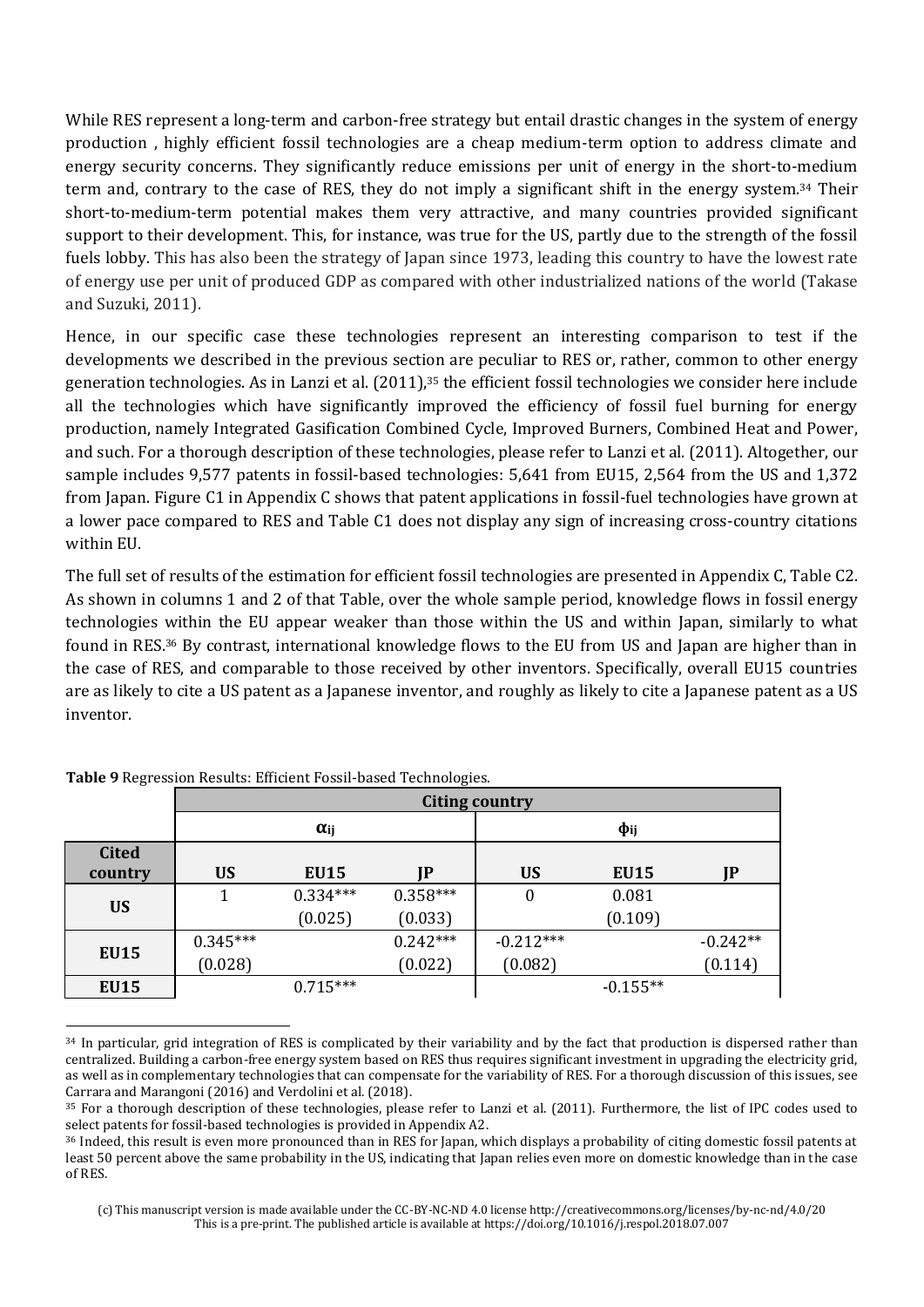| (national)  |            | (0.047)    |            | (0.070) |
|-------------|------------|------------|------------|---------|
| <b>EU15</b> |            | $0.278***$ |            | (0.100) |
| (other EU)  |            | (0.018)    |            | (0.078) |
|             | $0.376***$ | $0.291***$ | $1.509***$ | 0.173   |
| JP          | (0.027)    | (0.029)    | (0.097)    | (0.154) |

*Notes: see Model 5, Table C2,. Appendix C for the full set of model results. \*\*\*Significant at 1% level; \*\*Significant at 5% level; \*Significant at 10% level. Recall that H<sub>0</sub></sub> on the parameter*  $\alpha_{ij}$  *is*  $\alpha_{ij} = 1$ *, while H<sub>0</sub> on the parameter*  $\phi_{ij}$  *is*  $\phi_{ij} = 1$ *.* 

Focusing on changes in knowledge spillovers patterns since 2000, which are reported in Table 9,37 note that national knowledge flows in fossil technologies within EU15 members became less likely, and the decrease is roughly comparable to that discussed in the case of RES. However, differently from RES, there is no evidence of any increase in cross-country/within EU15 citation intensity for fossil technologies ( $\phi_{EU,otherEU}$  is both negative and not significant in all specifications). Furthermore, since 2000 the likelihood that a US or a Japanese inventor cites a EU15 patent decreased by 21 and 24 percent, respectively. All these results show striking differences with respect to RES and point, if anything, to a weakening of the EU positioning with respect to the technological frontier in fossil energy technologies while showing no sign of higher interconnectedness between the national knowledge bases of member states.

#### **6.2 Knowledge spillovers in radically new technologies.**

We now compare knowledge flows in RES technologies to the patterns characterizing other radically new fields. Along the lines of Dechezleprêtre et al. (2014), we identify the following radically new and emerging technologies, namely 3D, IT, biotechnologies and robots.38 Our aim is to assess whether the results obtained for RES also characterize other technologies at an early stage of development and with high economic potential. Some descriptive statistics for these radically new technologies are presented in Appendix D2 in order to provide a comparison with our RES technologies along two different aspects: (i) innovation levels, growth and localization; (ii) citation changes since 2000.

These radically new technologies are quite heterogeneous in terms of innovation levels and geographical distribution of innovation across the three geographical areas relevant for our analysis. The number of EPO applications ranges from 2,889 patents in 3D technologies to 184,345 in IT over the sample period (Table D.1 in Appendix D). The EU15 accounts for the majority of patents in each technology, but this, as discussed above, is the result of a home-bias associated with the use of EPO patents. In all cases, however, the share of EU15 patents in our sample is well below that in RES. Interestingly, all these radically new technologies exhibit growth patterns comparable to that of RES, before 2000 (Figure D.1), but since 2000, robot and 3D technologies show an increasing trend, just like RES, while biotechnology and IT patents level off.

Focusing on raw citation frequencies (Table D.2), similarly to RES, 3D technologies show an increase in the citations between EU countries and a decrease in national citations; robot technologies and IT patents show an increase in both national citations and citations to other EU countries; biotechnologies show an increase in national citations and a decrease in citations to other EU patents. In all radically new technologies, the fraction of US citations directed to EU patents increases since 2000, particularly so in robot technologies.

l

<sup>&</sup>lt;sup>37</sup> Table 9 presents the results of model 5 in Table C2.

<sup>38</sup> See Appendix A3 for a list of relevant IPC used for the selection of patents. It could be argued that nanotechnologies are a clearly new and emergent field, which should be included in our comparison. While this is surely the case, we have to exclude it from our comparison exercise since the number of nanotechnology patents in our sample is still extremely low and does not allow convergence in our econometric model.

<sup>(</sup>c) This manuscript version is made available under the CC-BY-NC-ND 4.0 license http://creativecommons.org/licenses/by-nc-nd/4.0/21 This is a pre-print. The published article is available at https://doi.org/10.1016/j.respol.2018.07.007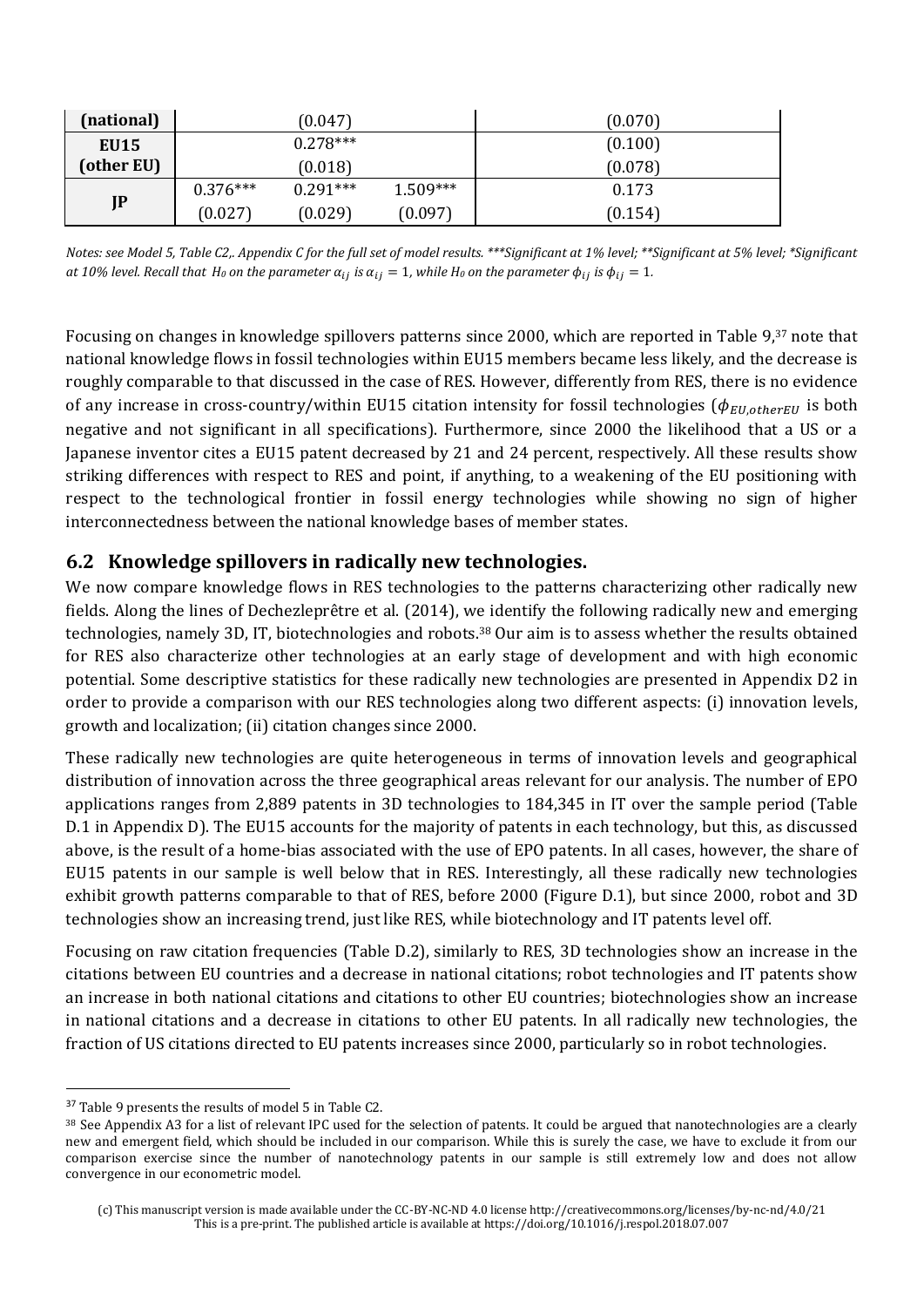The descriptive evidence presented above shows that RES shares some features with other radically new technologies, but that the overall picture is quite articulated and no common overall pattern emerges. We now turn to estimate Equation (3) for each of these new technologies, considering both the specification with country-pair coefficients for the entire period and the specification with the  $\phi_{ij}$  coefficients for the country-pairs in which EU15 is either citing or cited. The results are presented in Table D3.

As expected, we find evidence of heterogeneity across these technologies in the intensity of citation over the entire estimation period, but some important common features emerge. In particular, the highest coefficients are those for domestic citations, confirming the strong localization effect widely documented in the literature (Jaffe and Trajtenberg, 1999). However, when considering changes in citation patterns since 2000, none of these technologies replicates the results obtained with RES technologies. In particular, despite the previous descriptive evidence, no significant change emerges in the probability of US inventors to cite EU inventors, and the probability of EU inventors citing patents from other EU countries remains unchanged (3D and Robot technologies) or even decreases (IT and Biotechnologies). These results confirm that the patterns we found for RES technologies are peculiar to that technological field and are not shared by other emerging technologies with substantial growth prospects. Interestingly, our results complement those of Dechezleprêtre et al. (2014), which studied the magnitude of outgoing knowledge spillovers for RES vs fossil-based technologies. They find that renewables, although resulting in larger knowledge spillovers than fossil-based technologies, are comparable to other new technologies such as those listed above. However their analysis does not describe any geographical pattern.

## **7. Discussion and Conclusions**

The achievement of deep emission reductions and the promotion of a sustainable energy system are among the top priorities of European countries. In this context, innovation in clean technologies is considered a cornerstone of any successful decarbonization pathway, as it will allow to lower the cost of alternative sources of energy while promoting economic growth and strenghtening the competitiveness of EU firms. A major concern in this respect, which has been increasingly voiced in the policy debate, is that the fragmentation of the EU innovation system is a major barrier to RES innovation in the EU, under the assumption that low knowledge flows across European countries depress opportunities for further knowledge creation.

In this paper we examine patent citation patterns to shed some light on the degree of integration of the EU15 innovation system in the strategic field of renewable energy technologies and, more generally, on the degree of knowledge spillovers between top innovators (the US, Japan and the EU15). We provide two key insights. First, the results emerging from our analysis point to some key weaknesses of the EU15 RES innovation system, which is shown to be geographically localized and highly fragmented. More specifically, inventors from any EU15 country rely more on domestic innovation than on knowledge produced from other EU15 inventors. Indeed, knowledge flows from fellow EU15 countries are lower as compared to those from the US.

Second, we show that following the stronger commitment of the EU to promoting RES technologies around the turn of the century, the EU RES innovation space has become more integrated, with citations across EU15 countries growing in importance, while national citations becoming less relevant. The EU15 has also increased its role as source of knowledge for the US, while being less likely to source knowledge from this top innovator. Importantly, our robustness checks demonstrate that (i) these results are not driven by Germany, but rather by other EU14 countries, that (ii) they capture an increase in knowledge flows which goes above and beyond what could be expected by an increase in collaborations and that (iii) they are not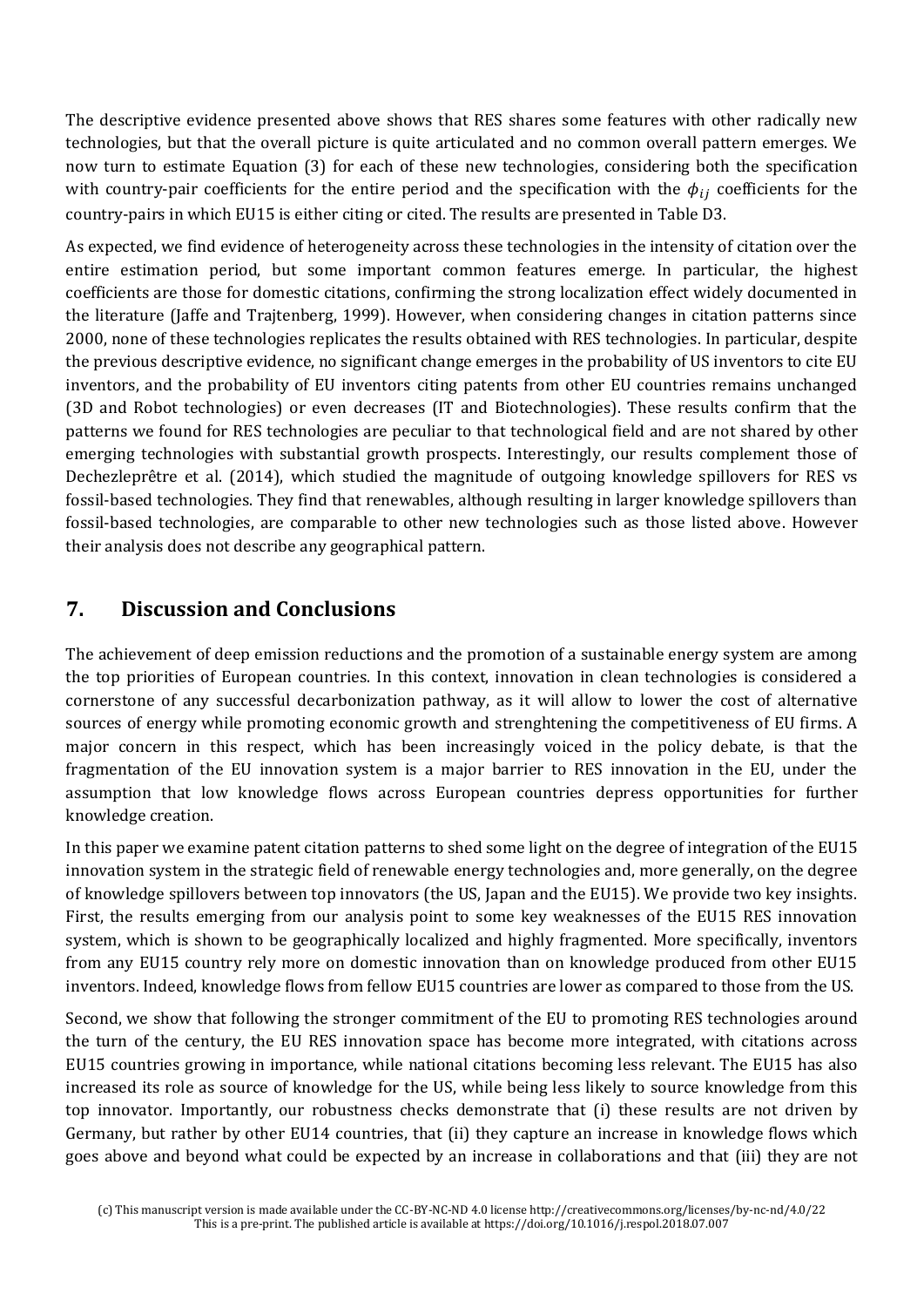merely the result of an increase in the quality of more recent EU RES innovation. Furthermore, by showing that the patterns of decreased fragmentation are peculiar to the strategic field of RES and do not apply to other technologies which are either from the energy field (efficient fossil-based technologies) or are also radically new (3D, robot technologies, IT and biotechnologies), we provide suggestive and convincing evidence that higher integration was brought about by an intensification of the EU support for RES. This came about at the turn of the century following the signing of the Kyoto Protocol which lead to the establishment of the EU-ETS and the implementation of stronger and more coordinated demand-pull measures following the 1997 White Paper. Conversely, the other two top innovators in RES technologies took a much milder stand towards supporting RES. On the one hand, the US relied mostly on soft measures (such as R&D investments and voluntary programs) and focused in particular on improving the energy efficiency of fossil-based technologies (Carlarne, 2010; Brewer, 2014). The Japanese energy policy-making approach has remained quite stable for decades with energy efficiency as the preferred strategy (Takase and Suzuki, 2011; Moe, 2012).

Yet, our results raise an important challenge for EU member states. If it is accepted that fragmentation of the RES innovation space reduces opportunities to fully benefit from the innovation incentives associated with environmental policies, then EU policy makers need to recognize that fragmentation has been only moderately reduced in the period under investigation. Overall, the EU RES innovation system remains significantly more geographically localized than that of the other two top innovators. In this respect, the boost to RES support in the form of demand-pull policies was certainly beneficial, but clearly not sufficient.

Our analysis thus gives rise to two key policy recommendations. First, we highlight the urgency of introducing a properly designed policy interventions to specifically promote the integration of the EU RES space. This is because addressing the issue of fragmentation in an "indirect" way through demand-pull policies clearly not spur knowledge flows across EU countries to the scale needed. Similarly to what argued in Cantner et al. (2016), we call for the implementation of a balanced policy mix, which includes not only demand-pull policies, but also both technology-push measures providing direct incentives to invest in innovative activities, as well as "systemic measures"<sup>39</sup> promoting knowledge flows. Note that our results complement those presented in Cantner et al. (2016), who focus on collaborations, by suggesting that a balanced policy mix is likely to result not only in more collaboration, but also in unintended and beneficial knowledge flows not arising from the direct interaction of inventors.

In this regard, it has to be pointed out that due to data constraints we are unable to assess the effectiveness of the more recent EU efforts in reducing fragmentation. For instance, the Strategic Energy Technology Plan (SET-Plan) introduced in 2008 clearly represents a step in the right direction, as do the more recent Framework Programmes of the EU, which significantly increased the share of funding for projects focusing on RES and sustainable technologies, and particularly of those of collaborative nature or promoting integration and coordination across member countries.40 The SET Plan, in particular, was explicitly designed to address the fragmentation of the EU RES innovation system, and to facilitate cooperation, technology

l

<sup>39</sup> Cantner et al. (2016) define systemic policy instruments as those specifically meant to , provide support for collaboration and knowledge transfer, such as cooperative R&D programs, clusters or infrastructure provisions.

<sup>40</sup> Whilst energy research was a major R&D area in FP1 (1984-87) with a share on total budget of more than 50%, it more than halved from 1987 until 2006 (going from about 22% in FP2 to 10% in FP6). Nevertheless, the share of non-nuclear energy R&D gained some momentum over the period (with a share of energy FP budget ranging from 10% in FP2 to around 50% in FP5 and FP6). This goes hand in hand with an increased relative importance of RES within EU research, ranging from about 0.3 M€ in FP2 to slightly more than 1 M€ in FP6 at constant 2004 prices (Rossetti di Valdalbero, 2010). Bointner et al. (2016) reach similar conclusions as to the pattern of RES R&D investments both at the Community level and at the member State level. Note however that though the EC put more effort on RES starting from FP6 and FP7, funding for renewables is still low when compared with other technologies such as life sciences, new materials or ICT.

<sup>(</sup>c) This manuscript version is made available under the CC-BY-NC-ND 4.0 license http://creativecommons.org/licenses/by-nc-nd/4.0/23 This is a pre-print. The published article is available at https://doi.org/10.1016/j.respol.2018.07.007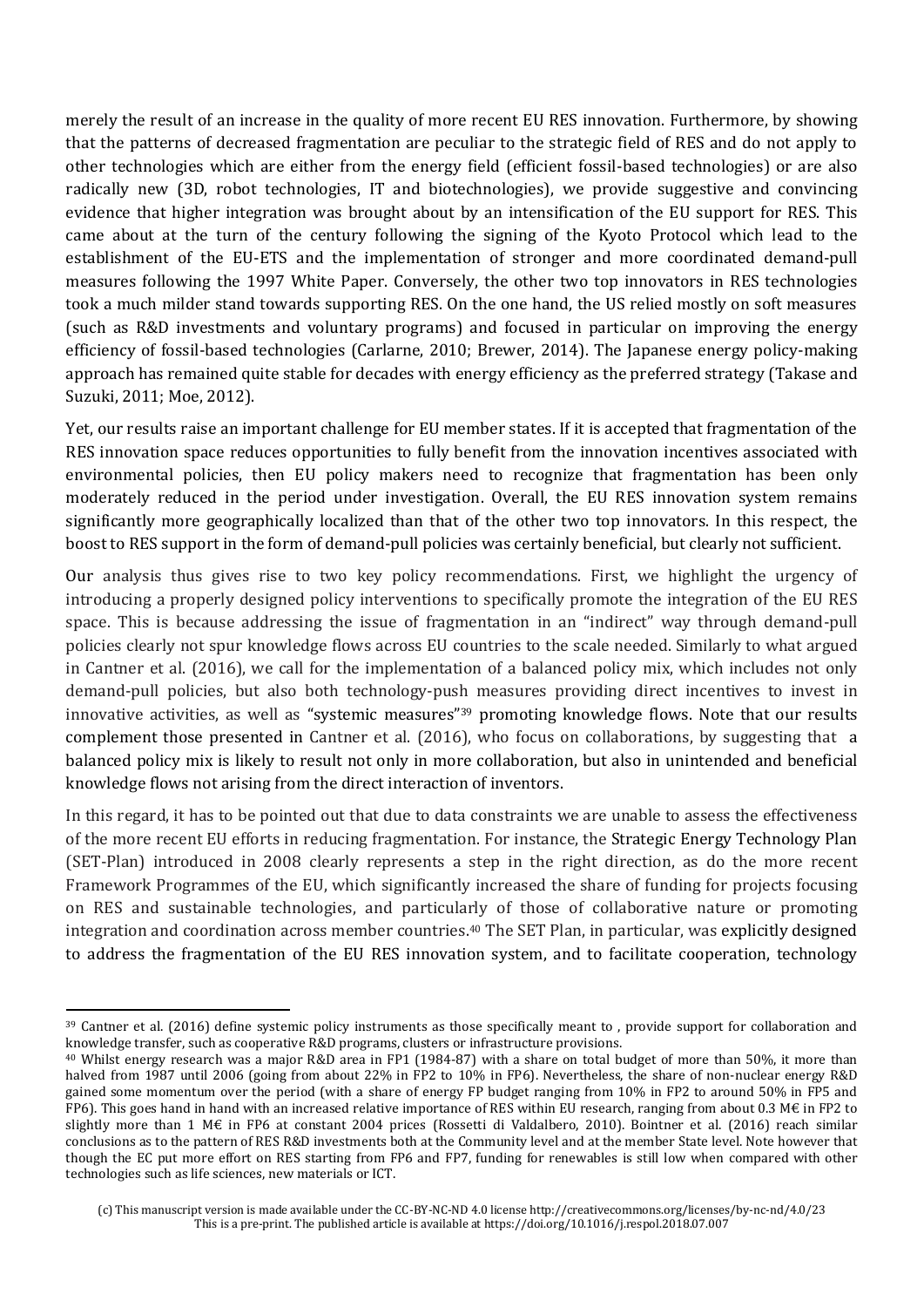transfer and knowledge exchange.41 Indeed its implementation included both technology-push measures in the form of increase direct investments in RES R&D and innovation, as well as more systemic measures such as new European Industrial Initiatives (EIIs) and the European Research Alliance (EERA) in charge of aligning R&D activities of different actors and establishing a joint research framework at the EU level. A direct assessment of the ability of the SET-Plan to reduce integration will have to await the availability of data.<sup>42</sup>

Our analysis also indirectly sheds light on the more general fragmentation of the EU innovation system, which goes beyond the strategic field of RES. This is apparent from the low estimates associated with knowledge flows in both fossil and radically new technologies. In light of this evidence, the call for policy intervention goes beyond the promotion of knowledge integration in the strategic field of RES. While the latter are clearly instrumental in transitioning Europe towards the Energy Union and promoting sustainable development, reducing overall fragmentation could significantly contribute to fostering the EU innovation performance also in other technological fields.

As an important caveat, we would like to highlight that our paper is concerned with fragmentation in the knowledge space under the explicit assumption, largely discussed in our contribution, that higher integration is beneficial for knowledge creation, and that knowledge creation is beneficial for economic growth and development. Indeed, this nexus may be not as obvious and direct as it seems. The example of China, which gained the largest share in solar panel production worldwide without relying on a strong innovation portfolio (at least in the early years) points to the importance of considering also other important factors affecting competitiveness, such as input prices and wages.

We conclude by highlighting to some fruitful avenues of future research. First, given the time coverage of our sample, our analysis focuses on the EU15. Understanding whether our results can be generalized to all EU27 countries would clearly contribute to a better assessment of knowledge flows dynamics. Second, extending the analysis to assess the impact of more recent policies on fragmentation would enrich our results. Both these efforts can be pursued in the near future, when the availability of more recent patent data will make it possible to capture the latest innovation dynamics, including those of the newest EU members. Third, a more detailed analysis of knowledge flows across different regions and countries of the EU would clearly enrich our results, although it would require a more flexible econometric approach.

l

<sup>41</sup> As noted in the introduction, the problem of fragmentation of the EU research effort is explicitly recognized in EC Communications launching the SET-plan (EC, 2006b; EC, 2007). Around that time, it became clear that the technology-push measures for RES implemented in the EU appeared to be affected by scarce alignments of objectives, with research and innovation strategies often pursued independently by the different actors and countries. As argued in Rossetti di Valdalbero (2010), this resulted in "a governance failure characterized by poor integration and coordination between various levels (regional, national, EU) and by a suboptimal allocation of resources".

<sup>42</sup> Note, however, that the general perceived view is that the 2008 SET-Plan did not live up to the EC expectations in this respect. Indeed, COM(2013)253, p. 7 states that that, "although Member States do share common industrial and research objectives, their commitment to the SET Plan is currently suboptimal. Coordinated and/or joint investments between Member States and with the EU need to be fostered to leverage private sector investments in support of the EIIs Technology Roadmaps and the EERA Joint Programmes" (EC, 2013). See also Ruester et al. (2014).

<sup>(</sup>c) This manuscript version is made available under the CC-BY-NC-ND 4.0 license http://creativecommons.org/licenses/by-nc-nd/4.0/24 This is a pre-print. The published article is available at https://doi.org/10.1016/j.respol.2018.07.007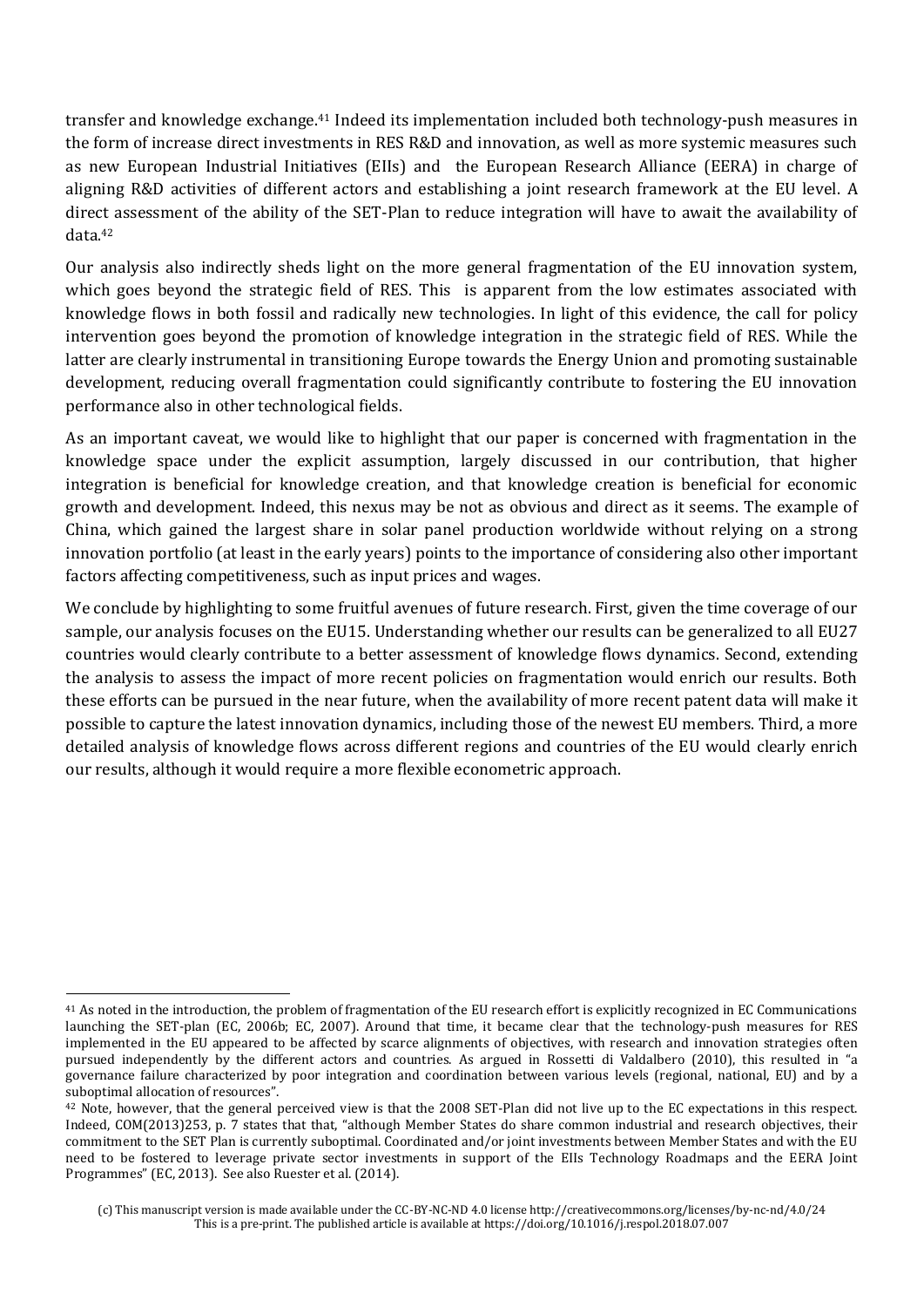## **Appendix A**

#### **A.1. RES technologies - IPC codes**

| Wind                       |                                                                                                                  |
|----------------------------|------------------------------------------------------------------------------------------------------------------|
| B60L8/00                   | Electric propulsion with power supply from force of nature, e.g. wind                                            |
| B63H13/00                  | Effecting propulsion by wind motors driving water-engaging propulsive elements                                   |
| F03D1/00-06                | Wind motors with rotation axis substantially in wind direction                                                   |
| F03D11/00-04               | Details, components parts, or accessories not provided for in, or of interest apart from,                        |
|                            | the other groups of this subclass                                                                                |
| F03D3/00-06                | Wind motors with rotation axis substantially at right angle to wind direction                                    |
| F03D5/00-06                | Other wind motors                                                                                                |
| F03D7/00-06                | Controlling wind motors                                                                                          |
| F03D9/00-02                | Adaptation of wind motors for special use                                                                        |
| <b>Solar</b>               |                                                                                                                  |
| B60K16/00                  | Arrangements in connection with power supply of propulsion units in vehicles from force                          |
|                            | of nature, e.g. sun                                                                                              |
| B64G1/44                   | Cosmonautic vehicles - Arrangements or adaptations of power supply systems using radiation,                      |
|                            | e.g. deployable solar arrays                                                                                     |
| E04D13/18                  | Aspects of roofing for the collection of energy - i.e. Solar panels                                              |
| F03G6/00-08                | Devices for producing mechanical power from solar energy                                                         |
| F24J2/00-54                | Use of solar heat, e.g. solar heat collectors                                                                    |
| F25B27/00                  | Machine plant or systems using particular sources of energy - sun                                                |
| F26B3/28                   | Drying solid materials or objects by processes involving the application of heat by radiation - e.g. sun         |
| H01G9/20                   | Light-sensitive device                                                                                           |
| H01L25/00-04<br>H01L31/04- | Assemblies consisting of a plurality of individual semiconductor or other solid state devices                    |
| 078                        | Semiconductor devices sensitive to infra-red radiation, light - adapted as conversion devices                    |
| H02N6/00                   | Generators in which light radiation is directly converted into electrical energy                                 |
| <b>Waste</b>               |                                                                                                                  |
| C10B53/02                  | Destructive distillation of cellulose-containing materials                                                       |
| C10J3/86                   | Prod. of combustible gases - combined with waste heat boilers                                                    |
| C10L5/46-48                | Solid fuels based on materials of non-material origin - refuse or waste                                          |
| F02G5/00-04                | Hot gas or combustion - Profiting from waste heat of exhaust gases                                               |
| F12K25/14                  | Plants or engines characterized by use of industrial or other waste gases                                        |
| F23G5/46                   | Incineration of waste - recuperation of heat                                                                     |
| F23G7/10                   | Incinerators or other apparatus consuming waste - field organic waste                                            |
| F25B27/02                  | Machine plant or systems using particular sources of energy - waste                                              |
| H01M8/06                   | Manufacture of fuel cells - combined with treatment of residues                                                  |
| Geothermal                 |                                                                                                                  |
| F03G4/00-06                | Devices for producing mechanical power from geothermal energy                                                    |
| F03G7/04                   | Mechanical-power-producing mechanism -- using pressure differences or thermal differences<br>occurring in nature |
| F24J3/00-08                | Other production or use of heat, not derived from combustion - using natural or geothermal heat                  |

(c) This manuscript version is made available under the CC-BY-NC-ND 4.0 license http://creativecommons.org/licenses/by-nc-nd/4.0/25 This is a pre-print. The published article is available at https://doi.org/10.1016/j.respol.2018.07.007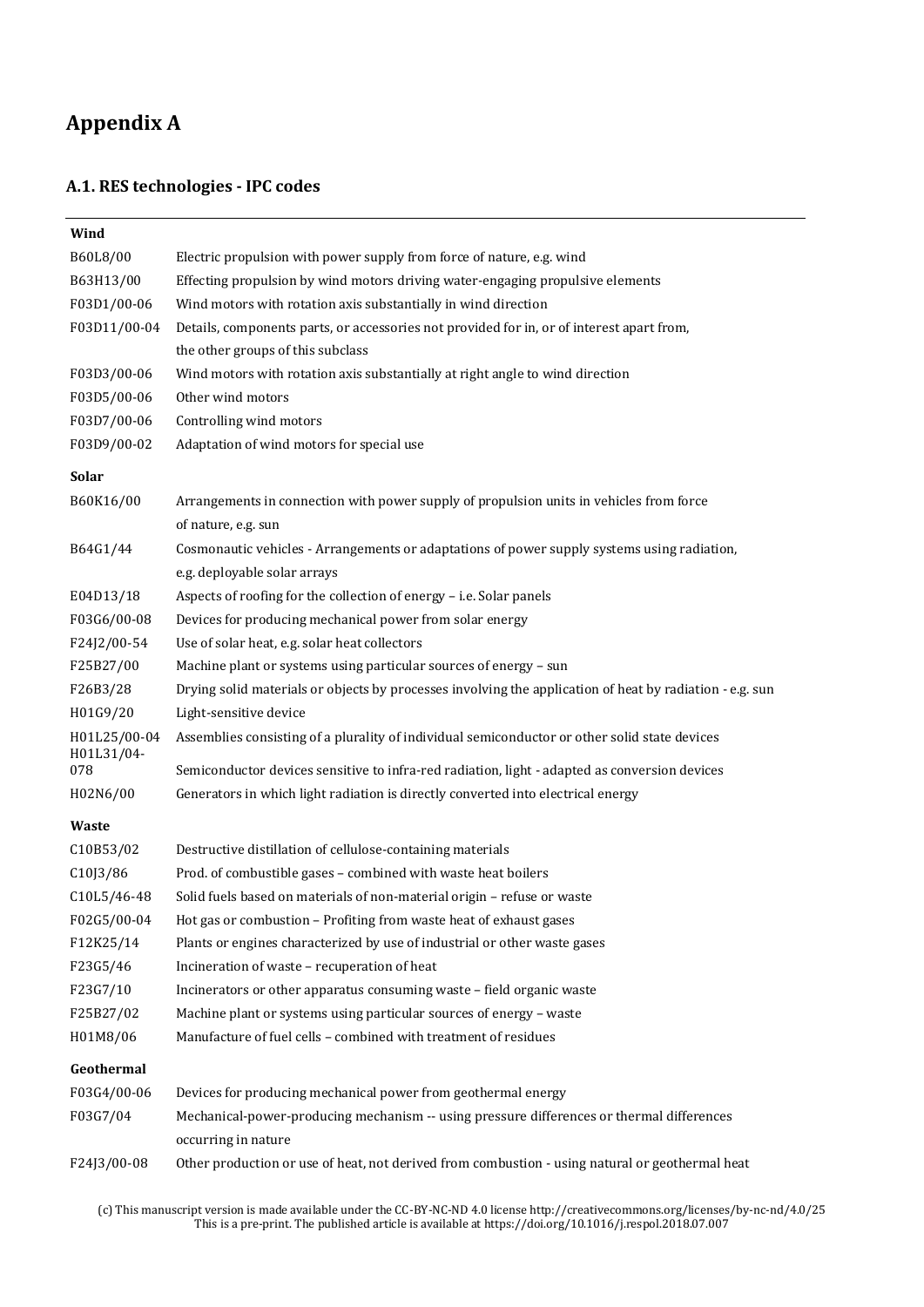| H02N10/00      | Electric motors using thermal effects                                                                  |
|----------------|--------------------------------------------------------------------------------------------------------|
| Hydro          |                                                                                                        |
| B62D5/06       | Power-assisted or power-driven steering -- using pressurized fluid for most or all the force required  |
|                | for steering a vehicle                                                                                 |
| B62D5/093      | Power-assisted or power-driven steering -- Characterized by means for actuating valve -                |
|                | Telemotor driven by steering wheel movement                                                            |
| E02B3/00       | Engineering work in connection with control or use of streams, rivers, coasts, or other marine sites;  |
|                | sealings or joints for engineering work in general                                                     |
| E02B3/02       | Stream regulation, e.g. breaking up subaqueous rock, clearing the beds of waterways,                   |
|                | directing the water flow                                                                               |
| E02B9/00-06    | Water-power plants                                                                                     |
| F01D1/00       | Non-positive-displacement machines or engines, e.g. stream turbines                                    |
| F02C6/14       | Gas-turbine plants having means for storing energy, e.g. for meeting peak loads                        |
| F03B13/08      | Machines or engines aggregates in dams or the like; Conduits therefor                                  |
| F03B13/10      | Submerged units incorporating electric generators or motors                                            |
| F03B17/06      | Other machines or engines using liquid flow, e.g. of swinging-flap type                                |
| F03B3/00       | Machines or engines of reaction type (i.e. hydraulic turbines)                                         |
| F03B3/04       | Machines or engines of reaction type with substantially axial flow throughout rotors,                  |
|                | e.g. propeller turbine                                                                                 |
| H02K7/18       | Structural association of electric generators with mechanical driving motors, e.g. with turbines       |
| <b>Ocean</b>   |                                                                                                        |
| E02B9/08       | Tide or wave power plants                                                                              |
| F03B13/12-26   | Submerged units incorporating electric generators or motors characterized by using wave or tide energy |
| F03B7/00       | Water wheels                                                                                           |
| F03G7/05       | Mechanical-power producing mechanism -- ocean thermal energy conversion                                |
| <b>Biomass</b> |                                                                                                        |
| B01J41/16      | Anion exchange - use of materials, cellulose or wood                                                   |
| C10L1/14       | Liquid carbonaceous fuels; Gaseous fuels; Solid fuels                                                  |
| C10L5/40-44    | Solid fuels essentially based on materials of non-mineral origin - animal or vegetables substances     |
| F02B43/08      | Engines operating on gaseous fuels from solid fuel - e.g. wood                                         |

### **A.2. Efficient fossil-based technologies - IPC codes**

| Coal gasification |                                                                                          |  |  |  |  |  |  |  |
|-------------------|------------------------------------------------------------------------------------------|--|--|--|--|--|--|--|
| C1013             | Production of combustible gases containing carbon monoxide from solid carbonaceous fuels |  |  |  |  |  |  |  |
|                   | Improved burners [all these classes not in combination with B60, B68, F24, F27]          |  |  |  |  |  |  |  |
| F23C1             | Combustion apparatus specially adapted for combustion of two or more kinds of fuel       |  |  |  |  |  |  |  |
|                   | simultaneously or alternately, at least one kind of fuel being fluent                    |  |  |  |  |  |  |  |
| F23C5/24          | Combustion apparatus characterized by the arrangement or mounting of burners;            |  |  |  |  |  |  |  |
|                   | disposition of burners to obtain a loop flame.                                           |  |  |  |  |  |  |  |
| F23C6             | Combustion apparatus characterized by the combination of two or more combustion          |  |  |  |  |  |  |  |
|                   | chambers (using fluent fuel)                                                             |  |  |  |  |  |  |  |
| F23B10            | Combustion apparatus characterized by the combination of two or more combustion          |  |  |  |  |  |  |  |

(c) This manuscript version is made available under the CC-BY-NC-ND 4.0 license http://creativecommons.org/licenses/by-nc-nd/4.0/26 This is a pre-print. The published article is available at https://doi.org/10.1016/j.respol.2018.07.007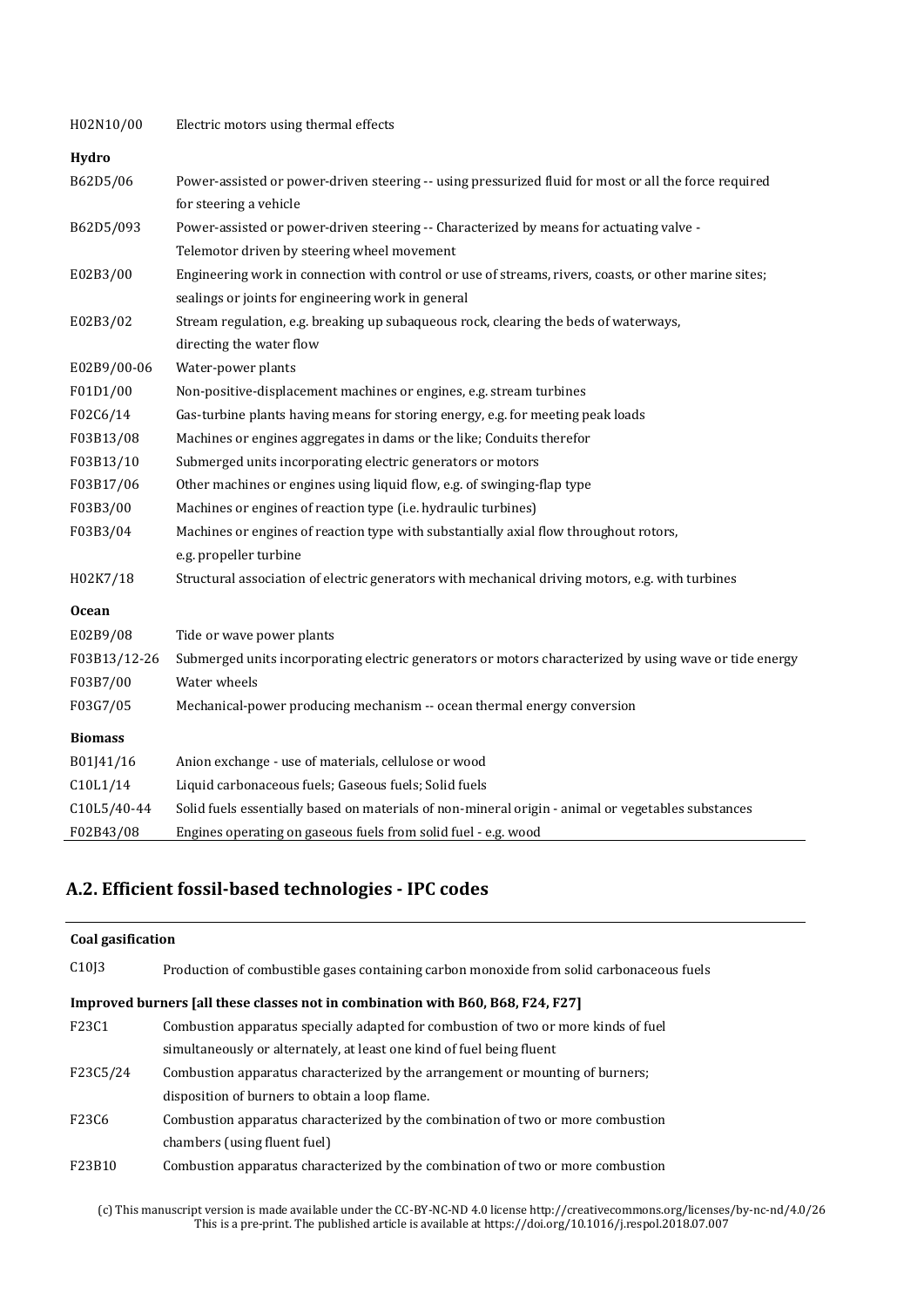|                                    | chambers (using only fluent fuel)                                                                         |
|------------------------------------|-----------------------------------------------------------------------------------------------------------|
| F23B30                             | Combustion apparatus with driven means for agitating the burning fuel; combustion apparatus               |
|                                    | with driven means for advancing the burning fuel through the combustion chamber                           |
| F23B70                             | Combustion apparatus characterized by means for returning solid combustion residues to the                |
|                                    | combustion chamber                                                                                        |
| F23B80                             | Combustion apparatus characterized by means creating a distinct flow path for flue gases or for           |
|                                    | non-combusted gases given off by the fuel                                                                 |
| F23D1                              | Burners for combustion of pulverulent fuel                                                                |
| F23D7                              | Burners in which drops of liquid fuel impinge on a surface                                                |
| F23D17                             | Burners for combustion simultaneously or alternatively of gaseous or liquid or pulverulent fuel           |
|                                    |                                                                                                           |
| <b>Fluidized bed combustion</b>    |                                                                                                           |
| B01J8/20-22                        | Chemical or physical processes in general, conducted in the presence of fluids and solid                  |
|                                    | particles; apparatus for such processes; with liquid as a fluidizing medium                               |
| B01J8/24-30                        | Chemical or physical processes in general, conducted in the presence of fluids and solid                  |
|                                    | particles; apparatus for such processes; according to "fluidized-bed" technique                           |
| F27B15                             | Fluidized-bed furnaces; Other furnaces using or treating finely-divided materials in dispersion           |
| F23C10                             | Apparatus in which combustion takes place in a fluidized bed of fuel or other particles                   |
|                                    | Improved boilers for steam generation                                                                     |
| F22B31                             | Modifications of boiler construction, or of tube systems, dependent on installation of                    |
|                                    | combustion apparatus; arrangements or dispositions of combustion apparatus                                |
| F22B33/14-<br>16                   | Steam generation plants, e.g. comprising steam boilers of different types in mutual association;          |
|                                    | combinations of low- and high-pressure boilers                                                            |
|                                    |                                                                                                           |
|                                    |                                                                                                           |
| <b>Improved steam engines</b>      |                                                                                                           |
| F01K3                              | Plants characterized by the use of steam or heat accumulators, or intermediate steam heaters,             |
|                                    | Therein                                                                                                   |
| <b>F01K5</b>                       | Plants characterized by use of means for storing steam in an alkali to increase steam pressure,           |
|                                    | e.g. of Honigmann or Koenemann type                                                                       |
| F01K23                             | Plants characterized by more than one engine delivering power external to the plant, the                  |
|                                    | engines being driven by different fluids                                                                  |
|                                    |                                                                                                           |
| <b>Superheaters</b><br><b>F22G</b> |                                                                                                           |
|                                    | Steam superheating characterized by heating method                                                        |
| <b>Improved gas turbines</b>       |                                                                                                           |
| F02C7/08-<br>105                   | Features, component parts, details or accessories; heating air supply before combustion,                  |
|                                    | e.g. by exhaust gases                                                                                     |
| F02C7/12-                          |                                                                                                           |
| 143                                | Features, component parts, details or accessories; cooling of plants                                      |
| F02C7/30                           | Features, component parts, details or accessories; preventing corrosion in gas-swept spaces               |
| <b>Combined cycles</b>             |                                                                                                           |
| F01K23/02-<br>10                   | Plants characterized by more than one engine delivering power external to the plant, the                  |
|                                    | engines being driven by different fluids; the engine cycles being thermally coupled                       |
|                                    | F02C3/20-36 Gas turbine plants characterized by the use of combustion products as the working fluid;      |
|                                    | using special fuel, oxidant or dilution fluid to generate combustion products                             |
|                                    | F02C6/10-12 Plural gas-turbine plants; combinations of gas-turbine plants with other apparatus; supplying |

(c) This manuscript version is made available under the CC-BY-NC-ND 4.0 license http://creativecommons.org/licenses/by-nc-nd/4.0/27 This is a pre-print. The published article is available at https://doi.org/10.1016/j.respol.2018.07.007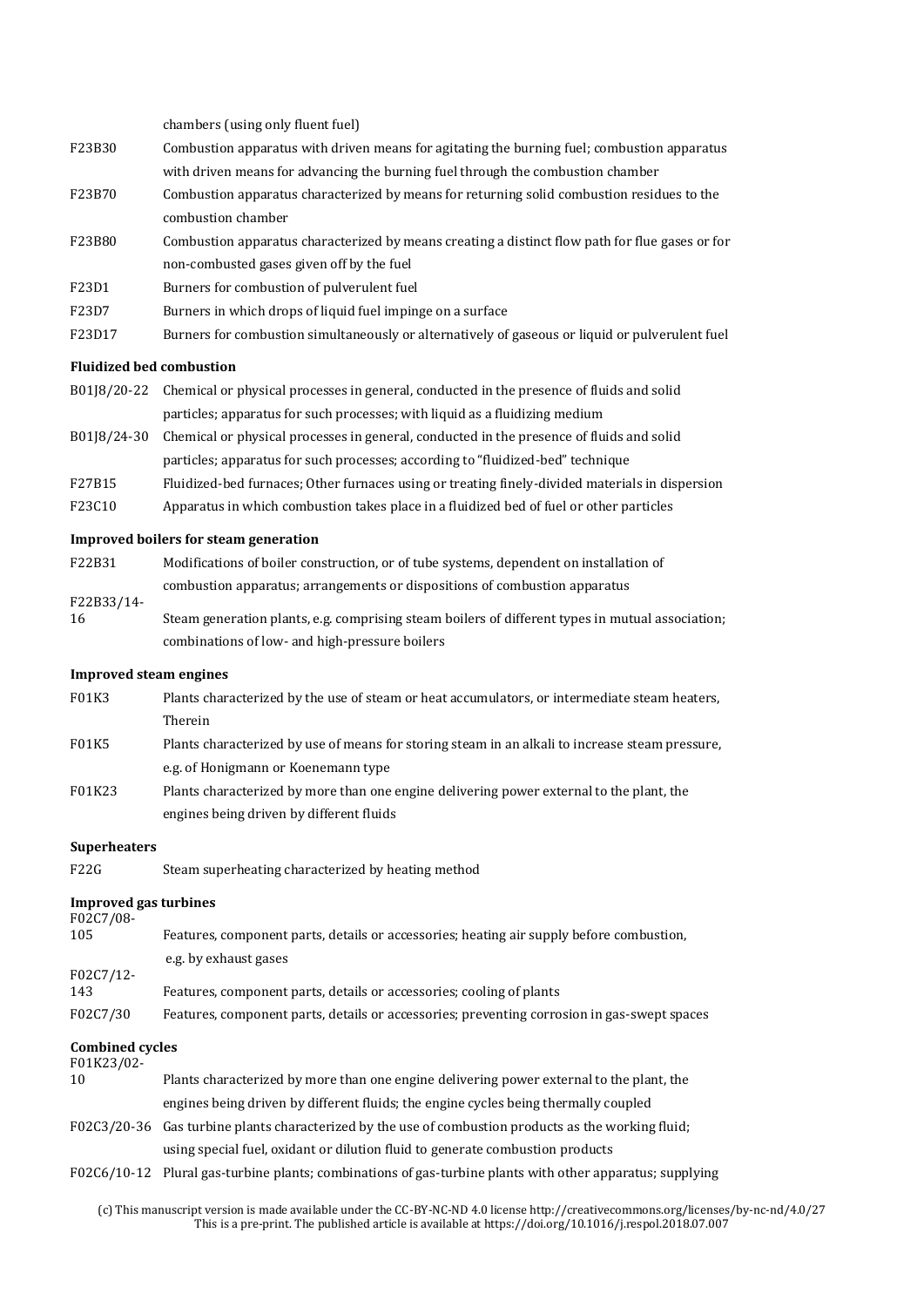working fluid to a user , e.g. a chemical process, which returns working fluid to a turbine of the plant

|                              | Improved compressed-ignition engines [all these classes not in combination with B60, B68, F24, F27] |
|------------------------------|-----------------------------------------------------------------------------------------------------|
| F02B1/12-<br>14<br>F02B3/06- | Engines characterized by fuel-air mixture compression; with compression ignition                    |
| 10                           | Engines characterized by air compression and subsequent fuel addition; with compression ignition    |
| F02B7                        | Engines characterized by the fuel-air charge being ignited by compression ignition of an            |
|                              | additional fuel                                                                                     |
| F02B11                       | Engines characterized by both fuel-air mixture compression and air compression, or characterized by |
|                              | both positive ignition and compression ignition, e.g. in different cylinders                        |
| F02B13/02-                   |                                                                                                     |
| 04                           | Engines characterized by the introduction of liquid fuel into cylinders by use of auxiliary fluid;  |
|                              | compression ignition engines using air or gas for blowing fuel into compressed air in cylinder      |
| F02B49                       | Methods of operating air-compressing compression-ignition engines involving introduction of small   |
|                              | quantities of fuel in the form of a fine mist into the air in the engine's intake                   |
| Cogeneration                 |                                                                                                     |
| F01K17/06                    | Use of steam or condensate extracted or exhausted from steam engine plant; returning energy of      |
|                              | steam, in exchanged form, to process, e.g. use of exhaust steam for drying solid fuel of plant      |
| F01K27                       | Plants for converting heat or fluid energy into mechanical energy                                   |
| F02C6/18                     | Plural gas-turbine plants; combinations of gas-turbine plants with other apparatus; using the waste |
|                              | heat of gas-turbine plants outside the plants themselves, e.g. gas-turbine power heat plants        |
| F02G5                        | Profiting from waste heat of combustion engines                                                     |
| F25B27/02                    | Machines, plant, or systems using waste heat, e.g. from internal-combustion engines                 |

#### **A.3. Radically new technologies - IPC codes**

| 3D<br>H04N/13<br><b>IT</b> | Stereoscopic television systems                                                                                                                                                                                                                                                                                       |  |  |  |  |  |
|----------------------------|-----------------------------------------------------------------------------------------------------------------------------------------------------------------------------------------------------------------------------------------------------------------------------------------------------------------------|--|--|--|--|--|
| G06                        | Computing; Calculating; Counting                                                                                                                                                                                                                                                                                      |  |  |  |  |  |
| G10L                       | Speech analysis of synthesis; Speech recognition; Speech or voice processing; Speech or audio<br>coding or decoding                                                                                                                                                                                                   |  |  |  |  |  |
| G11C                       | Static stores                                                                                                                                                                                                                                                                                                         |  |  |  |  |  |
| (not G06Q)                 | Data processing systems ot methods; Specially adapted for administrative, commercial, financial,<br>managerial, supervisory or forecasting purposes; Systems or methods specially adapted for<br>administrative, commercial, financial, mnagerial, supervisory or forecasting purposes, not otherwise<br>provided for |  |  |  |  |  |
| <b>Biotechs</b>            |                                                                                                                                                                                                                                                                                                                       |  |  |  |  |  |
| CO7G                       | Compounds of unknown constitution                                                                                                                                                                                                                                                                                     |  |  |  |  |  |
| C07K                       | Peptides                                                                                                                                                                                                                                                                                                              |  |  |  |  |  |
| C12M                       | Apparatus for enzymology or microbiology                                                                                                                                                                                                                                                                              |  |  |  |  |  |
| C12N                       | Micro-organisms or enzymes; composition thereof                                                                                                                                                                                                                                                                       |  |  |  |  |  |
| C12P                       | Fermentation or Enzyme-using processes to synthesise a desired chemical compound or                                                                                                                                                                                                                                   |  |  |  |  |  |
|                            | composition ot to separate optical isomers from a racemic mixture                                                                                                                                                                                                                                                     |  |  |  |  |  |

(c) This manuscript version is made available under the CC-BY-NC-ND 4.0 license http://creativecommons.org/licenses/by-nc-nd/4.0/28 This is a pre-print. The published article is available at https://doi.org/10.1016/j.respol.2018.07.007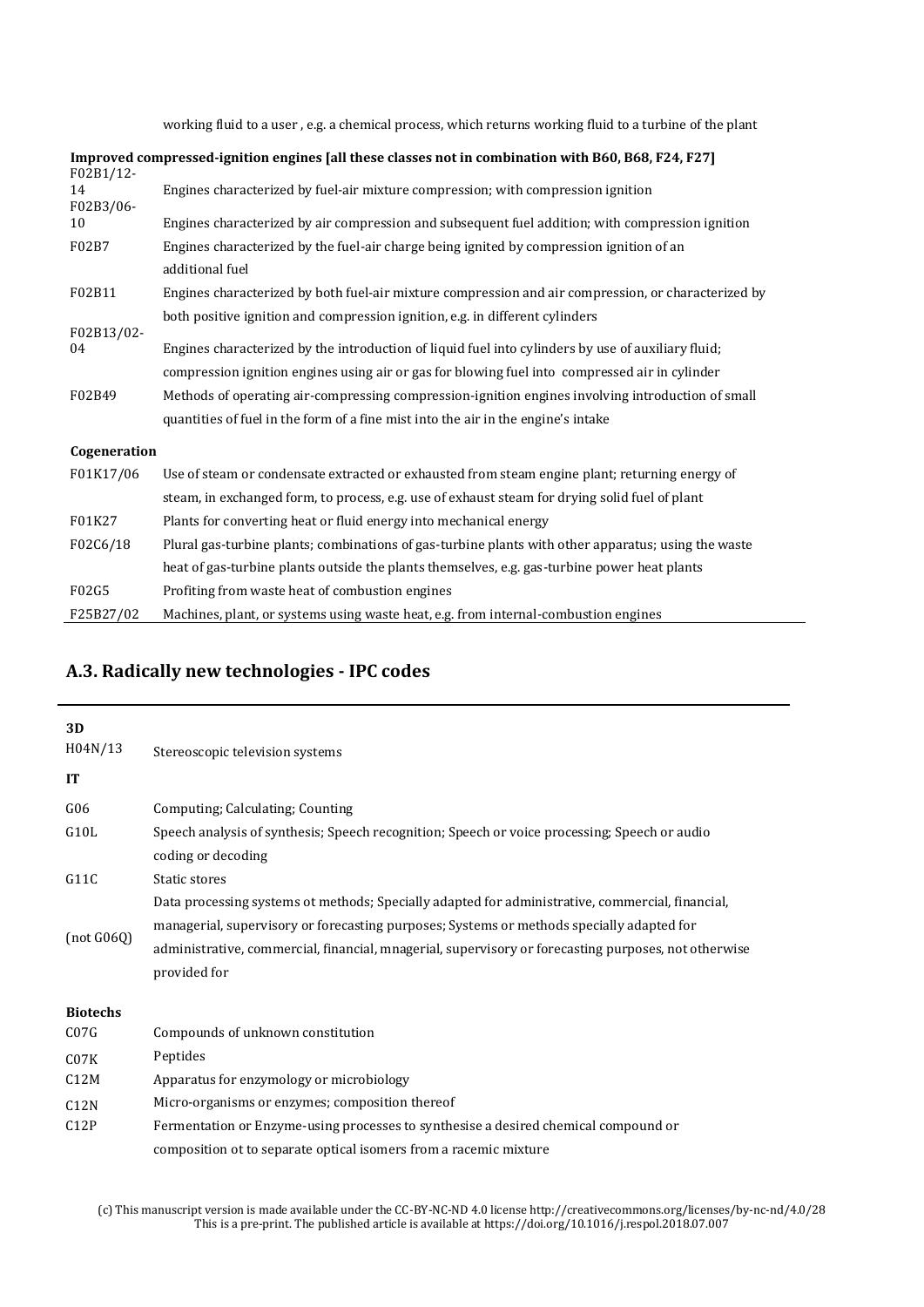| <b>Robot</b>     |                                                                                 |  |  |  |  |  |  |
|------------------|---------------------------------------------------------------------------------|--|--|--|--|--|--|
| [not A61K]       | Preparation for medical, dental or toilet purposes                              |  |  |  |  |  |  |
| C12R             | Processes using micro-organisms                                                 |  |  |  |  |  |  |
|                  | Condition responsive control in microbiological or enzymological processes      |  |  |  |  |  |  |
|                  | Compositions or test papers therefor; processes of preparing such compositions; |  |  |  |  |  |  |
| C <sub>120</sub> | Measuring or testing processes involving enzymes or micro-organisms;            |  |  |  |  |  |  |

B82 Programme-controlled manipulators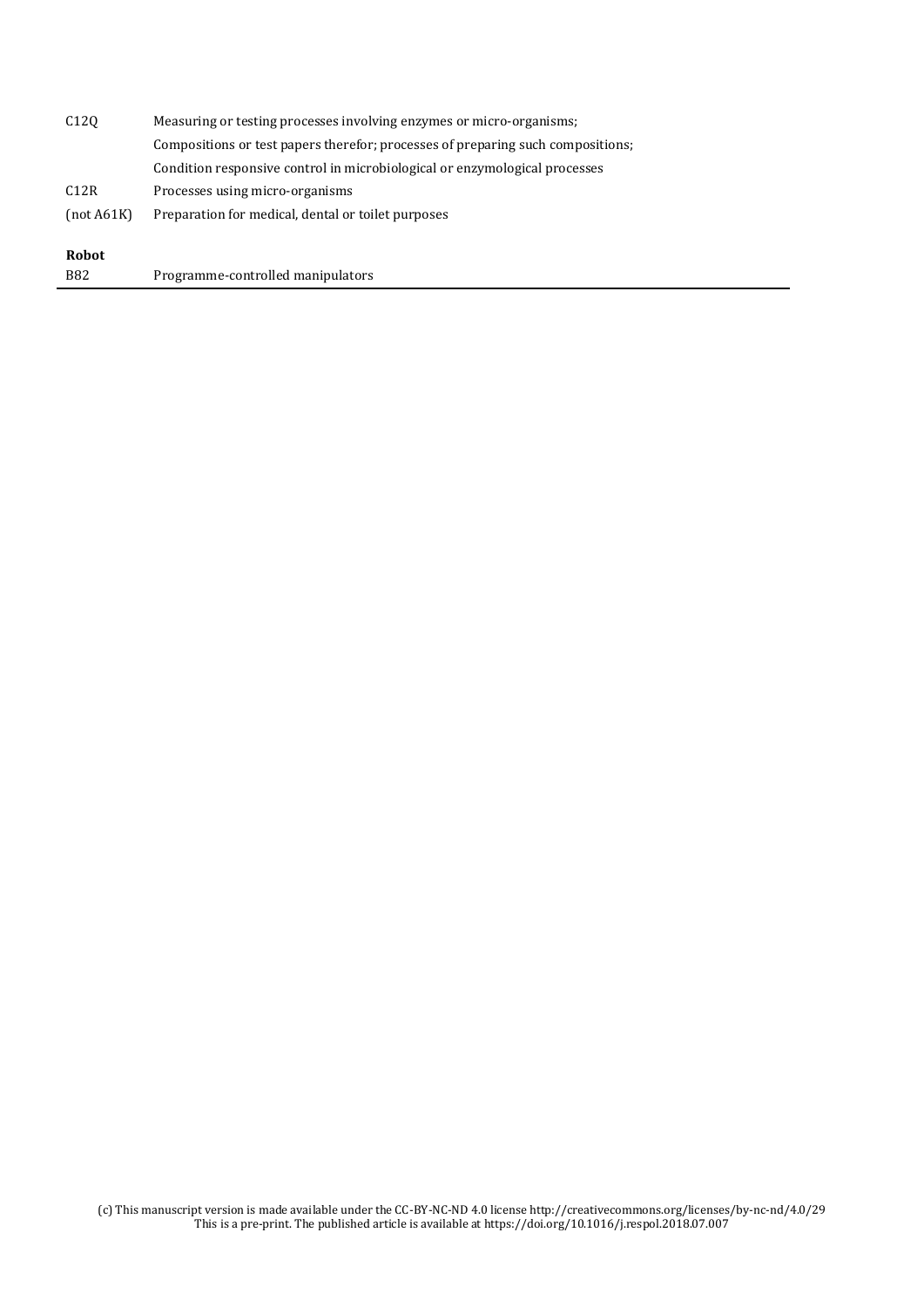## **Appendix B: Detailed regression results**

**Table B1** Regression Results: RES.

|                                                         | (1)                         | (2)                    | (3)                    | (4)                    | (5)                    |  |  |  |  |  |
|---------------------------------------------------------|-----------------------------|------------------------|------------------------|------------------------|------------------------|--|--|--|--|--|
| Citing/cited country pairs $(\alpha i,j)^{(a)}$         |                             |                        |                        |                        |                        |  |  |  |  |  |
| US citing US                                            | $\mathbf{1}$                | $\mathbf{1}$           | $\mathbf{1}$           | $\mathbf{1}$           | $\mathbf{1}$           |  |  |  |  |  |
| EU15 citing EU15                                        | NA<br>$0.384***$<br>(0.013) | NA                     | <b>NA</b>              | NA                     | NA                     |  |  |  |  |  |
| EU15 citing EU15 (national)                             |                             | $0.582***$<br>(0.022)  | $0.661***$<br>(0.045)  | $0.647***$<br>(0.043)  | $0.655***$<br>(0.044)  |  |  |  |  |  |
| EU15 citing other EU15                                  |                             | $0.299***$<br>(0.011)  | $0.249***$<br>(0.019)  | $0.243***$<br>(0.018)  | $0.246***$<br>(0.019)  |  |  |  |  |  |
| EU15 citing US                                          | $0.279***$<br>(0.013)       | $0.280***$<br>(0.013)  | $0.317***$<br>(0.025)  | $0.281***$<br>(0.013)  | $0.314***$<br>(0.025)  |  |  |  |  |  |
| EU15 citing JP                                          | $0.170***$<br>(0.008)       | $0.170***$<br>(0.008)  | $0.215***$<br>(0.022)  | $0.171***$<br>(0.008)  | $0.213***$<br>(0.022)  |  |  |  |  |  |
| US citing EU15                                          | $0.315***$<br>(0.013)       | $0.314***$<br>(0.013)  | $0.314***$<br>(0.013)  | $0.261***$<br>(0.020)  | $0.264***$<br>(0.020)  |  |  |  |  |  |
| US citing JP                                            | $0.470***$<br>(0.027)       | $0.469***$<br>(0.027)  | $0.468***$<br>(0.027)  | $0.469***$<br>(0.027)  | $0.468***$<br>(0.027)  |  |  |  |  |  |
| JP citing EU15                                          | $0.140***$<br>(0.007)       | $0.140***$<br>(0.007)  | $0.139***$<br>(0.007)  | $0.169***$<br>(0.015)  | $0.170***$<br>(0.015)  |  |  |  |  |  |
| JP citing US                                            | $0.262***$<br>(0.014)       | $0.264***$<br>(0.014)  | $0.263***$<br>(0.014)  | $0.264***$<br>(0.014)  | $0.264***$<br>(0.014)  |  |  |  |  |  |
| JP citing JP                                            | $0.814***$<br>(0.038)       | $0.817***$<br>(0.038)  | $0.813***$<br>(0.039)  | $0.819***$<br>(0.039)  | $0.816***$<br>(0.039)  |  |  |  |  |  |
| Citing pattern differences since 2000 $(\phi_{ij})$ (b) |                             |                        |                        |                        |                        |  |  |  |  |  |
| US citing US                                            |                             |                        | $\mathbf{0}$<br>NA     | $\boldsymbol{0}$<br>NA | $\boldsymbol{0}$<br>NA |  |  |  |  |  |
| EU15 citing EU15 (national)                             |                             |                        | $-0.145**$<br>(0.063)  | $-0.118*$<br>(0.065)   | $-0.133**$<br>(0.065)  |  |  |  |  |  |
| EU15 citing other EU15                                  |                             |                        | $0.233**$<br>(0.098)   | $0.272***$<br>(0.101)  | $0.251**$<br>(0.101)   |  |  |  |  |  |
| EU15 citing US                                          |                             |                        | $-0.147*$<br>(0.077)   |                        | $-0.135*$<br>(0.078)   |  |  |  |  |  |
| EU15 citing JP                                          |                             |                        | $-0.244***$<br>(0.084) |                        | $-0.233***$<br>(0.086) |  |  |  |  |  |
| US citing EU15                                          |                             |                        |                        | $0.267**$<br>(0.104)   | $0.245**$<br>(0.104)   |  |  |  |  |  |
| JP citing EU15                                          |                             |                        |                        | $-0.207***$<br>(0.079) | $-0.220***$<br>(0.079) |  |  |  |  |  |
| Decay $(\beta_1)^{(b)}$                                 | $0.263***$<br>(0.010)       | $0.264***$<br>(0.009)  | $0.263***$<br>(0.009)  | $0.263***$<br>(0.009)  | $0.263***$<br>(0.009)  |  |  |  |  |  |
| Diffusion $(\beta_2)$ <sup>(b)</sup>                    | $0.001***$<br>(0.0001)      | $0.001***$<br>(0.0001) | $0.001***$<br>(0.0001) | $0.001***$<br>(0.0001) | $0.001***$<br>(0.0001) |  |  |  |  |  |
| $N^{\circ}$ of obs.                                     | 3,159                       | 3,510                  | 3,510                  | 3,510                  | 3,510                  |  |  |  |  |  |

(c) This manuscript version is made available under the CC-BY-NC-ND 4.0 license http://creativecommons.org/licenses/by-nc-nd/4.0/30 This is a pre-print. The published article is available at https://doi.org/10.1016/j.respol.2018.07.007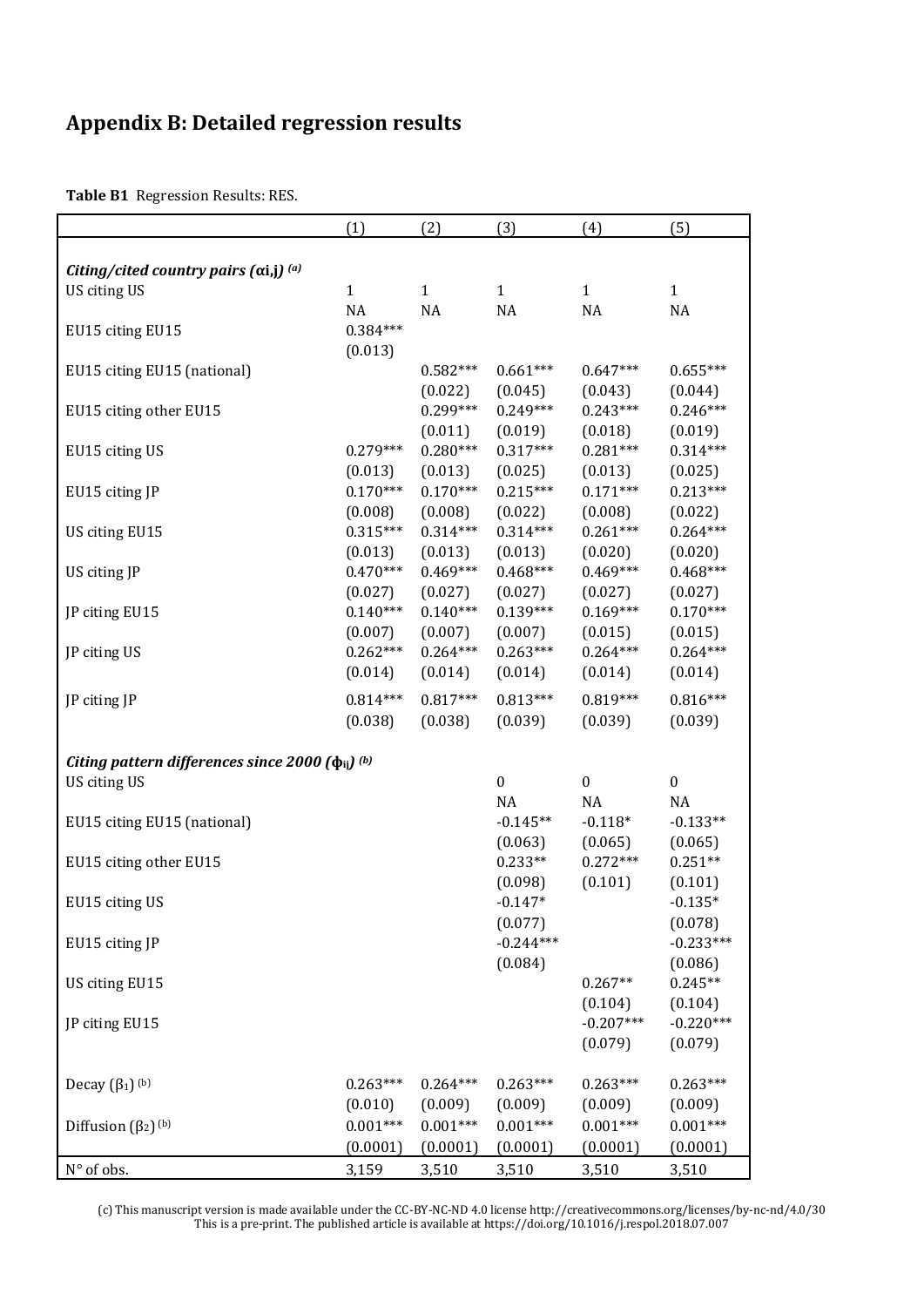|                                                           | (1)          | (2)          | (3)              | (4)              | (5)              |
|-----------------------------------------------------------|--------------|--------------|------------------|------------------|------------------|
|                                                           |              |              |                  |                  |                  |
| Citing/cited country pairs $(\alpha i,j)^{(a)}$           |              |              |                  |                  |                  |
| US citing US                                              | $\mathbf{1}$ | $\mathbf{1}$ | $\mathbf{1}$     | $\mathbf{1}$     | $\mathbf{1}$     |
|                                                           | NA           | NA           | NA               | NA               | NA               |
| EU14 citing EU14                                          | $0.550***$   |              |                  |                  |                  |
|                                                           | (0.022)      |              |                  |                  |                  |
| EU14 citing EU14 (national)                               |              | $2.020***$   | 2.479***         | $2.411***$       | 2.449***         |
|                                                           |              | (0.097)      | (0.209)          | (0.203)          | (0.207)          |
| EU14 citing other EU14                                    |              | $0.344***$   | $0.277***$       | $0.269***$       | $0.273***$       |
|                                                           |              | (0.015)      | (0.029)          | (0.028)          | (0.028)          |
| EU14 citing DE                                            | $0.268***$   | $0.270***$   | $0.224***$       | $0.218***$       | $0.221***$       |
|                                                           | (0.012)      | (0.012)      | (0.028)          | (0.027)          | (0.027)          |
| EU14 citing US                                            | $0.339***$   | $0.343***$   | $0.467***$       | $0.342***$       | $0.462***$       |
|                                                           | (0.018)      | (0.018)      | (0.045)          | (0.018)          | (0.044)          |
| EU14 citing JP                                            | $0.162***$   | $0.163***$   | $0.192***$       | $0.163***$       | $0.189***$       |
|                                                           | (0.009)      | (0.009)      | (0.027)          | (0.009)          | (0.027)          |
| DE citing DE                                              | $0.432***$   | $0.435***$   | $0.441***$       | $0.429***$       | $0.435***$       |
|                                                           | (0.017)      | (0.017)      | (0.033)          | (0.032)          | (0.032)          |
| DE citing EU14                                            | $0.304***$   | $0.306***$   | $0.250***$       | $0.244***$       | $0.247***$       |
|                                                           | (0.014)      | (0.014)      | (0.025)          | (0.024)          | (0.024)          |
| DE citing US                                              | $0.224***$   | $0.224***$   | $0.195***$       | $0.224***$       | $0.193***$       |
|                                                           | (0.011)      | (0.011)      | (0.018)          | (0.011)          | (0.017)          |
| DE citing JP                                              | $0.179***$   | $0.180***$   | $0.233***$       | $0.179***$       | $0.231***$       |
|                                                           | (0.009)      | (0.009)      | (0.027)          | (0.009)          | (0.027)          |
| US citing EU14                                            | $0.380***$   | $0.381***$   | $0.381***$       | $0.302***$       | $0.307***$       |
|                                                           | (0.018)      | (0.018)      | (0.018)          | (0.031)          | (0.031)          |
| US citing DE                                              | $0.259***$   | $0.259***$   | $0.258***$       | $0.217***$       | $0.220***$       |
|                                                           | (0.012)      | (0.012)      | (0.012)          | (0.022)          | (0.022)          |
| US citing JP                                              | $0.470***$   | $0.468***$   | $0.465***$       | $0.468***$       | $0.466***$       |
|                                                           | (0.027)      | (0.027)      | (0.027)          | (0.027)          | (0.027)          |
| JP citing EU14                                            | $0.130***$   | $0.130***$   | $0.129***$       | $0.131***$       | $0.133***$       |
|                                                           | (0.008)      | (0.008)      | (0.008)          | (0.017)          | (0.017)          |
| JP citing DE                                              | $0.149***$   | $0.150***$   | $0.149***$       | $0.196***$       | $0.199***$       |
|                                                           | (0.009)      | (0.009)      | (0.009)          | (0.024)          | (0.024)          |
| JP citing US                                              | $0.263***$   | $0.265***$   | $0.263***$       | $0.265***$       | $0.264***$       |
|                                                           | (0.014)      | (0.014)      | (0.014)          | (0.014)          | (0.014)          |
| JP citing JP                                              | $0.816***$   | $0.821***$   | $0.813***$       | $0.820***$       | $0.816***$       |
|                                                           | (0.039)      | (0.039)      | (0.039)          | (0.039)          | (0.039)          |
| Citing pattern differences since 2000 $(\phi_{ij})^{(b)}$ |              |              |                  |                  |                  |
| US citing US                                              |              |              | $\boldsymbol{0}$ | $\boldsymbol{0}$ | $\boldsymbol{0}$ |
|                                                           |              |              | NA               | NA               | NA               |
| EU14 citing EU14 (national)                               |              |              | $-0.237***$      | $-0.204***$      | $-0.222***$      |
|                                                           |              |              | (0.072)          | (0.075)          | (0.074)          |

*Notes: a) H0 is parameter = 1; (b) H0 is parameter = 0. \*\*\*Significant at 1% level; \*\*Significant at 5% level; \*Significant at 10% level.*  **Table B2** Regression results: RES with EU14 versus Germany.

(c) This manuscript version is made available under the CC-BY-NC-ND 4.0 license http://creativecommons.org/licenses/by-nc-nd/4.0/31 This is a pre-print. The published article is available at https://doi.org/10.1016/j.respol.2018.07.007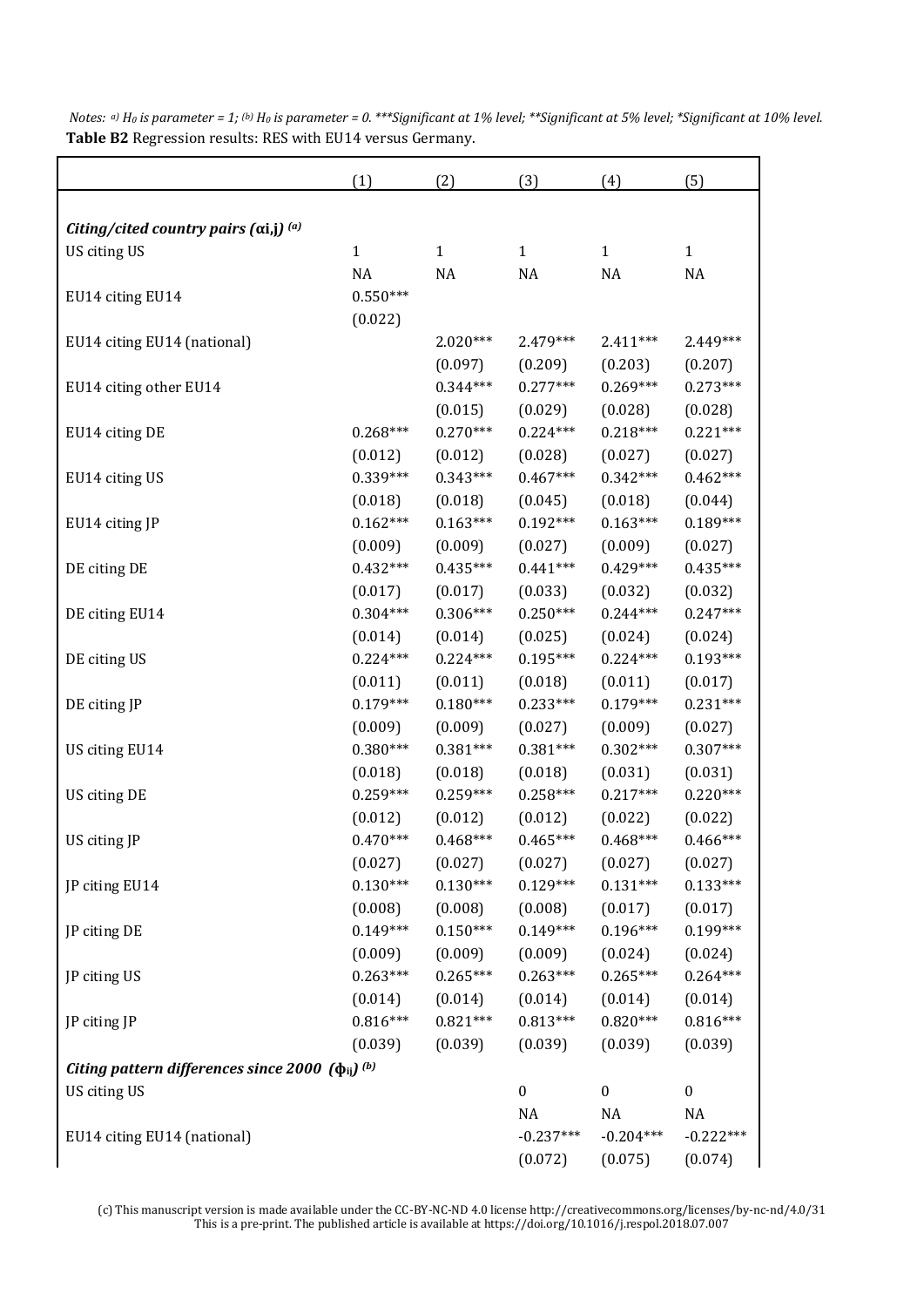| EU14 citing other EU14               |            |            | $0.264*$    | $0.318**$   | $0.287**$   |
|--------------------------------------|------------|------------|-------------|-------------|-------------|
|                                      |            |            | (0.138)     | (0.145)     | (0.142)     |
| EU14 citing DE                       |            |            | 0.224       | $0.276*$    | 0.247       |
|                                      |            |            | (0.158)     | (0.165)     | (0.162)     |
| EU14 citing US                       |            |            | $-0.335***$ |             | $-0.324***$ |
|                                      |            |            | (0.072)     |             | (0.074)     |
| EU14 citing JP                       |            |            | $-0.181$    |             | $-0.166$    |
|                                      |            |            | (0.124)     |             | (0.126)     |
| DE citing DE                         |            |            | $-0.026$    | 0.016       | $-0.008$    |
|                                      |            |            | (0.078)     | (0.082)     | (0.081)     |
| DE citing EU14                       |            |            | $0.259*$    | $0.309**$   | $0.281**$   |
|                                      |            |            | (0.134)     | (0.139)     | (0.138)     |
| DE citing US                         |            |            | 0.181       |             | $0.201*$    |
|                                      |            |            | (0.119)     |             | (0.122)     |
| DE citing JP                         |            |            | $-0.278***$ |             | $-0.265***$ |
|                                      |            |            | (0.090)     |             | (0.092)     |
| US citing EU14                       |            |            |             | $0.343**$   | $0.312**$   |
|                                      |            |            |             | (0.148)     | (0.146)     |
| US citing DE                         |            |            |             | $0.251*$    | 0.221       |
|                                      |            |            |             | (0.138)     | (0.136)     |
| JP citing EU14                       |            |            |             | $-0.011$    | $-0.032$    |
|                                      |            |            |             | (0.145)     | (0.142)     |
| JP citing DE                         |            |            |             | $-0.292***$ | $-0.307***$ |
|                                      |            |            |             | (0.095)     | (0.093)     |
|                                      |            |            |             |             |             |
| Decay $(\beta_1)$ <sup>(b)</sup>     | $0.263***$ | $0.270***$ | $0.270***$  | $0.270***$  | $0.270***$  |
|                                      | (0.009)    | (0.010)    | (0.010)     | (0.010)     | (0.010)     |
| Diffusion $(\beta_2)$ <sup>(b)</sup> | $0.001***$ | $0.000***$ | $0.000***$  | $0.000***$  | $0.000***$  |
|                                      | (0.0001)   | (0.0001)   | (0.0001)    | (0.0001)    | (0.0001)    |
| N° of obs.                           | 5,616      | 5,967      | 5,967       | 5,967       | 5,967       |

*Notes: a) H0 is parameter = 1; (b) H0 is parameter = 0. \*\*\*Significant at 1% level; \*\*Significant at 5% level; \*Significant at 10% level*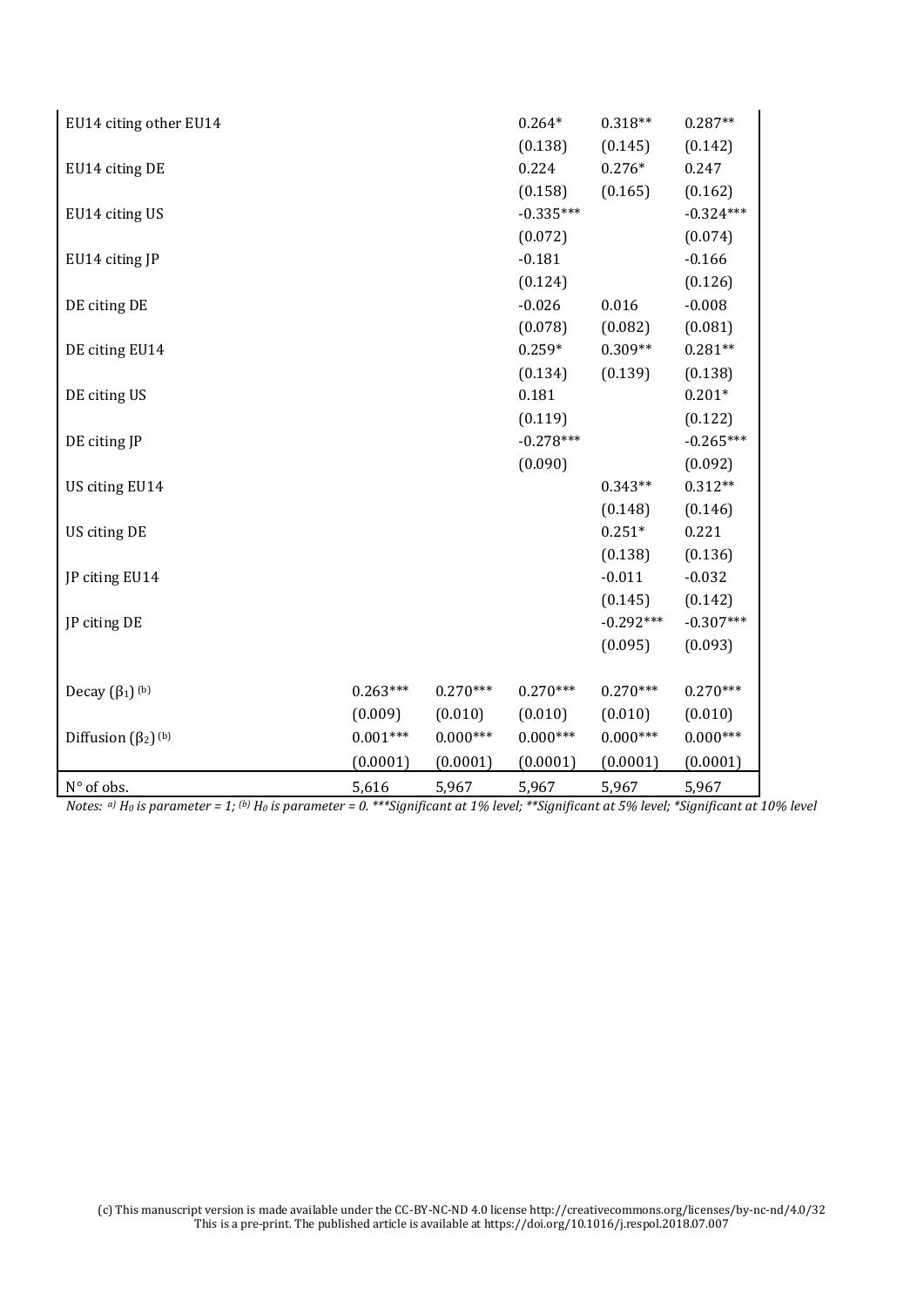**Table B3** Regression Results: Single inventor RES patents.

|                                                                    | (1)          | (2)                   | (3)                   | (4)                   |
|--------------------------------------------------------------------|--------------|-----------------------|-----------------------|-----------------------|
|                                                                    |              |                       |                       |                       |
| Citing/cited country pairs $(\alpha i,j)^{(a)}$                    |              |                       |                       |                       |
| US citing US                                                       | $\mathbf{1}$ | $\mathbf{1}$          | $\mathbf{1}$          | $\mathbf{1}$          |
|                                                                    | NA           | NA                    | NA                    | <b>NA</b>             |
| EU15 citing EU15 (national)                                        | $0.545***$   | $0.569***$            | $0.560***$            | $0.565***$            |
|                                                                    | (0.022)      | (0.040)               | (0.040)               | (0.040)               |
| EU15 citing EU15 (international)                                   | $0.266***$   | $0.203***$            | $0.200***$            | $0.202***$            |
|                                                                    | (0.010)      | (0.013)               | (0.013)               | (0.013)               |
| EU15 citing US                                                     | $0.231***$   | $0.254***$            | $0.232***$            | $0.253***$            |
|                                                                    | (0.012)      | (0.021)               | (0.012)               | (0.021)               |
| EU15 citing JP                                                     | $0.144***$   | $0.200***$            | $0.145***$            | $0.199***$            |
|                                                                    | (0.007)      | (0.021)               | (0.007)               | (0.021)               |
| US citing EU15                                                     | $0.278***$   | $0.278***$            | $0.235***$            | $0.237***$            |
|                                                                    | (0.012)      | (0.012)               | (0.019)               | (0.019)               |
| US citing JP                                                       | $0.448***$   | $0.448***$            | $0.450***$            | $0.449***$            |
|                                                                    | (0.026)      | (0.026)               | (0.026)               | (0.026)               |
| JP citing EU15                                                     | $0.123***$   | $0.123***$            | $0.162***$            | $0.163***$            |
|                                                                    | (0.007)      | (0.007)               | (0.016)               | (0.016)               |
| JP citing US                                                       | $0.247***$   | $0.247***$            | $0.248***$            | $0.247***$            |
|                                                                    | (0.014)      | (0.014)               | (0.014)               | (0.014)               |
| JP citing JP                                                       | $0.784***$   | $0.784***$            | $0.788***$            | $0.786***$            |
|                                                                    | (0.038)      | (0.038)               | (0.038)               | (0.038)               |
| Citing pattern differences since 2000 ( $\phi$ <sub>ii</sub> ) (b) |              |                       |                       |                       |
| US citing US                                                       |              | $\boldsymbol{0}$      | $\boldsymbol{0}$      | $\boldsymbol{0}$      |
|                                                                    |              | NA                    | <b>NA</b>             | $\rm NA$              |
|                                                                    |              | $-0.049$              | $-0.028$              | $-0.040$              |
| EU15 citing EU15 (national)                                        |              |                       |                       |                       |
|                                                                    |              | (0.074)<br>$0.365***$ | (0.076)<br>$0.396***$ | (0.076)<br>$0.379***$ |
| EU15 citing other EU15                                             |              |                       |                       |                       |
|                                                                    |              | (0.096)               | (0.098)               | (0.099)<br>$-0.107$   |
| EU15 citing US                                                     |              | $-0.116$              |                       |                       |
|                                                                    |              | (0.084)               |                       | (0.085)               |
| EU15 citing JP                                                     |              | $-0.317***$           |                       | $-0.310***$           |
|                                                                    |              | (0.078)               |                       | (0.079)               |
| US citing EU15                                                     |              |                       | $0.243**$             | $0.227**$             |
|                                                                    |              |                       | (0.110)               | (0.110)               |
| JP citing EU15                                                     |              |                       | $-0.288***$           | $-0.297***$           |
|                                                                    |              |                       | (0.077)               | (0.077)               |
| Decay $(\beta_1)$ <sup>(b)</sup>                                   | $0.263***$   | $0.263***$            | $0.263***$            | $0.263***$            |
|                                                                    | (0.010)      | (0.010)               | (0.010)               | (0.010)               |
| Diffusion $(\beta_2)$ <sup>(b)</sup>                               | $0.001***$   | $0.001***$            | $0.001***$            | $0.001***$            |
|                                                                    | (0.0001)     | (0.0001)              | (0.0001)              | (0.0001)              |
|                                                                    |              |                       |                       |                       |

(c) This manuscript version is made available under the CC-BY-NC-ND 4.0 license http://creativecommons.org/licenses/by-nc-nd/4.0/33 This is a pre-print. The published article is available at https://doi.org/10.1016/j.respol.2018.07.007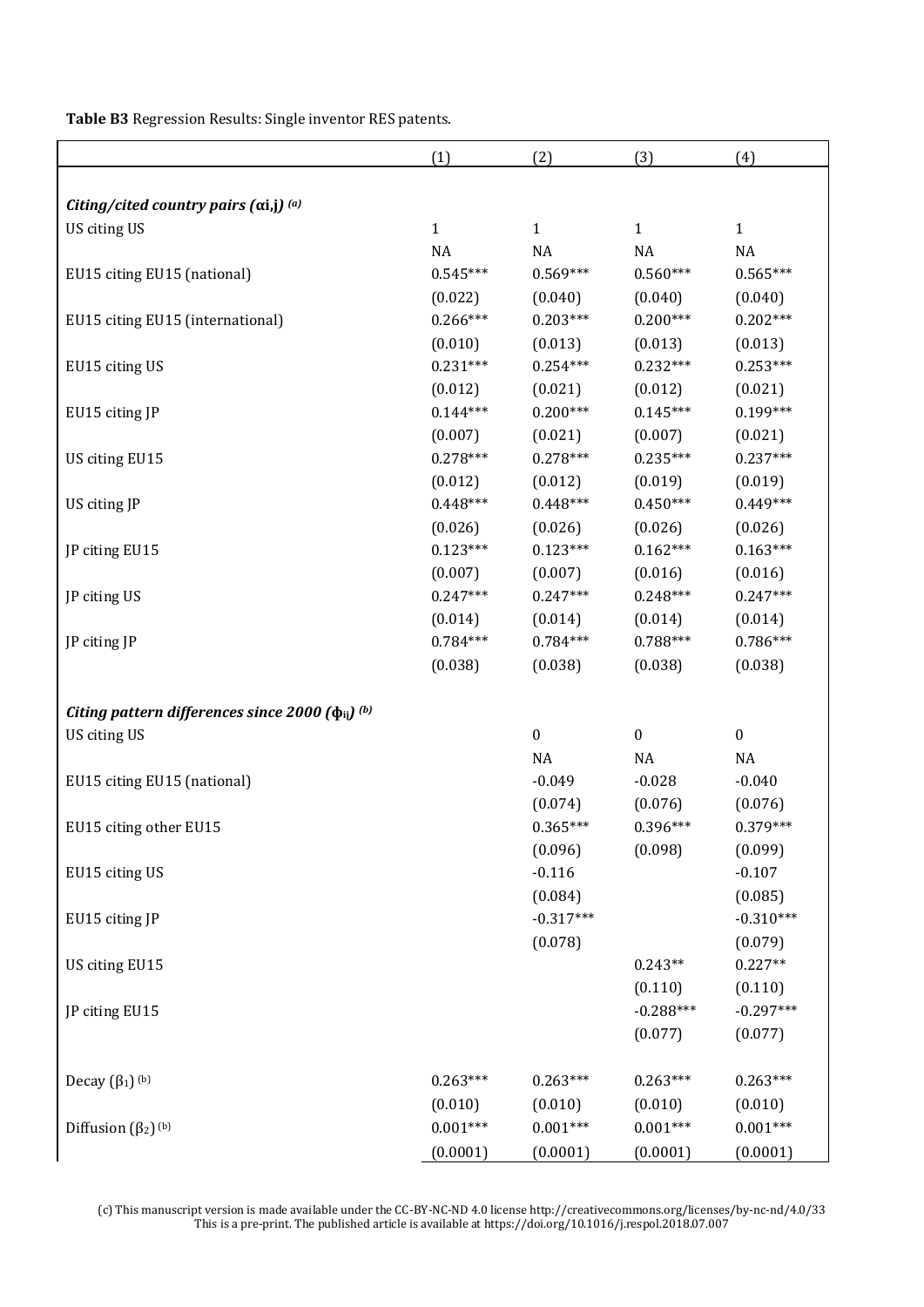$N^{\circ}$  of obs.  $3,510$   $3,510$   $3,510$   $3,510$   $3,510$ 

*Notes: a) H0 is parameter = 1; (b) H0 is parameter = 0. \*\*\*Significant at 1% level; \*\*Significant at 5% level; \*Significant at 10% level*

### **Appendix C: Highly efficient fossil-based technologies**

**Table C.1** Percentage distribution of citations, pre-2000 and post-2000.

| <b>HIGHLY EFFICIENT FOSSIL-BASED TECHNOLOGIES</b> |           |      |         |      |      |                       |           |     |         |      |      |
|---------------------------------------------------|-----------|------|---------|------|------|-----------------------|-----------|-----|---------|------|------|
|                                                   | post-2000 |      |         |      |      |                       |           |     |         |      |      |
| Cited country                                     |           |      | EU15    | IP   | US   | EU15<br>Cited country |           |     |         |      | US   |
|                                                   |           | Nat  | otherEU |      |      |                       |           | Nat | otherEU |      |      |
| Citing country                                    | EU15      | 0.30 | 0.32    | 0.13 | 0.25 | Citing country        | EU15 0.25 |     | 0.29    | 0.19 | 0.27 |
|                                                   | JP        |      | 0.39    | 0.48 | 0.13 |                       | JP        |     | 0.24    | 0.60 | 0.16 |
|                                                   | US        |      | 0.41    | 0.12 | 0.47 |                       | US        |     | 0.29    | 0.14 | 0.57 |



**Fig. C1** Index of patenting: RES vs highly efficient fossil-based technologies, EU15, US and Japan, 2000=100.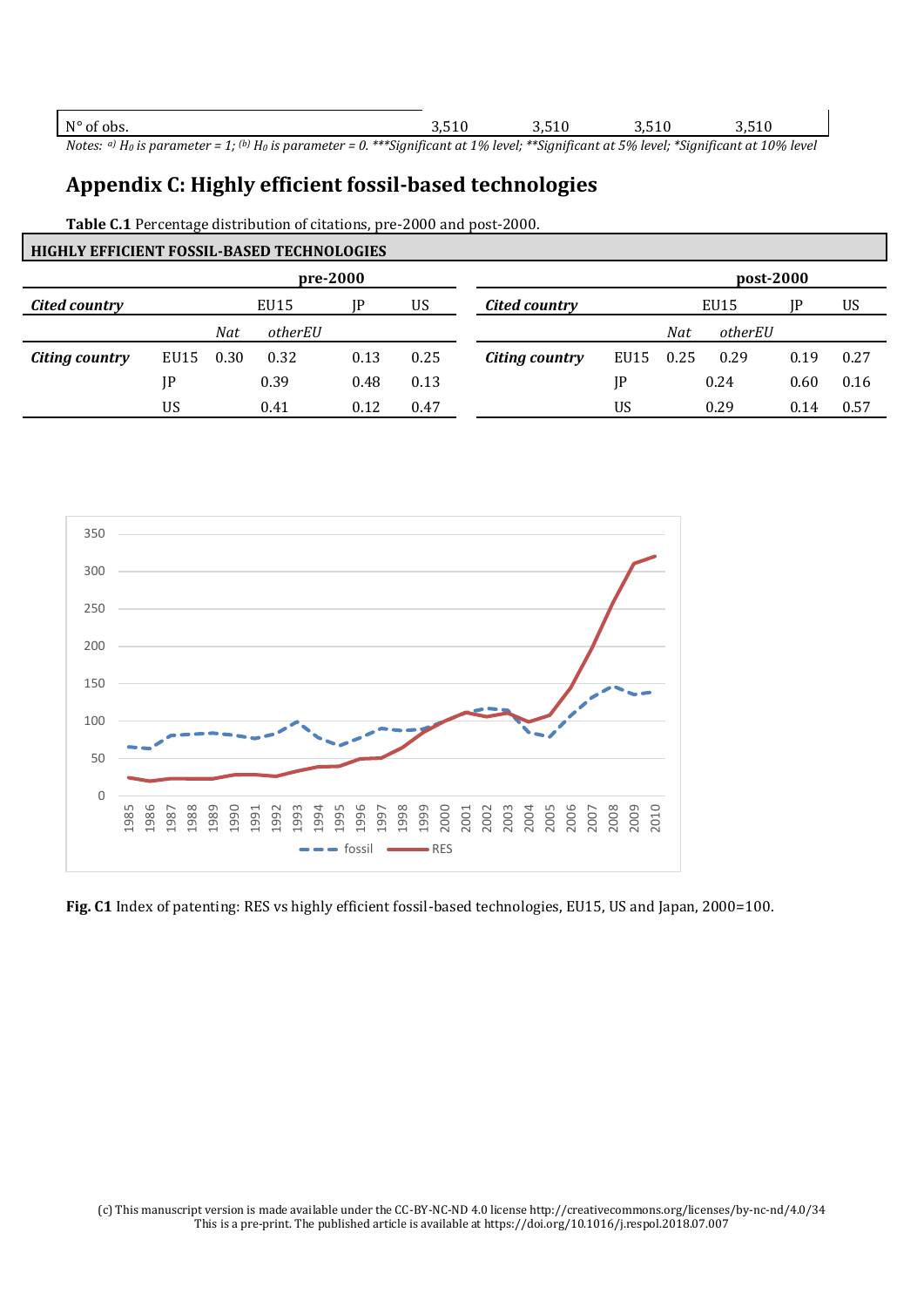| Table C2 Regression Results: Efficient Fossil-based Technologies. |  |
|-------------------------------------------------------------------|--|
|-------------------------------------------------------------------|--|

|                                                           | (1)                   | (2)                   | (3)                   | (4)                   | (5)                    |
|-----------------------------------------------------------|-----------------------|-----------------------|-----------------------|-----------------------|------------------------|
|                                                           |                       |                       |                       |                       |                        |
| Citing/cited country pairs $(\alpha i,j)^{(a)}$           |                       |                       |                       |                       |                        |
| US citing US                                              | $\mathbf{1}$          | $\mathbf{1}$          | $\mathbf{1}$          | $\mathbf{1}$          | $\mathbf{1}$           |
|                                                           | <b>NA</b>             | NA                    | NA                    | NA                    | <b>NA</b>              |
| EU15 citing EU15                                          | $0.370***$            |                       |                       |                       |                        |
|                                                           | (0.016)               |                       |                       |                       |                        |
| EU15 citing EU15 (national)                               |                       | $0.654***$            | $0.707***$            | $0.720***$            | $0.715***$             |
|                                                           |                       | (0.031)               | (0.046)               | (0.047)               | (0.047)                |
| EU15 citing other EU15                                    |                       | $0.263***$            | $0.274***$            | $0.279***$            | $0.278***$             |
|                                                           |                       | (0.013)               | (0.018)               | (0.018)               | (0.018)                |
| EU15 citing US                                            | $0.350***$            | $0.350***$            | $0.330***$            | $0.348***$            | $0.334***$             |
|                                                           | (0.019)               | (0.020)               | (0.025)               | (0.019)               | (0.025)                |
| EU15 citing JP                                            | $0.323***$            | $0.324***$            | $0.288***$            | $0.322***$            | $0.291***$             |
|                                                           | (0.023)               | (0.023)               | (0.029)               | (0.023)               | (0.029)                |
| US citing EU15                                            | $0.311***$            | $0.311***$            | $0.310***$            | $0.348***$            | $0.345***$             |
|                                                           | (0.018)               | (0.018)               | (0.018)               | (0.027)               | (0.028)                |
| US citing JP                                              | $0.377***$            | $0.376***$            | $0.376***$            | $0.375***$            | $0.376***$             |
|                                                           | (0.027)               | (0.027)               | (0.027)               | (0.027)               | (0.027)                |
| JP citing EU15                                            | $0.217***$            | $0.217***$            | $0.217***$            | $0.243***$            | $0.242***$             |
|                                                           | (0.016)               | (0.016)               | (0.016)               | (0.022)               | (0.022)                |
| JP citing US                                              | $0.359***$            | $0.358***$            | $0.358***$            | $0.358***$            | $0.358***$             |
|                                                           | (0.033)<br>$1.507***$ | (0.033)<br>$1.513***$ | (0.033)<br>$1.512***$ | (0.033)<br>$1.507***$ | (0.033)                |
| JP citing JP                                              |                       |                       |                       |                       | 1.509***               |
|                                                           | (0.096)               | (0.097)               | (0.097)               | (0.096)               | (0.097)                |
| Citing pattern differences since 2000 $(\phi_{ij})^{(b)}$ |                       |                       |                       |                       |                        |
| US citing US                                              |                       |                       | $\boldsymbol{0}$      | $\boldsymbol{0}$      | $\boldsymbol{0}$       |
|                                                           |                       |                       | <b>NA</b>             | <b>NA</b>             | <b>NA</b>              |
| EU15 citing EU15 (national)                               |                       |                       | $-0.133*$             | $-0.168**$            | $-0.155**$             |
|                                                           |                       |                       | (0.070)               | (0.066)               | (0.070)                |
| EU15 citing other EU15                                    |                       |                       | $-0.076$              | $-0.115$              | $-0.100$               |
|                                                           |                       |                       | (0.078)               | (0.074)               | (0.078)                |
| EU15 citing US                                            |                       |                       | 0.109                 |                       | 0.081                  |
|                                                           |                       |                       | (0.110)<br>0.201      |                       | (0.109)                |
| EU15 citing JP                                            |                       |                       |                       |                       | 0.173                  |
|                                                           |                       |                       | (0.156)               | $-0.224***$           | (0.154)<br>$-0.212***$ |
| US citing EU15                                            |                       |                       |                       | (0.078)               | (0.082)                |
|                                                           |                       |                       |                       | $-0.253**$            | $-0.242**$             |
| JP citing EU15                                            |                       |                       |                       | (0.110)               | (0.114)                |
|                                                           |                       |                       |                       |                       |                        |
| Decay $(\beta_1)$ <sup>(b)</sup>                          | $0.278***$            | $0.283***$            | $0.283***$            | $0.283***$            | $0.283***$             |
|                                                           | (0.016)               | (0.016)               | (0.016)               | (0.016)               | (0.016)                |
| Diffusion $(\beta_2)$ <sup>(b)</sup>                      | $0.001***$            | $0.001***$            | $0.001***$            | $0.001***$            | $0.001***$             |
|                                                           | (0.0001)              | (0.0001)              | (0.0001)              | (0.0001)              | (0.0001)               |

(c) This manuscript version is made available under the CC-BY-NC-ND 4.0 license http://creativecommons.org/licenses/by-nc-nd/4.0/35 This is a pre-print. The published article is available at https://doi.org/10.1016/j.respol.2018.07.007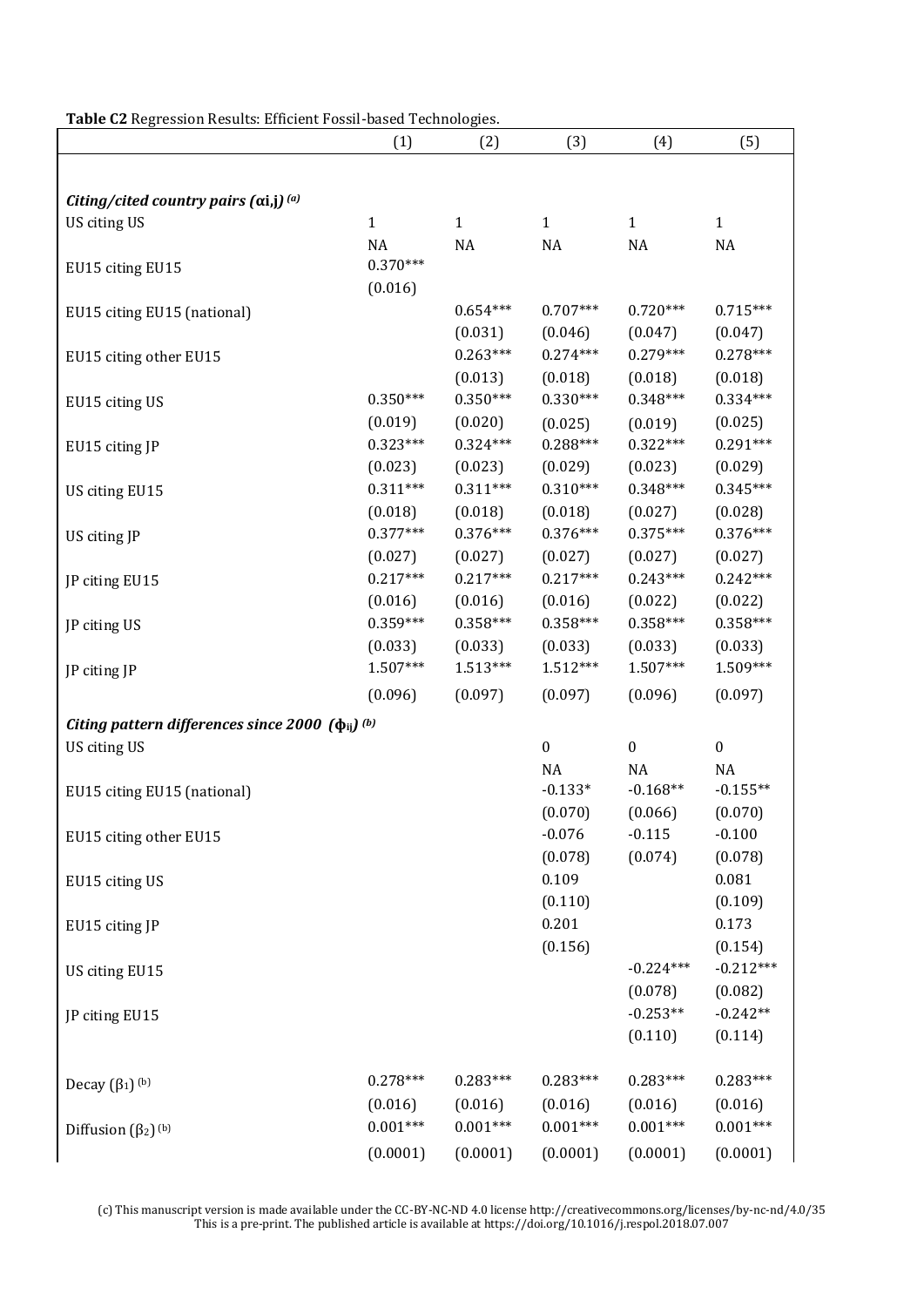| $N^{\circ}$<br>of obs.<br>1 V | $\sim$<br>אי<br>. ن⊥ر ب | 3,510<br>. . | 3,510<br>. . | 3,510<br>- - | 3,510<br>. . |  |
|-------------------------------|-------------------------|--------------|--------------|--------------|--------------|--|
|                               |                         |              |              |              |              |  |

*Notes: a) H0 is parameter = 1; (b) H0 is parameter = 0. \*\*\*Significant at 1% level; \*\*Significant at 5% level; \*Significant at 10% level*

## **Appendix D: Radically new technologies**

| <b>Table D1</b> Patent applications |       |         |                |              |  |  |  |  |  |  |
|-------------------------------------|-------|---------|----------------|--------------|--|--|--|--|--|--|
| Country                             | 3D    | IT      | <b>Biotech</b> | <b>Robot</b> |  |  |  |  |  |  |
| EU15                                | 1,142 | 69,075  | 44,164         | 1,723        |  |  |  |  |  |  |
| JP                                  | 1,023 | 40,716  | 10,761         | 910          |  |  |  |  |  |  |
| US                                  | 724   | 74,554  | 34,687         | 580          |  |  |  |  |  |  |
| Total                               | 2,889 | 184,345 | 89,612         | 3,213        |  |  |  |  |  |  |

**Table D2** Percentage distribution of citations, 1987-1997 and 2000-2010.

#### **3D TECHNOLOGIES**

**IT** 

| pre-2000       |      |      |         |      | post-2000 |                |           |     |         |      |      |
|----------------|------|------|---------|------|-----------|----------------|-----------|-----|---------|------|------|
| Cited country  |      |      | EU15    |      | US        | Cited country  |           |     | EU15    |      | US   |
|                |      | Nat  | otherEU |      |           |                |           | Nat | otherEU |      |      |
| Citing country | EU15 | 0.26 | 0.21    | 0.22 | 0.31      | Citing country | EU15 0.21 |     | 0.40    | 0.24 | 0.15 |
|                | JP   |      | 0.29    | 0.37 | 0.34      |                | IP        |     | 0.33    | 0.59 | 0.08 |
|                | US   |      | 0.39    | 0.17 | 0.44      |                | US        |     | 0.48    | 0.31 | 0.21 |

| 11             |           |     |         |      |      |                |           |     |         |      |      |  |  |
|----------------|-----------|-----|---------|------|------|----------------|-----------|-----|---------|------|------|--|--|
|                | pre-2000  |     |         |      |      |                | post-2000 |     |         |      |      |  |  |
| Cited country  |           |     | EU15    | IP   | US   | Cited country  |           |     | EU15    |      | US   |  |  |
|                |           | Nat | otherEU |      |      |                |           | Nat | otherEU |      |      |  |  |
| Citing country | EU15 0.13 |     | 0.20    | 0.22 | 0.45 | Citing country | EU15 0.16 |     | 0.26    | 0.14 | 0.44 |  |  |
|                | JP        |     | 0.15    | 0.43 | 0.42 |                | IP        |     | 0.19    | 0.46 | 0.35 |  |  |
|                | US        |     | 0.13    | 0.19 | 0.68 |                | <b>US</b> |     | 0.23    | 0.12 | 0.65 |  |  |

| <b>BIOTECHNOLOGIES</b> |      |          |         |      |      |                |           |           |         |      |      |
|------------------------|------|----------|---------|------|------|----------------|-----------|-----------|---------|------|------|
|                        |      | pre-2000 |         |      |      |                |           | post-2000 |         |      |      |
| Cited country          |      |          | EU15    | IP   | US.  | Cited country  |           |           | EU15    |      | US   |
|                        |      | Nat      | otherEU |      |      |                |           | Nat       | otherEU |      |      |
| Citing country         | EU15 | 0.17     | 0.31    | 0.07 | 0.45 | Citing country | EU15 0.25 |           | 0.28    | 0.05 | 0.42 |
|                        | JP   |          | 0.15    | 0.43 | 0.42 |                | IP        |           | 0.21    | 0.45 | 0.34 |
|                        | US   |          | 0.13    | 0.19 | 0.68 |                | US        |           | 0.28    | 0.05 | 0.67 |

| <b>ROBOT TECHNOLOGIES</b> |                |    |    |               |     |           |    |
|---------------------------|----------------|----|----|---------------|-----|-----------|----|
|                           | pre-2000       |    |    |               |     | post-2000 |    |
| Cited country             | EU15           | ١P | US | Cited country |     | EU15      | US |
|                           | otherEU<br>Nat |    |    |               | Nat | otherEU   |    |

(c) This manuscript version is made available under the CC-BY-NC-ND 4.0 license http://creativecommons.org/licenses/by-nc-nd/4.0/36 This is a pre-print. The published article is available at https://doi.org/10.1016/j.respol.2018.07.007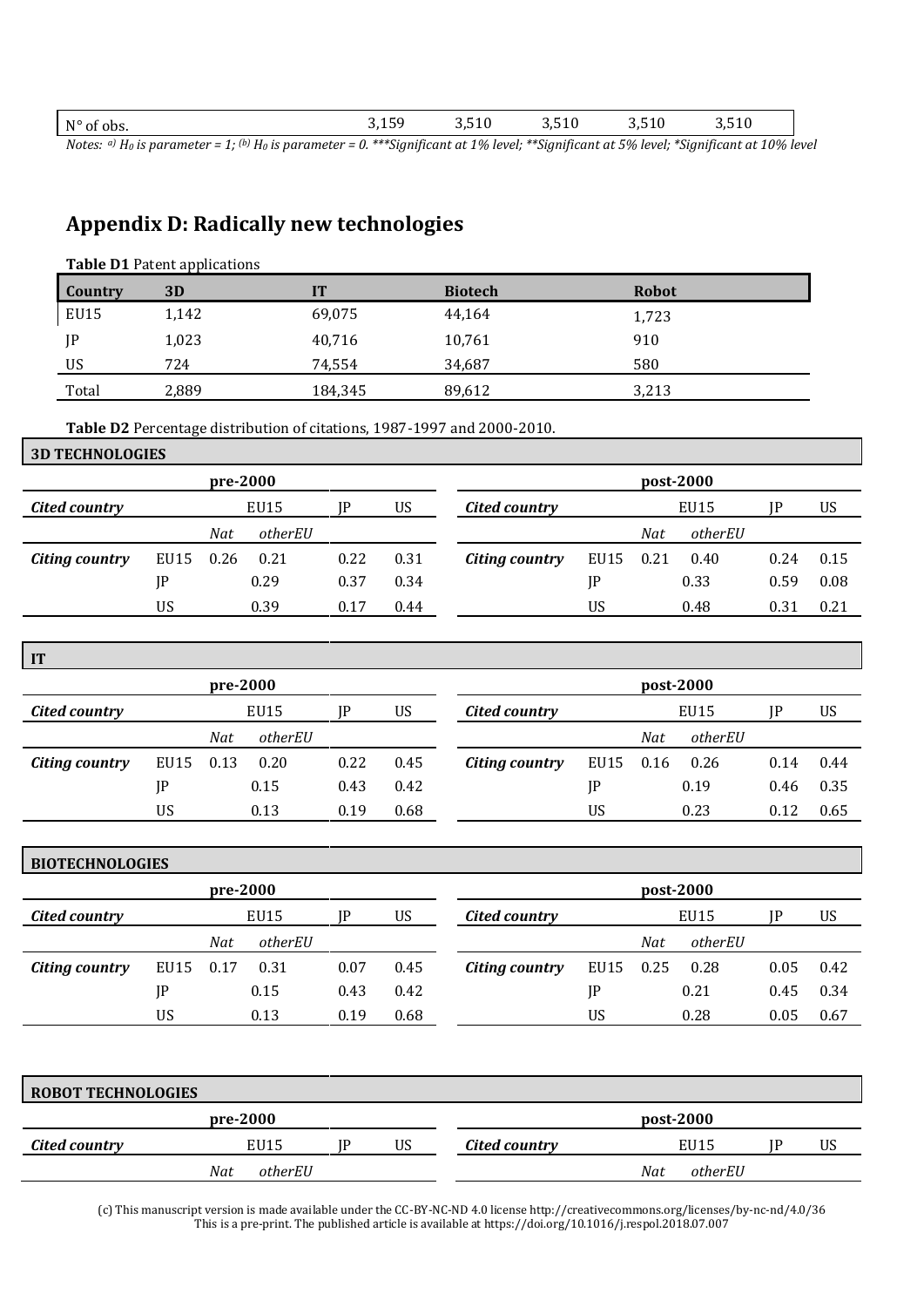| <b>EU15</b><br>0.16<br><b>Citing country</b>              | 0.16                                                     | 0.39                  | 0.29                  | <b>Citing country</b> | <b>EU15</b><br>0.27   | 0.28                  | 0.27                  | 0.18                  |  |  |  |  |
|-----------------------------------------------------------|----------------------------------------------------------|-----------------------|-----------------------|-----------------------|-----------------------|-----------------------|-----------------------|-----------------------|--|--|--|--|
| JP                                                        | 0.10                                                     | 0.23<br>0.67          |                       |                       | JP                    | 0.17                  | 0.68                  | 0.15                  |  |  |  |  |
| US                                                        | 0.16                                                     | 0.53<br>0.31          |                       |                       | US                    | 0.36                  | 0.29                  | 0.35                  |  |  |  |  |
|                                                           | Table D3 Regression Results: Radically New Technologies. |                       |                       |                       |                       |                       |                       |                       |  |  |  |  |
|                                                           |                                                          | 3D                    |                       | IT                    |                       | <b>BIOTECH</b>        | <b>ROBOT</b>          |                       |  |  |  |  |
|                                                           | (1)                                                      | (2)                   | (3)                   | (4)                   | (5)                   | (6)                   | (7)                   | (8)                   |  |  |  |  |
| Citing/cited<br>country<br>pairs<br>$(\alpha i,j)^{(a)}$  |                                                          |                       |                       |                       |                       |                       |                       |                       |  |  |  |  |
| US citing US                                              | $\mathbf{1}$                                             | $\mathbf{1}$          | 1                     | $\mathbf{1}$          | 1                     | $\mathbf{1}$          | $\mathbf{1}$          | $\mathbf{1}$          |  |  |  |  |
|                                                           | NA                                                       | <b>NA</b>             | NA                    | <b>NA</b>             | NA                    | <b>NA</b>             | NA                    | NA                    |  |  |  |  |
| EU15 citing EU15 (national)                               | $2.851***$                                               | $3.160***$            | $0.731***$            | 0.959***              | $0.760***$            | $1.055***$            | $0.463***$            | $0.487***$            |  |  |  |  |
|                                                           | (0.468)                                                  | (0.635)               | (0.022)               | (0.037)               | (0.025)               | (0.057)               | (0.050)               | (0.092)               |  |  |  |  |
| EU15 citing other EU15                                    | $1.007***$                                               | $0.874***$            | $0.301***$            | $0.377***$            | $0.254***$            | $0.343***$            | $0.222***$            | $0.178***$            |  |  |  |  |
|                                                           | (0.138)                                                  | (0.145)               | (0.007)               | (0.010)               | (0.008)               | (0.016)               | (0.023)               | (0.029)               |  |  |  |  |
| EU15 citing US                                            | $0.657***$                                               | $0.627***$            | $0.405***$            | $0.430***$            | $0.374***$            | $0.439***$            | $0.263***$            | $0.294***$            |  |  |  |  |
|                                                           | (0.097)                                                  | (0.113)               | (0.007)               | (0.010)               | (0.011)               | (0.021)               | (0.030)               | (0.044)               |  |  |  |  |
| EU15 citing JP                                            | $0.929***$                                               | $0.981***$            | $0.235***$            | $0.285***$            | $0.155***$            | $0.183***$            | $0.275***$            | $0.236***$            |  |  |  |  |
|                                                           | (0.151)                                                  | (0.233)               | (0.006)               | (0.008)               | (0.005)               | (0.009)               | (0.029)               | (0.036)               |  |  |  |  |
| US citing EU15                                            | $0.733***$                                               | $0.651***$            | $0.321***$            | $0.320***$            | $0.356***$            | $0.371***$            | $0.209***$            | $0.182***$            |  |  |  |  |
|                                                           | (0.105)                                                  | (0.121)               | (0.006)               | (0.008)               | (0.009)               | (0.015)               | (0.028)               | (0.037)               |  |  |  |  |
| US citing JP                                              | $0.773***$                                               | $0.767***$            | $0.324***$            | $0.324***$            | $0.221***$            | $0.223***$            | $0.400***$            | $0.400***$            |  |  |  |  |
|                                                           | (0.124)                                                  | (0.122)               | (0.008)               | (0.008)               | (0.006)               | (0.006)               | (0.054)               | (0.054)               |  |  |  |  |
| JP citing EU15                                            | $0.751***$                                               | $0.757***$            | $0.229***$            | $0.263***$            | $0.170***$            | $0.222***$            | $0.154***$            | $0.162***$            |  |  |  |  |
|                                                           | (0.112)                                                  | (0.144)               | (0.006)               | (0.009)               | (0.005)               | (0.011)               | (0.019)               | (0.030)               |  |  |  |  |
| JP citing US                                              | $0.771***$                                               | $0.766***$            | $0.406***$            | $0.405***$            | $0.274***$            | $0.273***$            | $0.292***$            | $0.292***$            |  |  |  |  |
|                                                           | (0.118)<br>1.756***                                      | (0.117)<br>$1.740***$ | (0.009)<br>$0.643***$ | (0.009)<br>$0.645***$ | (0.008)<br>$0.723***$ | (0.008)<br>$0.729***$ | (0.037)<br>$0.796***$ | (0.037)<br>$0.794***$ |  |  |  |  |
| JP citing JP                                              | (0.241)                                                  | (0.238)               | (0.017)               | (0.017)               | (0.027)               | (0.027)               | (0.081)               | (0.080)               |  |  |  |  |
|                                                           |                                                          |                       |                       |                       |                       |                       |                       |                       |  |  |  |  |
| Citing pattern differences since 2000 $(\phi_{ij})^{(b)}$ |                                                          |                       |                       |                       |                       |                       |                       |                       |  |  |  |  |
| US citing US                                              |                                                          | 0                     |                       | 0                     |                       | 0                     |                       | 0                     |  |  |  |  |
|                                                           |                                                          | $\rm NA$              |                       | $\rm NA$              |                       | $\rm NA$              |                       | $\rm NA$              |  |  |  |  |
| EU15 citing EU15 (national)                               |                                                          | $-0.232$              |                       | $-0.382***$           |                       | $-0.373***$           |                       | $-0.0553$             |  |  |  |  |
|                                                           |                                                          | (0.172)               |                       | (0.030)               |                       | (0.039)               |                       | (0.174)               |  |  |  |  |
| <b>EU15</b><br><b>EU15</b><br>citing                      |                                                          |                       |                       |                       |                       |                       |                       |                       |  |  |  |  |
| (international)                                           |                                                          | 0.288                 |                       | $-0.325***$           |                       | $-0.351***$           |                       | 0.340                 |  |  |  |  |
|                                                           |                                                          | (0.221)               |                       | (0.022)               |                       | (0.035)               |                       | (0.217)               |  |  |  |  |
| EU15 citing US                                            |                                                          | 0.124                 |                       | $-0.111***$           |                       | $-0.212***$           |                       | $-0.151$              |  |  |  |  |
|                                                           |                                                          | (0.210)               |                       | (0.028)               |                       | (0.044)               |                       | (0.138)               |  |  |  |  |
| EU15 citing JP                                            |                                                          | $-0.119$              |                       | $-0.340***$           |                       | $-0.228***$           |                       | 0.257                 |  |  |  |  |
|                                                           |                                                          | (0.203)               |                       | (0.024)               |                       | (0.050)               |                       | (0.189)               |  |  |  |  |
| US citing EU15                                            |                                                          | 0.286                 |                       | $-0.001$              |                       | $-0.064$              |                       | 0.310                 |  |  |  |  |
|                                                           |                                                          | (0.241)               |                       | (0.031)               |                       | (0.047)               |                       | (0.283)               |  |  |  |  |
| JP citing EU15                                            |                                                          | $-0.038$              |                       | $-0.251***$           |                       | $-0.341***$           |                       | $-0.0773$             |  |  |  |  |
|                                                           |                                                          | (0.190)               |                       | (0.032)               |                       | (0.040)               |                       | (0.187)               |  |  |  |  |
| Decay $(\beta_1)$ <sup>(b)</sup>                          | $0.236***$                                               | $0.238***$            | $0.260***$            | $0.259***$            | $0.160***$            | $0.160***$            | $0.273***$            | $0.272***$            |  |  |  |  |

(c) This manuscript version is made available under the CC-BY-NC-ND 4.0 license http://creativecommons.org/licenses/by-nc-nd/4.0/37 This is a pre-print. The published article is available at https://doi.org/10.1016/j.respol.2018.07.007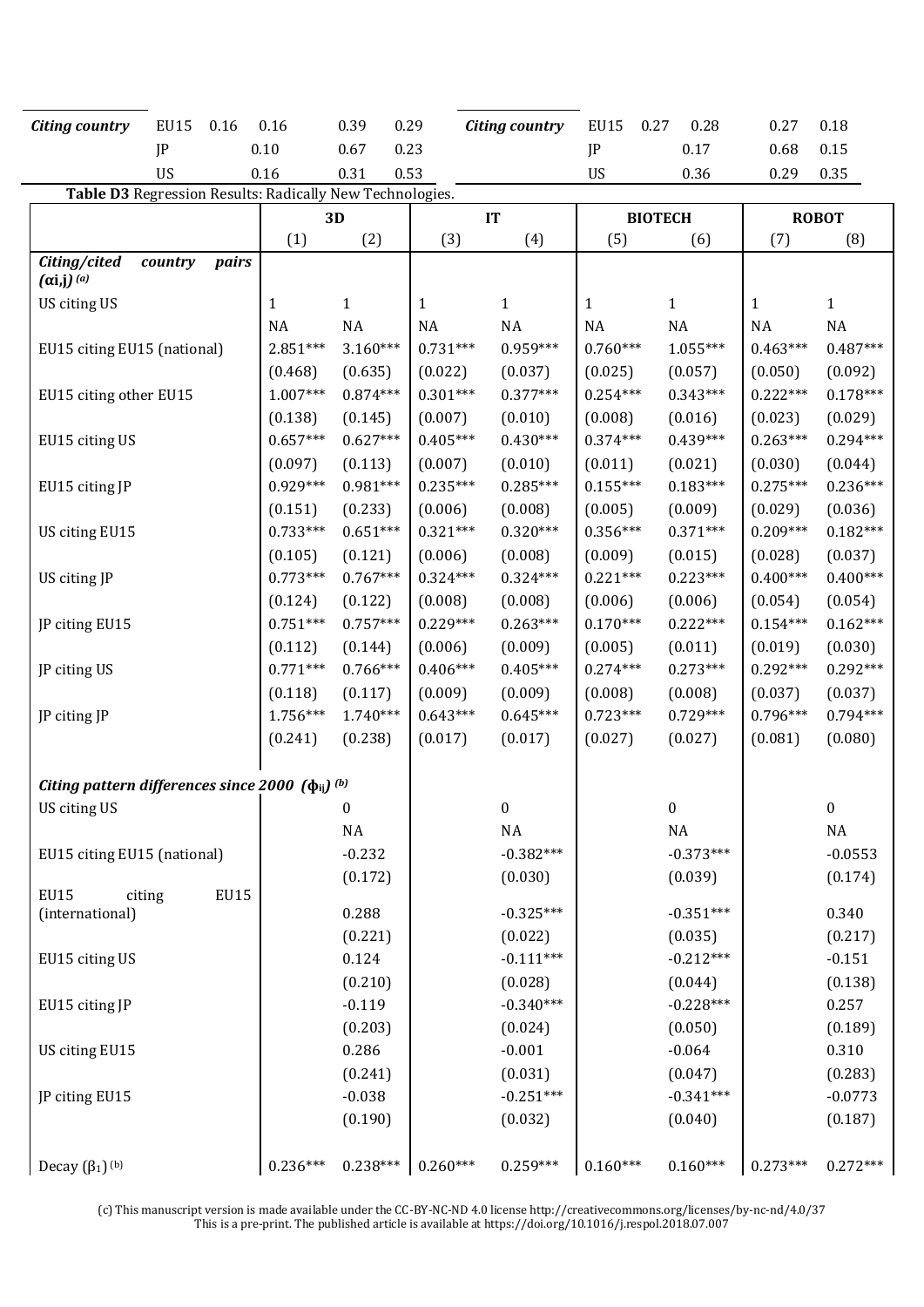|                                      | (0.025) | (0.026) | (0.006)     | (0.006)     | (0.009)     | (0.009)     | (0.022)   | (0.022)   |
|--------------------------------------|---------|---------|-------------|-------------|-------------|-------------|-----------|-----------|
| Diffusion $(\beta_2)$ <sup>(b)</sup> | 0.006   | 0.006   | $0.0002***$ | $0.0002***$ | $0.0006***$ | $0.0006***$ | $0.002**$ | $0.002**$ |
|                                      | (0.006) | (0.006) | (0.0000)    | (0.0000)    | (0.0000)    | (0.0000)    | (0.0009)  | (0.0008)  |
| $N^{\circ}$ of obs.                  | 3,430   | 3,430   | 3,510       | 3,510       | 3,510       | 3,510       | 3,510     | 3,510     |

*Notes: a) H0 is parameter = 1; (b) H0 is parameter = 0. \*\*\*Significant at 1% level; \*\*Significant at 5% level; \*Significant at 10% level* 



Fig. D.1 Index of patenting: RES vs other new technologies, EU15, US and Japan, 2000=100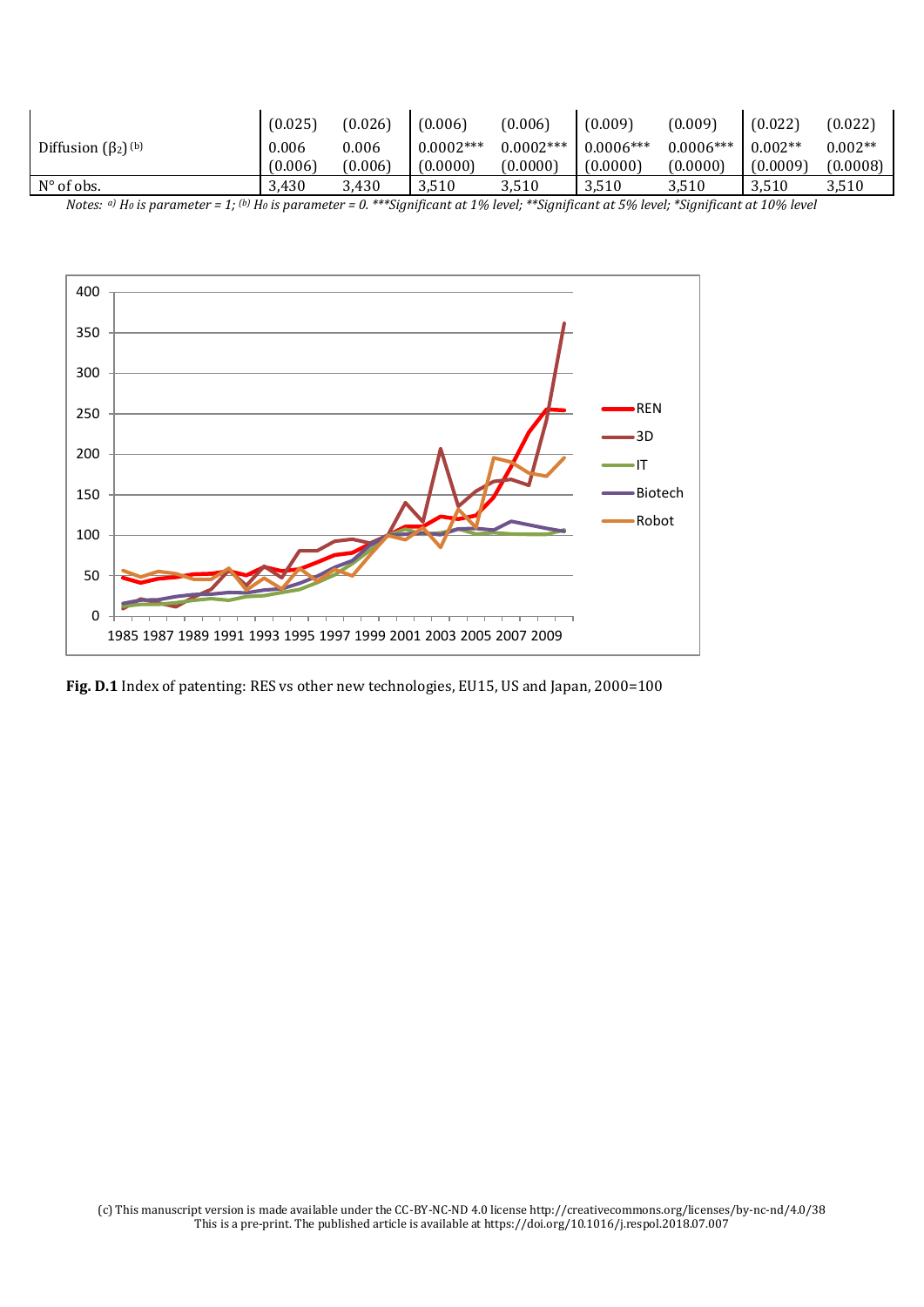#### **References**

- Aghion, P., Jaravel, X., 2015. Knowledge spillovers, innovation and growth. The Economic Journal 125, 533–573.
- Antonelli C. and Colombelli A., 2017. [The locus of knowledge externalities and the cost of knowledge.](https://ideas.repec.org/a/taf/regstd/v51y2017i8p1151-1164.html) [Regional Studies,](https://ideas.repec.org/s/taf/regstd.html) 51(8), 1151-1164.
- Bacchiocchi, E., Montobbio, F., 2010. International knowledge diffusion and home-bias effect: do USPTO and EPO patent citations tell the same story? The Scandinavian Journal of Economics 112, 441-470.
- Balconi, M., Breschi, S., Lissoni, F., 2004. Networks of inventors and the role of academia: an exploration of Italian patent data. Research Policy 33, 127-145.
- Bointner, R., Pezzutto S., Sparber W., 2016. Scenarios of public energy research and development expenditures: financing energy innovation in Europe. WIREs Energy Environment 5, 470–488.
- Borghesi, S., Crespi, F., D'Amato, A., Mazzanti, M., Silvestri, F., 2015. Carbon abatement, sector heterogeneity and policy responses: evidence on induced eco innovations in the EU. Environmental Science & Policy 54, 377-388.
- Bottazzi, L., Peri, G., 2003. Innovation and spillovers in regions: evidence from European patent data. European Economic Review 47, 687-710.
- Brahmbahatt, M., Hu, A.G.Z., 2009. Ideas and innovation in East Asia. World Bank Research Observer 25, 177-20.
- Caballero, R.J., Jaffe, A.B., 1993. How high are the giants' shoulders: An empirical assessment of knowledge spillovers and creative destruction in a model of economic growth. NBER Macroeconomics Annual 1993, vol.8.
- Cantner, U., Graf, H., Herrmann, J., Kalthaus, M., 2016. Inventor networks in renewable energies: the influence of the policy mix in Germany. Research Policy. 45, 1165-1184.
- Carrara, S., Marangoni, G., 2017. Including system integration of variable renewable energies in a constant elasticity of substitution framework: The case of the WITCH model. Energy Economics 64, 612–626.
- Cassiman, B., Veugelers, R., 2006. In search of complementarity in innovation strategy: internal R&D and external knowledge acquisition. Management Science 52, 68-82.
- Cohen, W.M., Levinthal, D.A., 1989. Innovation and learning: the two faces of R&D. The Economic Journal 99, 569–596.
- Corsatea, T.D., 2014. Technological capabilities for innovation activities across Europe: evidence from wind, solar and bioenergy technologies. Renewable and Sustainable Energy Reviews 37, 469-479.
- (the) Council of the European Communities, 1986. "Resolution of 16 September 1986 concerning new Community energy policy objectives for 1995 and convergence of the policies of the Member States, Official Journal of the European Communities No C 241/1 (86/C 241/01).
- De Bondt, R., Slaets, P., Cassiman, B., 1992. The degree of spillovers and the number of rivals for maximum effective R&D. International Journal of Industrial Organization 10, 35-54.
- De Bondt, R., 1996. Spillovers and innovative activities. International Journal of Industrial Organization 15, 1-28.
- Dechezleprêtre, A., Glachant, M., Ménière, Y., 2013. What drives the international transfer of climate change mitigation technologies? Empirical evidence from patent data. Environmental and Resource Economics 54, 161-178.

<sup>(</sup>c) This manuscript version is made available under the CC-BY-NC-ND 4.0 license http://creativecommons.org/licenses/by-nc-nd/4.0/39 This is a pre-print. The published article is available at https://doi.org/10.1016/j.respol.2018.07.007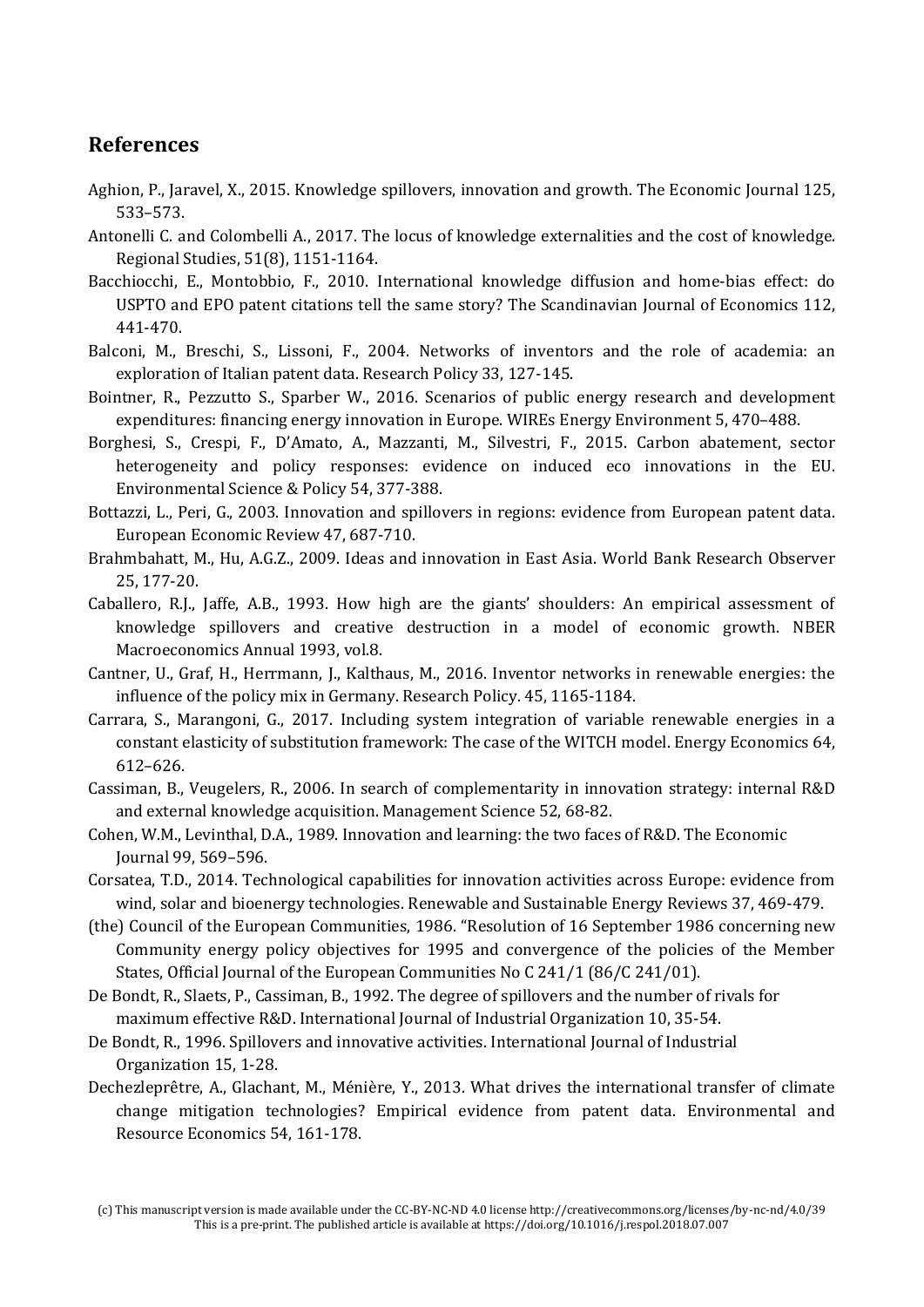- Dechezleprêtre, A., Martin, R., Mohnen, M., 2014. Knowledge spillovers from clean and dirty technologies. CEP Discussion Paper No. 1300, Centre for Economic Performance, LSE, London.
- Drivas, K., Economidou, C., Karkalakos, S., Tsionas, E.G., 2016. Mobility of knowledge and local innovation activity. European Economic Review 85, 39-61.
- Duguet, E., MacGarvie, M., 2005. How well do patent citations measure flows of technology? Evidence from French Innovation Survey. Economics of Innovation and New Technology 14, 375-393.
- EC (European Commission), 1997. Energy for the future: Renewable sources of energy. White Paper for a community strategy and action plan. COM(97) 599 final.
- EC (European Commission), 2000. Green Paper Towards a European strategy for the security of energy supply. COM(2000) 0769 final.
- EC (European Commission), 2006a. Green Paper A European strategy for sustainable, competitive and secure energy. COM(2006) 105 final.
- EC (European Commission), 2006b. Communication from the Commission to the Council, the European Parliament, the European Economic and Social Committee and the Committee of the Regions. Towards a European Strategic Energy Technology Plan. COM(2006) 847 final
- EC (European Commission), 2007. A European Strategic Energy Technology Plan (SET-Plan). COM(2007) 723 final.
- EC (European Commission), 2010. Europe 2020 Flagship Initiative Innovation Union. COM(2010) 1161 final.
- EC (European Commission), 2014. Communication from the Commission to the Council, the European Parliament, the European Economic and Social Committee and the Committee of the Regions: Research and innovation as sources of renewed growth. COM(2014) 339 final.
- EC (European Commission), 2013. Communication from the Commission to the Council, the European Parliament, the European Economic and Social Committee and the Committee of the Regions: Energy Technologies and Innovation. COM(2013) 253 final.EC (European Commission), 2015a. A Framework strategy for a resilient Energy Union with a forward-looking climate policy. COM(2015) 80 final.
- EC (European Commission), 2015b. Towards an Integrated Strategic Energy Technology (SET) Plan: Accelerating the European energy system transformation. COM(2015) 6317 final.
- EEA (European Environmental Agency), 2012. Greenhouse gas emission trends and projections in Europe 2012 – Tracking progress towards Kyoto and 2020 targets. EEA Report 6/2012, Copenhagen.
- EEA (European Environmental Agency), 2016. Renewable energy in Europe 2016 Recent growth and knock-on effects. EEA Report 4/2016, Copenhagen.
- Fischer, M.M., Scherngell, T., Jansenberger, E., 2009. Geographic localization of knowledge spillovers: evidence from high-tech patent citations in Europe. The Annals of Regional Science 43, 839-858.
- Garrone, P., Grilli, L., 2010. Is there a relationship between public expenditure in energy R&D and carbon emission per GDP? An empirical investigation. Energy Policy 38, 5600–5613.
- Grafström, J., 2017. International knowledge spillovers in the wind power industry: evidence from the European Union. Economics of Innovation and New Technology 27, 205-224.
- Griliches, Z., 1990. Patent statistics as economic indicators: a survey. Journal of Economic Literature 28, 1661-1707.
- Harhoff, D., Scherer, F.M., Vopel, K., 2003. Citations, family size, opposition and the value of patent rights. Research Policy 32, 1343-1363.
- HEAL (Health and Enviroment Alliance), 2013. The unpaid bill. How coal power plants make us sick. Available a[t www.env-health.org/unpaidhealthbill.](http://www.env-health.org/unpaidhealthbill)

<sup>(</sup>c) This manuscript version is made available under the CC-BY-NC-ND 4.0 license http://creativecommons.org/licenses/by-nc-nd/4.0/40 This is a pre-print. The published article is available at https://doi.org/10.1016/j.respol.2018.07.007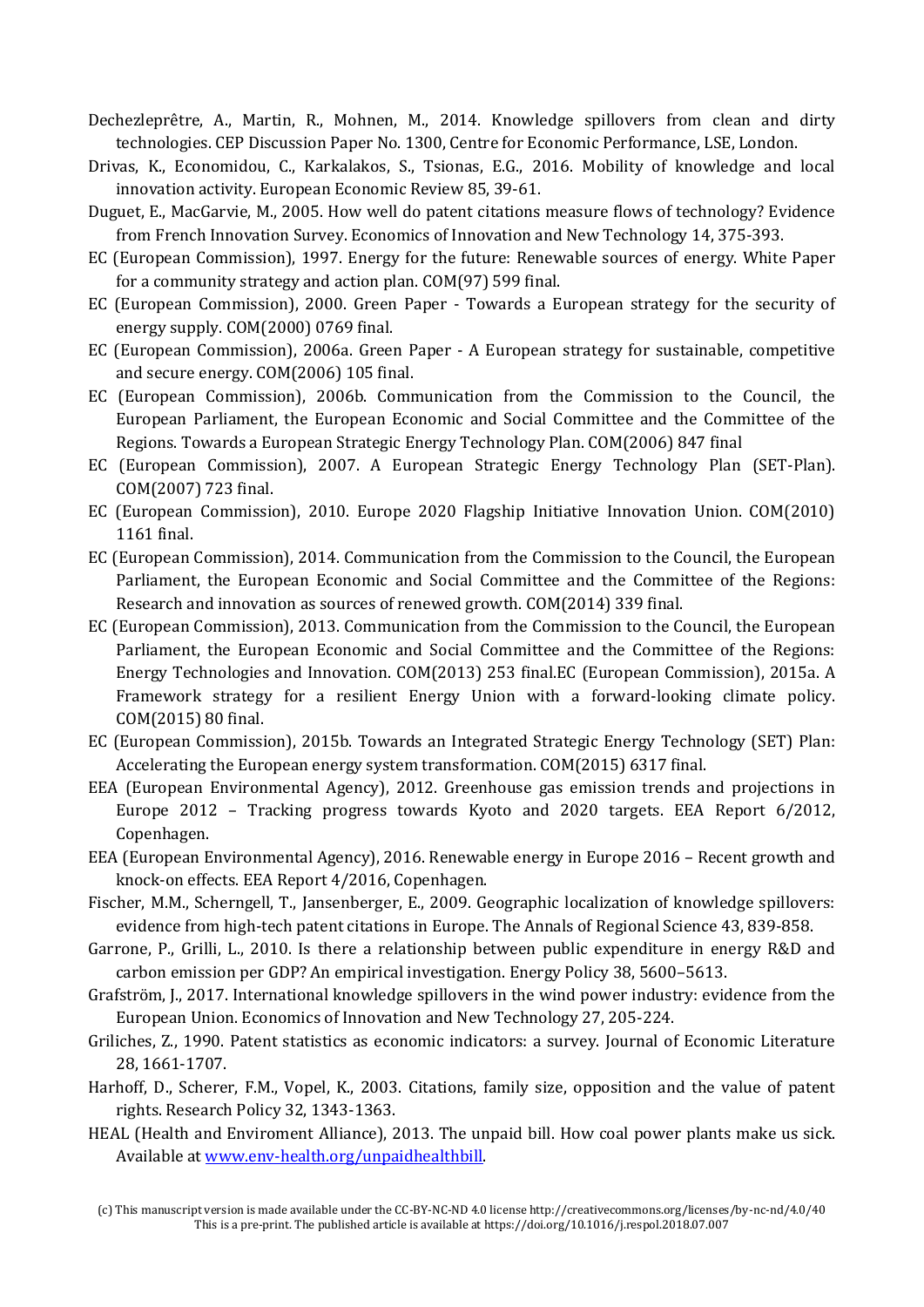- Hu, A.G.Z., 2009. The regionalization of knowledge flows in East Asia: evidence from patent citations data. World Development 37, 1465-1477.
- Hu, A.G.Z., Jaffe, A.B., 2003, Patent citations and international knowledge flow: the cases of Korea and Taiwan. International Journal of Industrial Organization 21, 849-880.
- IEA (International Energy Agency), 2015a. World Energy Outlook 2015. OECD/IEA, Paris.
- IEA (International Energy Agency), 2015b. Energy and Climate Change: World Energy Outlook Special Report. OECD/IEA, Paris.
- IEA (International Energy Agency), 2015c. World Economic Outlook Policy Databases, http:/www.worldenergyoutlook.org/weomodel/policydatabases.
- Jaffe, A.B., Fogarty, M.S., Banks, B.A., 1998. Evidence from patents and patent citations on the impact of NASA and other federal labs on commercial innovation. Journal of Industrial Economics 46, 183- 205.
- Jaffe, A.B., Newell, R.G. Stavins, R.N., 2005. A tale of two market failures: technology and environmental policy. Ecological Economics 54, 164–174.
- Jaffe, A.B, Trajtenberg, M., Henderson, R., 1993. Geographic localization of knowledge spillovers as evidenced by patent citations. Quarterly Journal of Economics 108, 577-598.
- Jaffe, A.B., Trajtenberg, M., 1996. Flows of knowledge from universities and federal laboratories: modeling the flow of patent citations over time and across institutional and geographic boundaries. NBER Working Paper n. 5712, National Bureau of Economic Research, Cambridge MA.
- Jaffe, A.B., Trajtenberg, M., 1999. International knowledge flows: evidence from patent citations. Economics of Innovation and New Technologies 8, 105-136.
- Johnstone, N., Hascic, I., Popp, D., 2010. Renewable energy policies and technological innovation: evidence based on patent count. Environmental and Resource Economics 45, 133-155.
- Lanzi, E., Verdolini, E., Haščič, I., 2011. Efficiency-improving fossil fuel technologies for electricity generation: data selection and trends. Energy Policy 39, 7000-7014.
- Lee, G., 2006. The Effectiveness of International Knowledge Spillover Channels. European Economic Review 50, 2075-2088.
- LeSage, J.P., Fischer, M.M., Scherngell, T., 2007. Knowledge spillovers across Europe: evidence from a Poisson spatial interaction model with spatial effects. Papers in Regional Science 86, 393-421.
- Levin, R.C., Reiss, P.C., 1988. Cost-reducing and demand-creating R&D with spillovers. Rand Journal of Economics 19, 538–556.
- Mancusi, M.L., 2008. International spillovers and absorptive capacity: a cross-country cross-sector analysis based on patents and citations. Journal of International Economics 76, 155-165.
- Maurseth, P.B., Verspagen, B., 2002. Knowledge spillovers in Europe: a patent citations analysis. The Scandinavian Journal of Economics 104, 531-545.
- Nicolli, F., Vona, F., 2016. Heterogeneous policies, heterogeneous technologies: the case of renewable energy. Energy Economics 56, 190-204.
- Noailly, J., Shestalova, V., 2017. Knowledge spillovers from renewable energy technologies: lessons from patent citations. Environmental Innovation and Societal Transitions 22, 1-14.
- OECD, 2012. Energy and climate policy. Bending the technological trajectory. OECD Studies in Environmental Innovation, Paris.
- Park, W.G., 1998. A theoretical model of government research and growth. Journal of Economic Behavior & Organization 34, 69–85.
- Peri, G., 2005. Determinants of knowledge flows and their effect on innovation. Review of economics and Statistics 87, 308-322.

<sup>(</sup>c) This manuscript version is made available under the CC-BY-NC-ND 4.0 license http://creativecommons.org/licenses/by-nc-nd/4.0/41 This is a pre-print. The published article is available at https://doi.org/10.1016/j.respol.2018.07.007